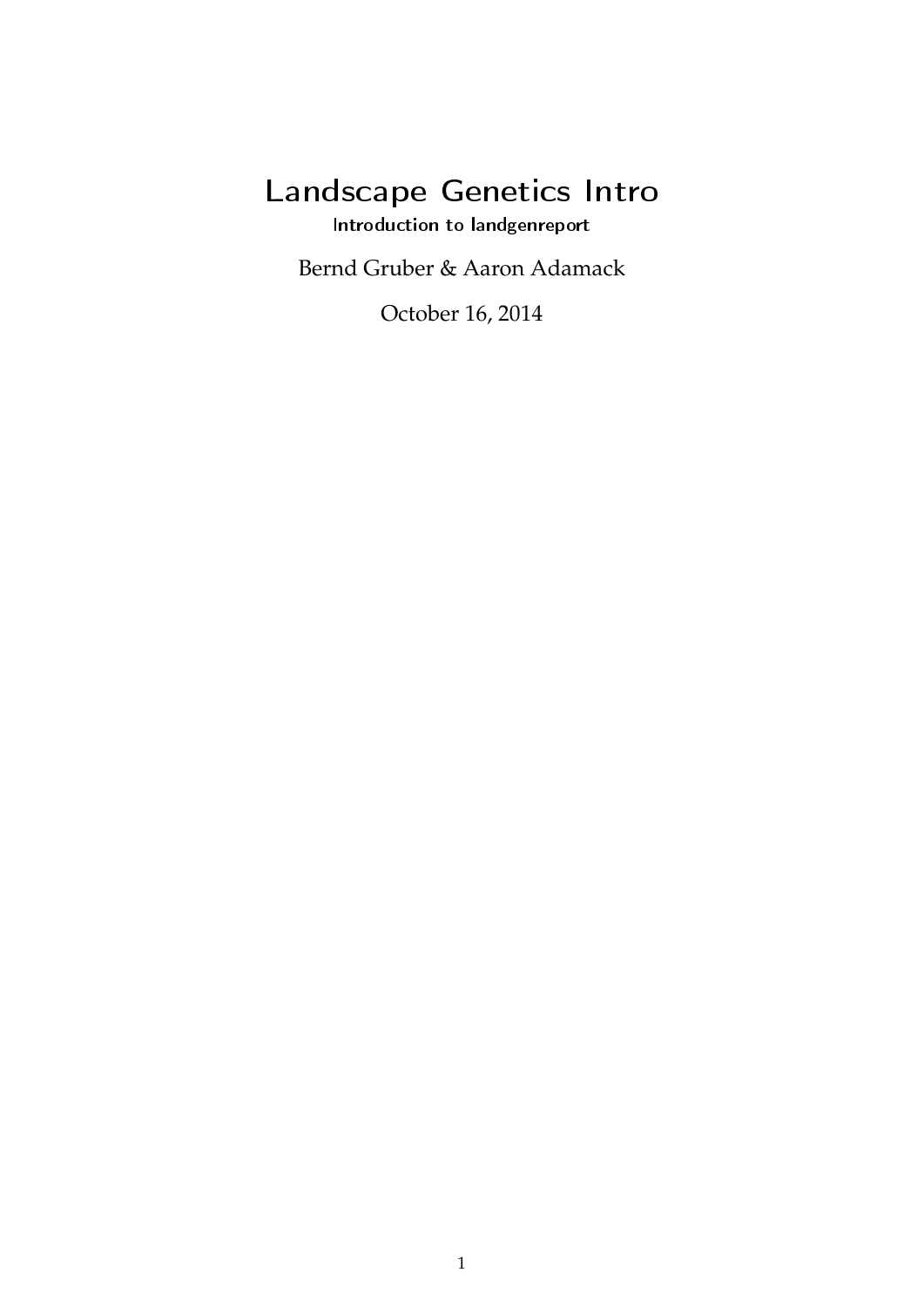# Contents

| $\mathbf{1}$   | Preface                                                                                                                                                                                                                       | 3                            |
|----------------|-------------------------------------------------------------------------------------------------------------------------------------------------------------------------------------------------------------------------------|------------------------------|
| $\overline{2}$ | A simple least-cost path modelling analysis (LCPMA)<br>Genetic data set - create a genind object [with coordinates] 4<br>2.1<br>2.2<br>2.3<br>2.4                                                                             | 3<br>- 9<br>10<br>11         |
| 3              | The results of a least-cost path modelling analysis<br>3.1<br>Checking the results of partial mantel tests and MMRR<br>3.2<br>3.3<br>Use the read.genetable function to create a genind object with coordinates in one<br>3.4 | 11<br>-12<br>14<br>-15<br>17 |
| 4              | How to project lationg data into Mercator                                                                                                                                                                                     | 19                           |
| 5.             | A customised step by step analysis                                                                                                                                                                                            | 23                           |
| 6              | <b>Contacts and Citation</b>                                                                                                                                                                                                  | 35                           |
| 7              | <b>References</b>                                                                                                                                                                                                             | 36                           |
| 8              | Appendix                                                                                                                                                                                                                      | 36                           |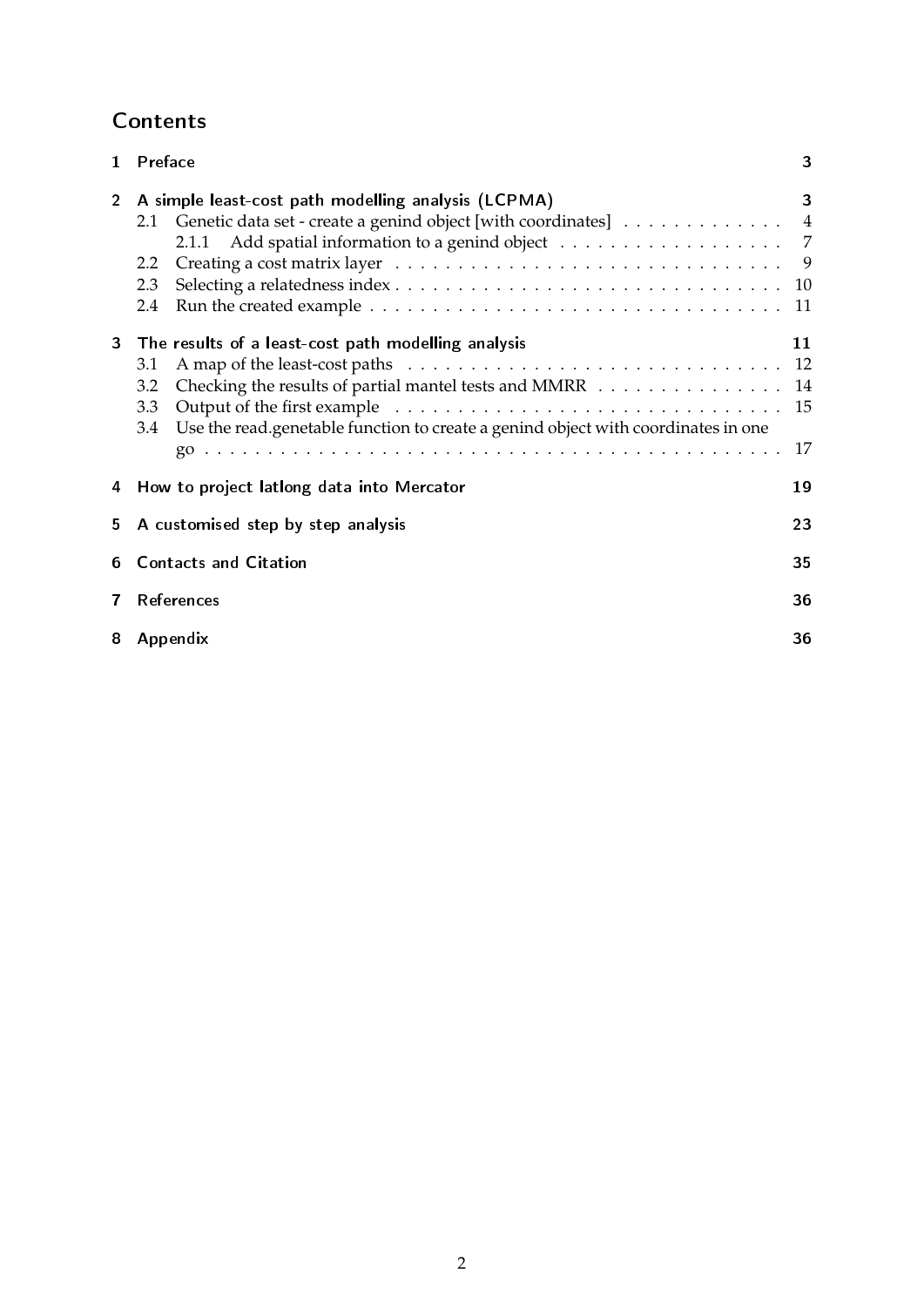## 1 Preface

This tutorial provides an overview how to use landgenreport to perform a least-cost path modeling analysis as a part of a landscape genetic analysis. The tutorial assumes that you already have a basic understanding of how to use R. For example you should know how to run a function and load a package. If you don't have this level of understanding of R, there are a number of excellent tutorials and introductions to R available online. You can find them by using your favourite search engine to search for "R introduction" or "R tutorial". To start using this tutorial, you will need to install the package PopGenReport and (optionally) have a LaTeX environment installed on your computer in order to make full use of the package. For information on how to install PopGenReport and LaTeX please visit our website: http://www.popgenreport.org and/or look at the other PopGenReport package tutorial (PopGenReportIntroduction) [via browseVignettes("PopGenReport")]. If you are using the Windows operating system, you can alternatively download a mobile version of the package (including a running LaTeX environment): PopGenPack. This allows you to either run the package from a USB device or copy it to a specified folder on your system, without the need to setup all of the software packages. Finally, you should read a publication on least-cost path modelling [e.g. Gruber & Adamack (in prep.)] to understand the principles behind the leastcost path modelling approach.

## 2 A simple least-cost path modelling analysis (LCPMA)

After starting R with your favourite R Editor (we suggest Rstudio [http://www.rstudio.org] you will need to load the latest version of the package PopGenReport into your workspace and confirm that you are running at least Version 2.0, by typing:

```
require(PopGenReport)
#check which version you have
packageVersion("PopGenReport")
## [1] '2.1'
#If you have a version before 2.0 then you need to update the package
#using the command install.packages (remove the hash symbol in the next line)
★✐♥st❛❧❧✳♣❛❝❦❛❣❡s✭✧P♦♣●❡♥❘❡♣♦rt✧✮
```
Once you have confirmed that you have the right version of PopGenReport, you can run a simple LCPMA by typing the command shown in the example text below. Please note (this is true for every command line using the function landgenreport):

**You need to change the argument mk.pdf=FALSE to mk.pdf=TRUE if you want a full report.** The argument is set to FALSE here, to make sure that the examples run even if you dont **have a LaTeX environment installed, which is not recommended, but may be the case for users who do not want to install LaTeX or do not have the necessary admin rights on their computer.**

```
#remember for a full report set: mk.pdf=TRUE
results1 <-landgenreport(landgen, fric.raster, "D", NN=4, mk.pdf=FALSE)
## Loci names were not unique and therefore adjusted.
## Compiling report...
## - Landscape genetic analysis using resistance matrices...
```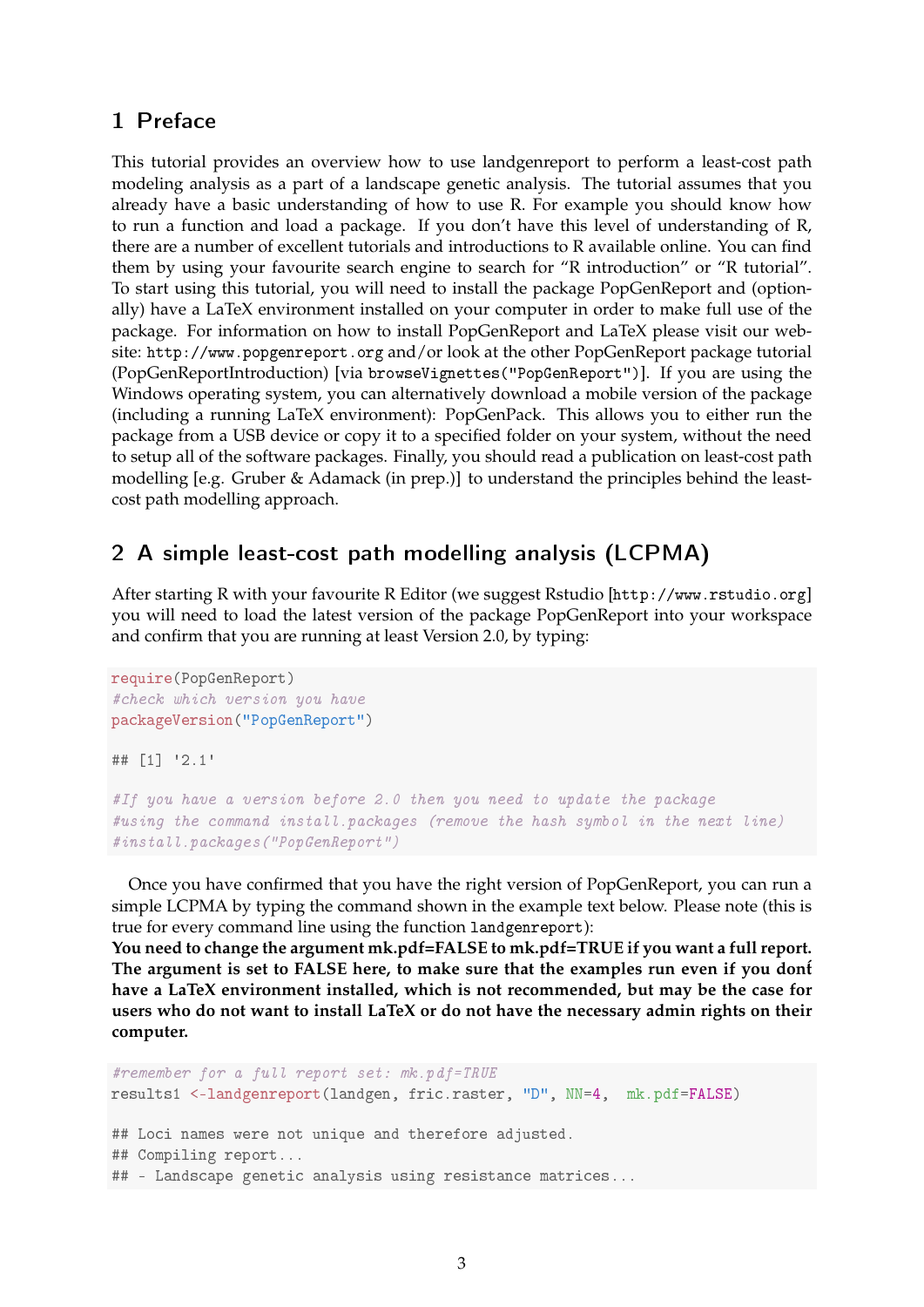```
## Analysing data ...
## All files are available in the folder:
## C:\Users\s425824\AppData\Local\Temp\Rtmp0U2oaT/results
#let us check if there is anything returned to our results1 object
names(results1)
## [1] "leastcost"
#there should be a list called: leastcost in your results1 object
```
The complete output of our least-cost path modelling analysis (LCPMA) is stored in the results folder at the indicated path (the exact location depends on the temporary folder on your machine). In this folder you should find a number of CSV, PDF, SVG and other files. Please see if you can locate the files. If you set mk.pdf=TRUE you will find a full report of your analysis in a single PDF named LandGenReport.pdf (this PDF can be found at the end of this tutorial in the section 8: Appendix).

Hint: You can set the output folder to a more convenient location by setting the output path via the path. pgr argument. Please make sure the specified folder does exist, for example:

```
results<-landgenreport(landgen,fric.raster,"D",NN=4,path.pgr="D:/temp")
```
There are three essential bits of information that needs to be provided to the landgenreport function:

- 1. landgen: a genetic data set that contains the genotypes and coordinates of several individuals (a genind object)
- 2. fric.raster: the cost layer of the landscape (a raster object)
- 3. "D": a character which indicates the type of genetic distance index that will be used to create the pairwise-genetic distance matrix, e.g Jost's D in this case

For the example above, all three types of information have been provided in the correct format. Now we will run a real world example, that details the steps necessary to create the three objects for your own data set.

#### 2.1 Genetic data set - create a genind object [with coordinates]

We start with the genetic data set. Quite often, you will already have your data formatted for another genetic analysis program such as: STRUCTURE, GENETIX, GENEPOP or FSTAT. These file formats can easily be converted into a genind object. Below, we provide some example for converting your data into a genind object if your data is already in the format for STRUCTURE.

First you need to tell R where your data set is located. Please be very exact when you provide the path to your file, otherwise R will not be able to find it. For this example, we will assume your data is stored in the folder 'D:/data' and is named 'testdata.struc'. If your data is in the STRUCTURE format, simply type:

```
gendata <- read.structure('D:/data/testdata.struc')
```
For other data formats, the command is very similar: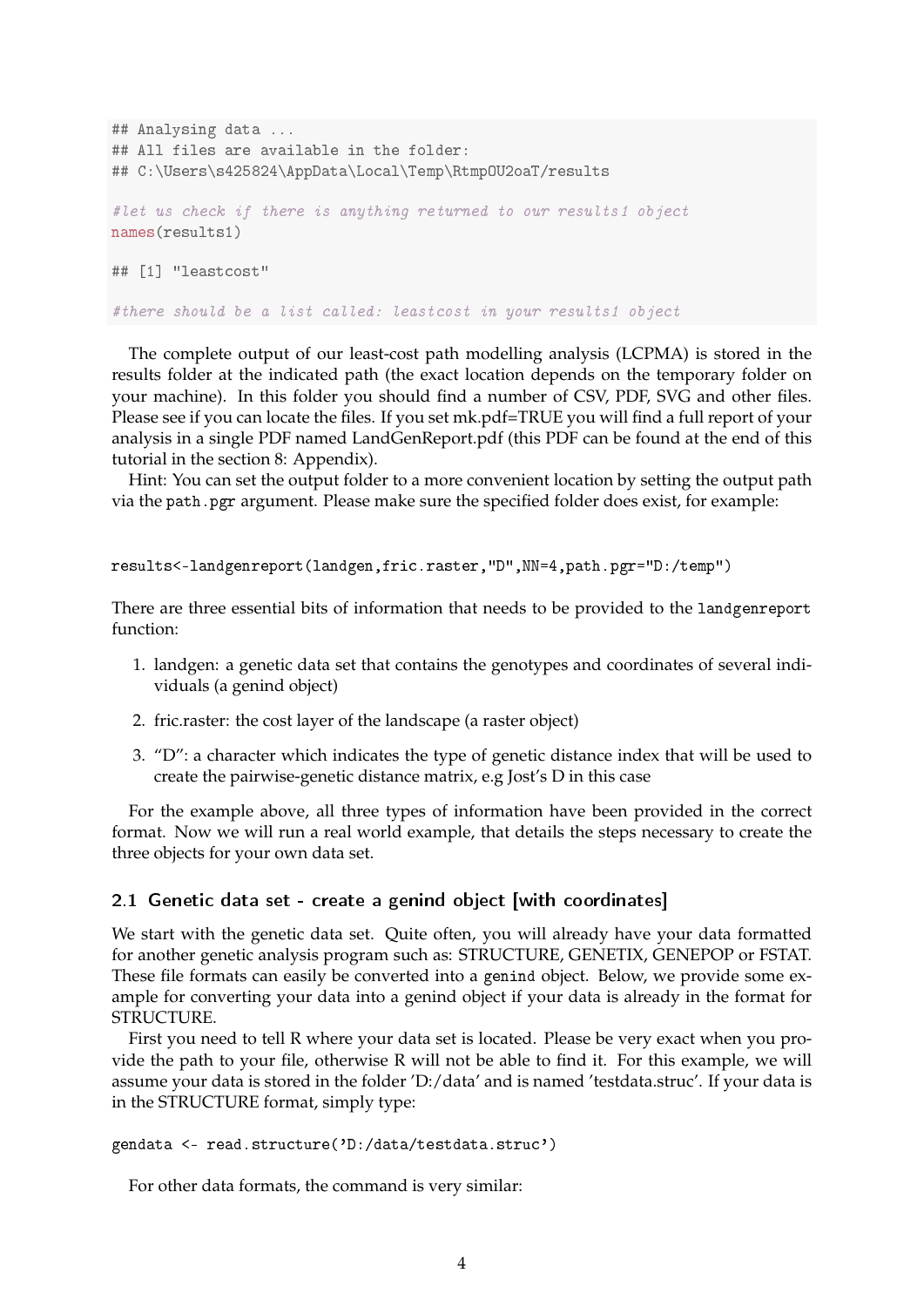```
gendata <- read.genetic('D:/data/testdata.gtx') # for genetix files
gendata <- read.genepop('D:/data/testdata.gen') # for genepop files
gendata <- read.fstat('D:/data/testdata.dat') # for fstat files
```
For the next example I use a structure file that is provided by the package adegenet called nancycats. After the file name you need to provide some details on how your STRUCTURE file is formatted. For more details, just type the function name preceded by a "?". For read. structure you need to type ?read.structure to get to the R help pages for this function and ?nancycats to get an overview on the data set.

```
fname <- system.file("files/nancycats.str", package="adegenet")
fname #location of the structure file
## [1] "C:/Program Files/R/library/adegenet/files/nancycats.str"
gendata <-read.structure(fname,onerowperind=FALSE, n.ind=237,
          n.loc=9, col.lab=1, col.pop=2, ask=FALSE)
★★
## Converting data from a STRUCTURE .stru file to a genind object...
```
Using the read functions above your data will be converted into a genind object. You can confirm that your dataset is now a genind object by typing:

```
class(gendata)
## [1] "genind"
## attr(,"package")
## [1] "adegenet"
```
We can explore the content of the genind object by typing its name "gendata" into the console.

```
gendata
★★
★★ ★★★★★★★★★★★★★★★★★★★★★
## ### Genind object ###
★★ ★★★★★★★★★★★★★★★★★★★★★
## - genotypes of individuals -
★★
## S4 class: genind
## @call: read.structure(file = fname, n.ind = 237, n.loc = 9, onerowperind = FALSE,
## col.lab = 1, col.pop = 2, ask = FALSE)
★★
## @tab: 237 x 108 matrix of genotypes
★★
## @ind.names: vector of 237 individual names
## @loc.names: vector of 9 locus names
## @loc.nall: number of alleles per locus
## @loc.fac: locus factor for the 108 columns of @tab
## @all.names: list of 9 components yielding allele names for each locus
```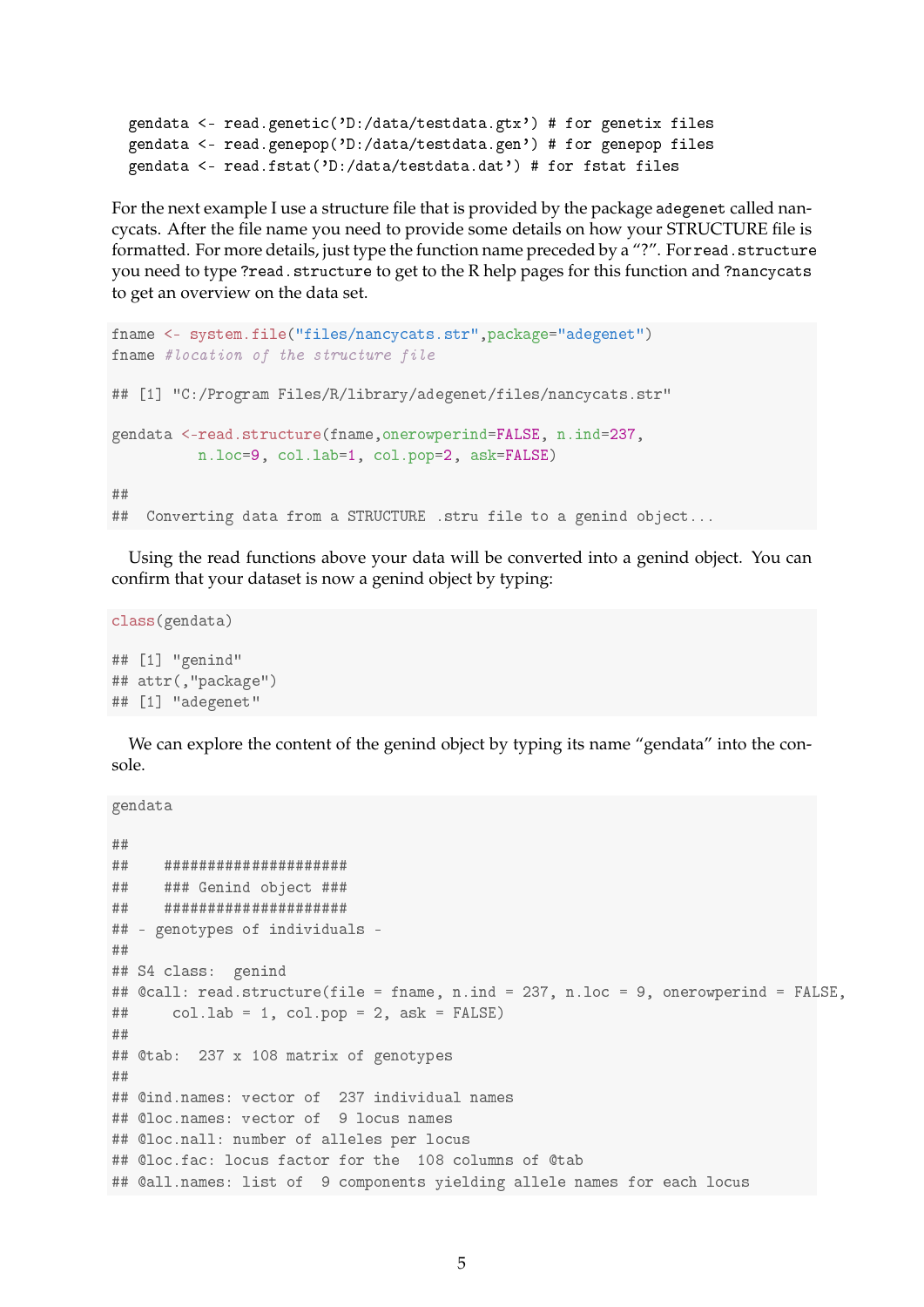```
## @ploidy: 2
## @type: codom
★★
## Optional contents:
## @pop: factor giving the population of each individual
## @pop.names: factor giving the population of each individual
★★
## @other: - empty -
```
The slots of the genind object (indicated by the @ sign which are subcomponents of gendata) can also be examined by typing their names into the console. For example, there are slots that indicate the population that each individual belongs to (@pop), the loci names (@loc.names) and the number of alleles per locus (@loc.nall). You should always check this information to confirm that your data has loaded correctly.

gendata@pop

```
★★ ❬✶❪ P✵✶ P✵✶ P✵✶ P✵✶ P✵✶ P✵✶ P✵✶ P✵✶ P✵✶ P✵✶ P✵✷ P✵✷ P✵✷
★★ ❬✶✹❪ P✵✷ P✵✷ P✵✷ P✵✷ P✵✷ P✵✷ P✵✷ P✵✷ P✵✷ P✵✷ P✵✷ P✵✷ P✵✷
## [27] PO2 PO2 PO2 PO2 PO2 PO2 PO3 PO3 PO3 PO3 PO3 PO3 PO3
## [40] PO3 PO3 PO3 PO3 PO4 PO4 PO4 PO4 PO4 PO4 PO4 PO4
★★ ❬✺✸❪ P✵✹ P✵✹ P✵✹ P✵✹ P✵✹ P✵✹ P✵✹ P✵✹ P✵✹ P✵✹ P✵✹ P✵✹ P✵✹
★★ ❬✻✻❪ P✵✹ P✵✹ P✵✺ P✵✺ P✵✺ P✵✺ P✵✺ P✵✺ P✵✺ P✵✺ P✵✺ P✵✺ P✵✺
★★ ❬✼✾❪ P✵✺ P✵✺ P✵✺ P✵✺ P✵✻ P✵✻ P✵✻ P✵✻ P✵✻ P✵✻ P✵✻ P✵✻ P✵✻
★★ ❬✾✷❪ P✵✻ P✵✻ P✵✼ P✵✼ P✵✼ P✵✼ P✵✼ P✵✼ P✵✼ P✵✼ P✵✼ P✵✼ P✵✼
★★ ❬✶✵✺❪ P✵✼ P✵✼ P✵✼ P✵✽ P✵✽ P✵✽ P✵✽ P✵✽ P✵✽ P✵✽ P✵✽ P✵✽ P✵✽
★★ ❬✶✶✽❪ P✵✾ P✵✾ P✵✾ P✵✾ P✵✾ P✵✾ P✵✾ P✵✾ P✵✾ P✶✵ P✶✵ P✶✵ P✶✵
★★ ❬✶✸✶❪ P✶✵ P✶✵ P✶✵ P✶✵ P✶✵ P✶✵ P✶✵ P✶✶ P✶✶ P✶✶ P✶✶ P✶✶ P✶✶
★★ ❬✶✹✹❪ P✶✶ P✶✶ P✶✶ P✶✶ P✶✶ P✶✶ P✶✶ P✶✶ P✶✶ P✶✶ P✶✶ P✶✶ P✶✶
★★ ❬✶✺✼❪ P✶✶ P✶✷ P✶✷ P✶✷ P✶✷ P✶✷ P✶✷ P✶✷ P✶✸ P✶✸ P✶✸ P✶✸ P✶✸
★★ ❬✶✼✵❪ P✶✸ P✶✸ P✶✸ P✶✸ P✶✸ P✶✸ P✶✸ P✶✸ P✶✹ P✶✹ P✶✹ P✶✹ P✶✹
★★ ❬✶✽✸❪ P✶✹ P✶✹ P✶✹ P✶✹ P✶✹ P✶✹ P✶✹ P✶✹ P✶✹ P✶✹ P✶✹ P✶✹ P✶✺
★★ ❬✶✾✻❪ P✶✺ P✶✺ P✶✺ P✶✺ P✶✺ P✶✺ P✶✺ P✶✺ P✶✺ P✶✺ P✶✻ P✶✻ P✶✻
## [209] P16 P16 P16 P16 P16 P16 P16 P16 P16 P12 P12 P12 P12
★★ ❬✷✷✷❪ P✶✷ P✶✷ P✶✷ P✶✼ P✶✼ P✶✼ P✶✼ P✶✼ P✶✼ P✶✼ P✶✼ P✶✼ P✶✼
## [235] P17 P17 P17
## 17 Levels: P01 P02 P03 P04 P05 P06 P07 P08 P09 P10 ... P17
gendata@loc.names
★★ ▲✶ ▲✷ ▲✸ ▲✹ ▲✺ ▲✻ ▲✼ ▲✽ ▲✾
## "L1" "L2" "L3" "L4" "L5" "L6" "L7" "L8" "L9"
gendata@loc.nall
## L1 L2 L3 L4 L5 L6 L7 L8 L9
★★ ✶✻ ✶✶ ✶✵ ✾ ✶✷ ✽ ✶✷ ✶✷ ✶✽
# or we can use the table function to get the number of individuals
# per population
table(gendata@pop)
```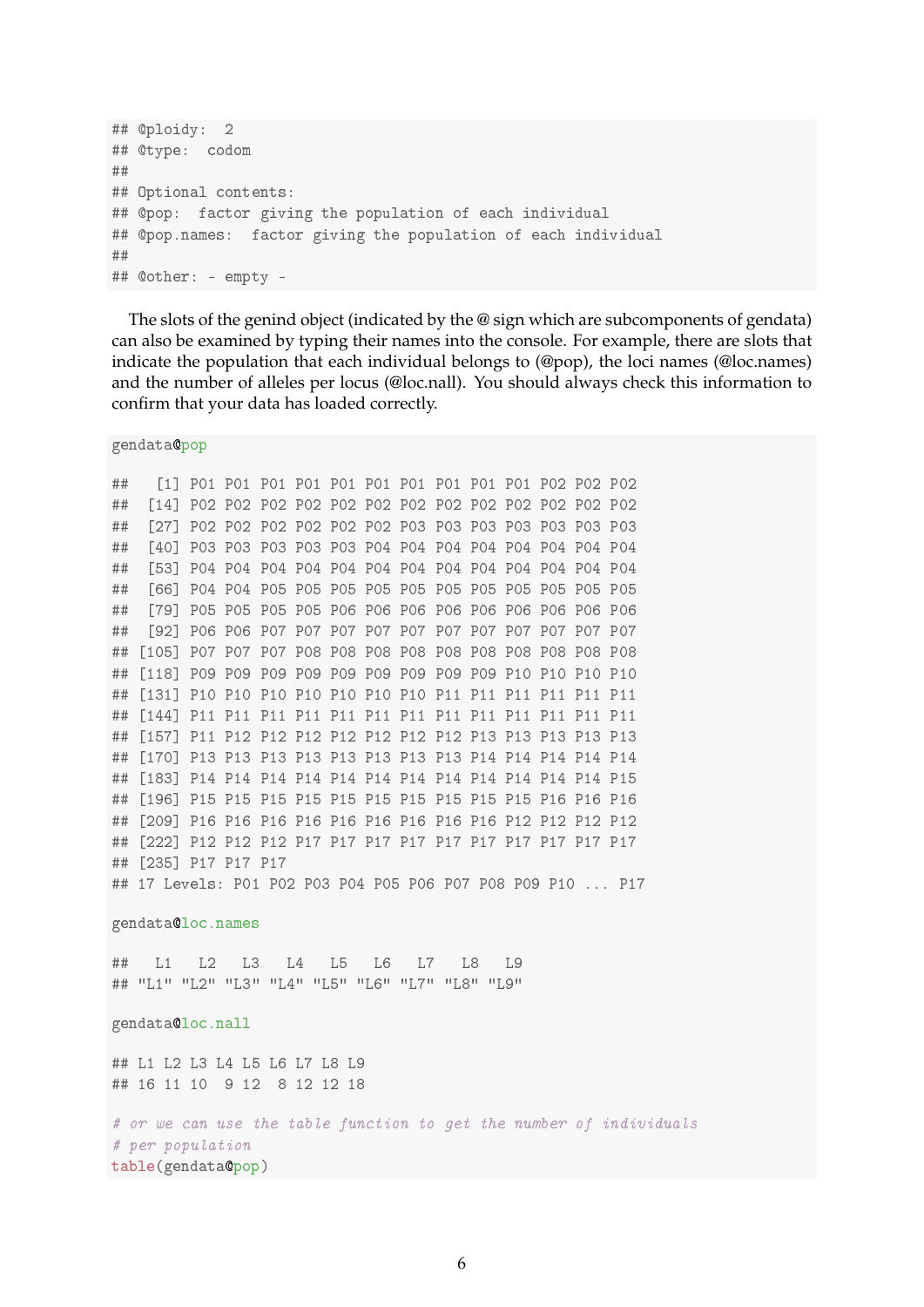```
★★
## PO1 PO2 PO3 PO4 PO5 PO6 PO7 PO8 PO9 P10 P11 P12 P13 P14 P15
\# \# 10 22 12 23 15 11 14 10 9 11 20 14 13 17 11
## P16 P17
## 12 13
```
From the lines @tab and @ind.names, you can see that we have 237 individual genotypes in this data set, information on nine loci for each individual (from the lines starting @loc.nall or @loc.names), and there are ten individuals in population "P01" (from the command table(gendata@pop)).

#### 2.1.1 Add spatial information to a genind object

The genind object is missing some information that is very important for our LCPMA. It is missing the spatial coordinates for each individual genetic sample. STRUCTURE files can include spatial coordinates, but other genetic file formats often cannot. Thus, we will show you here how to add spatial coordinates to the genind object (gendata) from a separate file. First the spatial coordinates need to be loaded into the R workspace and then added to the correct slot in our genind object, namely in the slot @other\$xy. There are two requirements for your spatial data:

- 1. Your data is in the same coordinate system as your cost matrix layer
- 2. The coordinates need to be in a projected coordinate system and (not longitude and latitude), so distances can be calculated directly from the coordinates

Quite often spatial coordinates are provided via latitude and longitude. If this is the case and distances are calculated without projection, this would result in imprecise estimates of spatial distances as these distance calculations would based on angles as measurement units. Therefore we demonstrate in the example below, how to project the latitude and longitude coordinates into the Mercator system (a coordinate system used by Google maps, which can be used worldwide, see Example: How to project latlong data into Mercator4)).

First we load the data from a CSV file (a comma separated text file, that for each individual has a x and a y coordinate) into the workspace using the read.csv function.

```
coordfile <- system.file("extdata/nancycoords.csv", package="PopGenReport")
coords <- read.csv(coordfile)
#we check the first 6 entries
head(coords)
★★ ① ②
## 1 22.71 31.84
## 2 22.89 28.73
## 3, 24, 24, 31, 62## 4 26.02 33.56
## 5 24.06 30.07
## 6 22.43 32.79
```
We can plot the individuals by their coordinates using the plot function:

```
#define some nice colours for each population (there are 17 populations)
cols <- rainbow(17)
plot(coords, col=cols[gendata@pop], pch=16)
```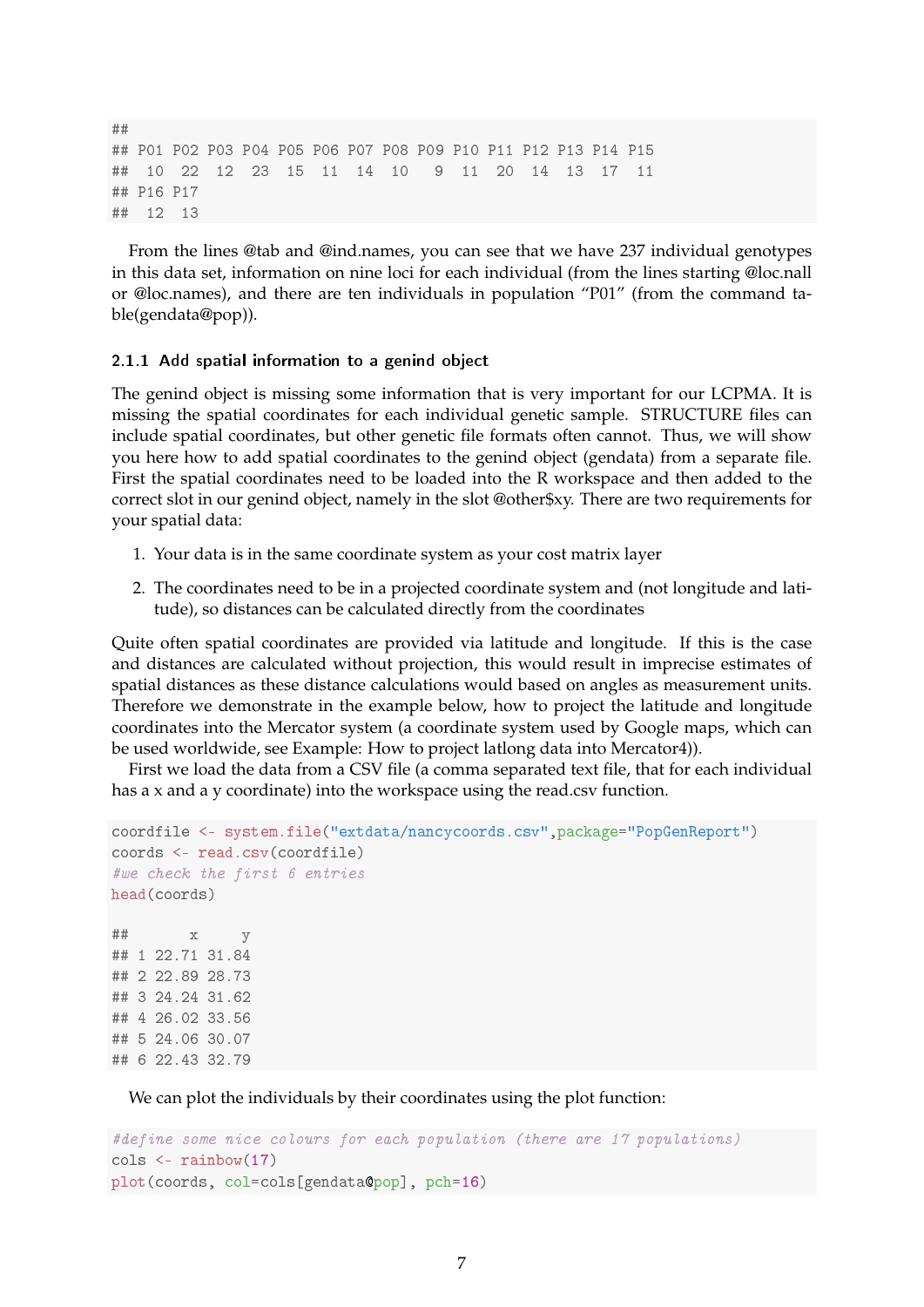

Now we can add the coordinates (coords) to our genind object (gendata). The correct place to add the coordinates is the slot @other\$xy. This can be done by typing:

```
gendata@other$xy <- coords
#check if there is now a new slot @other$xy
gendata
########################
     ### Genind object ###
######################
#### - genotypes of individuals -
#### S4 class: genind
## @call: read.structure(file = fname, n.ind = 237, n.loc = 9, onerowperind = FALSE,
       col.lab = 1, col.pop = 2, ask = FALSE)
###### @tab: 237 x 108 matrix of genotypes
```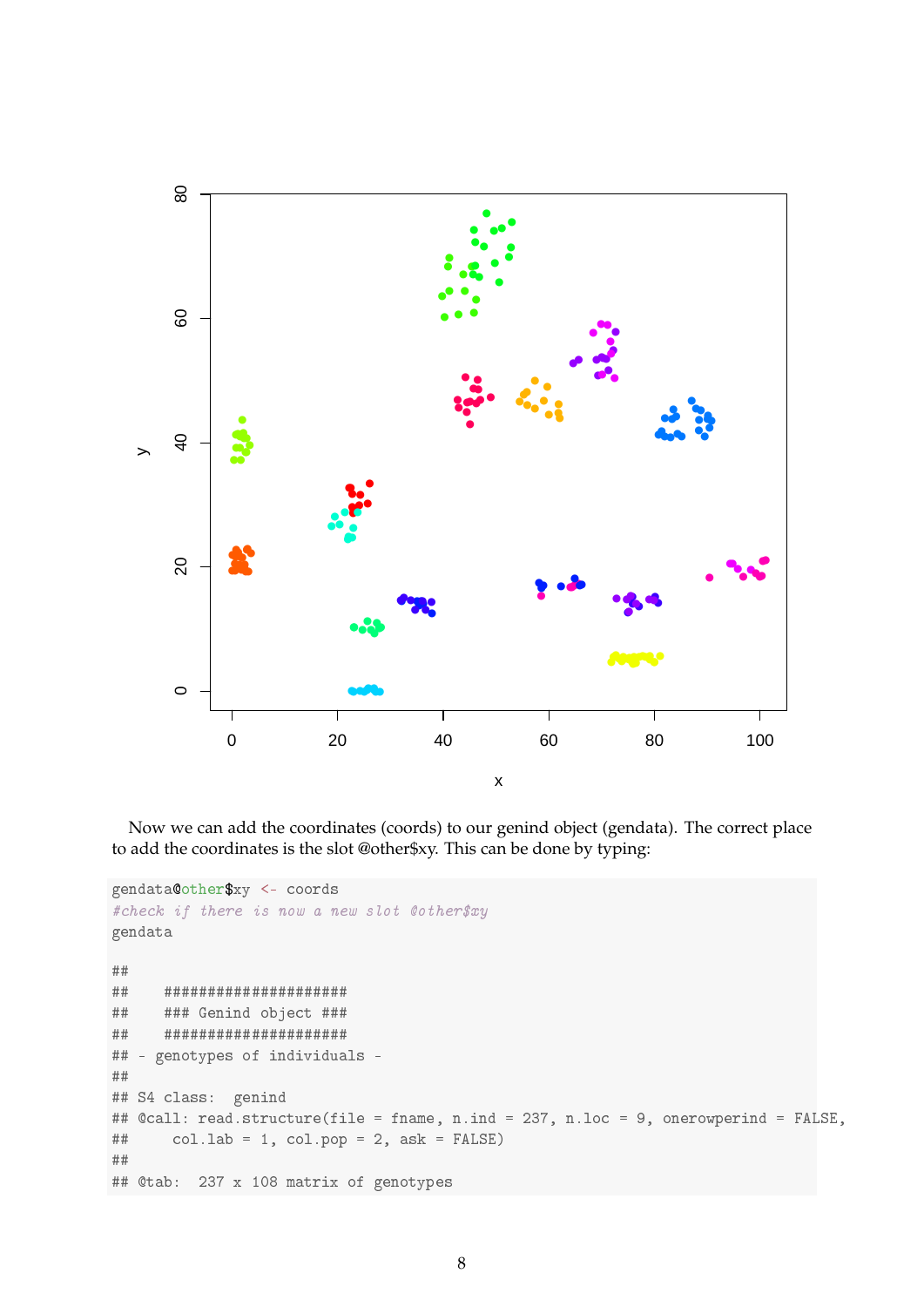★★ ## @ind.names: vector of 237 individual names ## @loc.names: vector of 9 locus names ## @loc.nall: number of alleles per locus ## @loc.fac: locus factor for the 108 columns of @tab ## @all.names: list of 9 components yielding allele names for each locus ## @ploidy: 2 ## @type: codom ★★ ## Optional contents: ## @pop: factor giving the population of each individual ## @pop.names: factor giving the population of each individual ★★ ## @other: a list containing: xy

#### 2.2 Creating a cost matrix layer

This part of the exercise is admittedly a bit artificial as there are numerous ways to create cost layers. The most common approach is to use a Geographic Information System (GIS) and create a raster layer that incorporates the structures which are thought to influence connectivity. For example, roads may be a barrier to dispersal and thus cells that code for roads would be given high resistance value. Alternatively, you could create an image file based on Google Earth layers (see example below), where certain landuse classes (e.g. forest) are outlined and filled with a certain colour. The colour codes for the amount of resistance value of the forest. The raster package in R is capable of loading almost every possible file formats including ESRI raster layers, ascii formats, bitmap files, geotiffs and other image formats that can be used to represent a map. All you need to provide to the raster function in R is the filepath and filename. For example if your cost matrix layer is stored using the ESRI raster file format with the name "raster.asc" in the folder "D:/data" then you simply type:

costlayer <- raster("D:/data/raster.asc")

To demonstrate that any image format can be used, we use the image of the R-logo (the redcomponent only) that is provided by R as our cost matrix layer. This is admittedly a useless cost matrix layer and we don't expect to find a relationship between our genetic data set and the cost matrix layer.

logo <- raster(system.file("external/rlogo.grd", package="raster"))

To test if this file has been loaded successfully, we plot it and also add the sampled individuals from our genetic data set (gendata) to the map.

```
plot(logo)
points(coords, col=cols[gendata@pop], pch=16)
```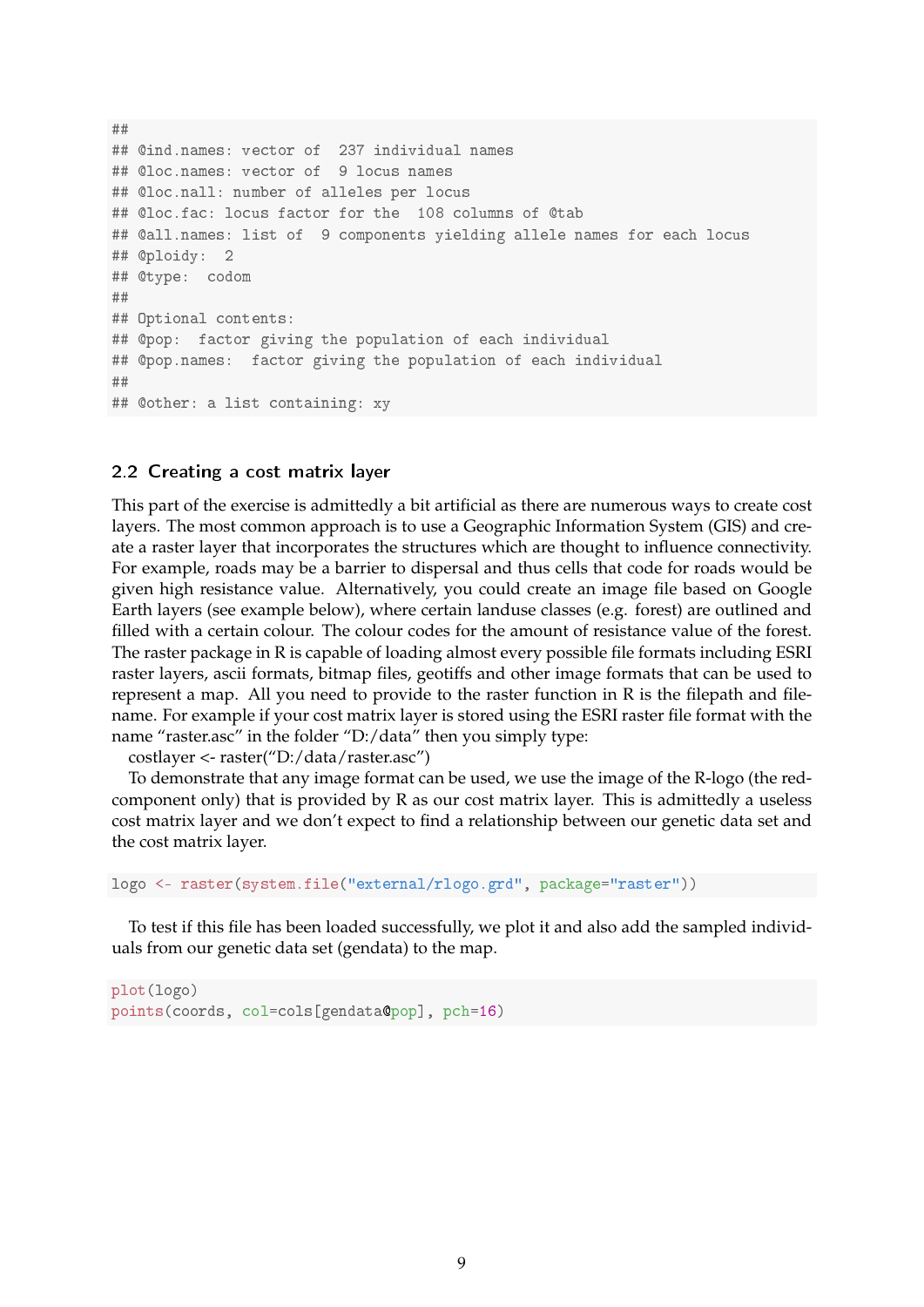

#### 2.3 Selecting a relatedness index

There are five indices of genetic differentation currently implemented in the landgenreport function (check: ?landgenreport for details). Three indices are based on a subpopulation differentiation ("D", "Gst.Hedrick", "Gst.Nei"= an often used variant of Fst) and two on relatedness between individuals ("Kosman" & Lennard, "Smouse" & Peakall). The difference between the indices is that if an individual based index is used then least-cost paths are calculated between all pairs of individuals (in the case of our example dataset there are 237\*236/2 = 27966 pairs of individual genetic distances), if an index based on subpopulations is used (such as Jost's D), then the least-cost paths are calculated on a subpopulation basis (only  $17*16/2 = 136$  pairs in our example). This is important as the calculation of least-cost paths can be a lengthy process (which mainly depends on the resolution of the cost matrix layer and the number of pairwise paths that needs to be calculated) as it is a computationally expensive process. Note that the analysis is not restricted to the currently implemented genetic differentiation indices. An example how researcher can use their own favorite genetic distance index is provided below (see Section 5: A customised step by step analysis).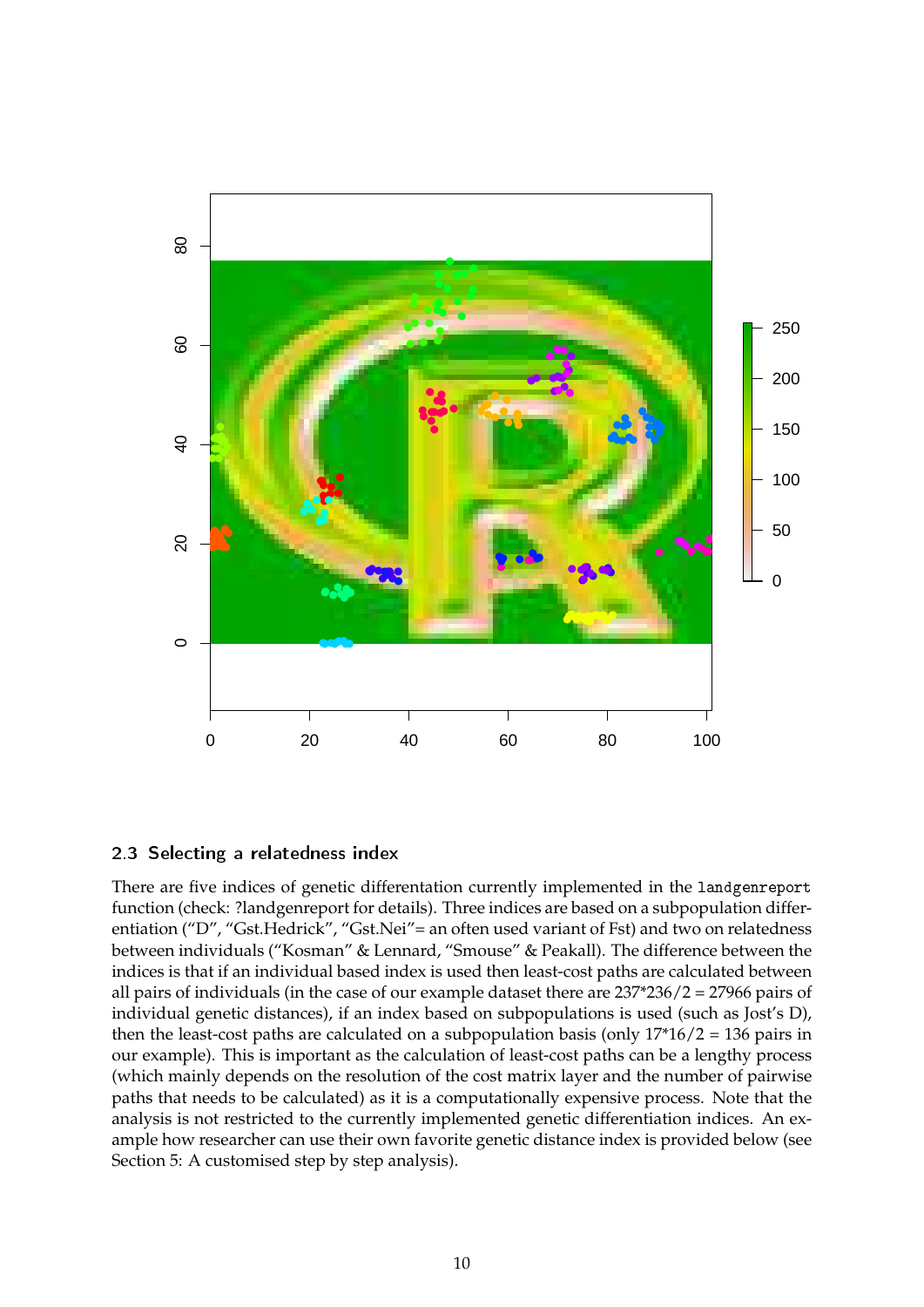#### 2.4 Run the created example

For demonstration purposes we limited the number of subpopulations used in this example to the first six subpopulations. We did this by simply subsetting our genetic data set using the index function "[]". If we add up the number individuals in the first six subpopulations, we find that there are 93 individuals in the first six subpopulations.

```
table(gendata@pop) #individuals per population
★★
★★ P✵✶ P✵✷ P✵✸ P✵✹ P✵✺ P✵✻ P✵✼ P✵✽ P✵✾ P✶✵ P✶✶ P✶✷ P✶✸ P✶✹ P✶✺
\# \# \frac{10}{22} \frac{12}{23} \frac{15}{11} \frac{11}{14} \frac{10}{10} \frac{9}{11} \frac{11}{20} \frac{14}{14} \frac{13}{13} \frac{17}{11}## P16 P17
## 12 13
★❝✉♠✉❧❛t✐✈❡ s✉♠ ♦❢ t❤❡ ✐♥❞✐✈✐❞✉❛❧s ✭t❤❡② ❛r❡ s♦rt❡❞ ❜② s✉❜♣♦♣✉❧❛t✐♦♥s✮
cumsum(table(gendata@pop))
## PO1 PO2 PO3 PO4 PO5 PO6 PO7 PO8 PO9 P10 P11 P12 P13 P14 P15
## 10 32 44 67 82 93 107 117 126 137 157 171 184 201 212
## P16 P17
## 224 237
#so we see there are 93 individuals in the first \downarrow subpopulations
```
Once you have loaded all your data sets and made sure they are in the right format, the final command to run the LCPMA is very simple, just type:

```
#remember you need to set mk.pdf=TRUE for a full report
results2 <- landgenreport(gendata[1:93,], logo, "D",NN=4, mk.pdf=FALSE)
## Compiling report...
## - Landscape genetic analysis using resistance matrices...
## Analysing data ...
## All files are available in the folder:
## C:\Users\s425824\AppData\Local\Temp\Rtmp0U2oaT/results
```
#### 3 The results of a least-cost path modelling analysis

This time we want to have a closer look at the results2 object to understand the output of our analysis. First, we want to create a map using the first six subpopulations and then add the least-cost paths to our analysis. Second, we check if the cost matrix (the R logo) contributes to the explanation of the genetic structure of our subpopulations (checking the results of partial mantel tests and the results of a multiple regression on distance matrices).

To look into the results2 object we need to learn about its slots (components).

```
names(results2)
## [1] "leastcost"
```
This tells us there is a subcomponent leastcost. All of the results of the LCPMA are combined in this subcomponent and they can be accessesed via: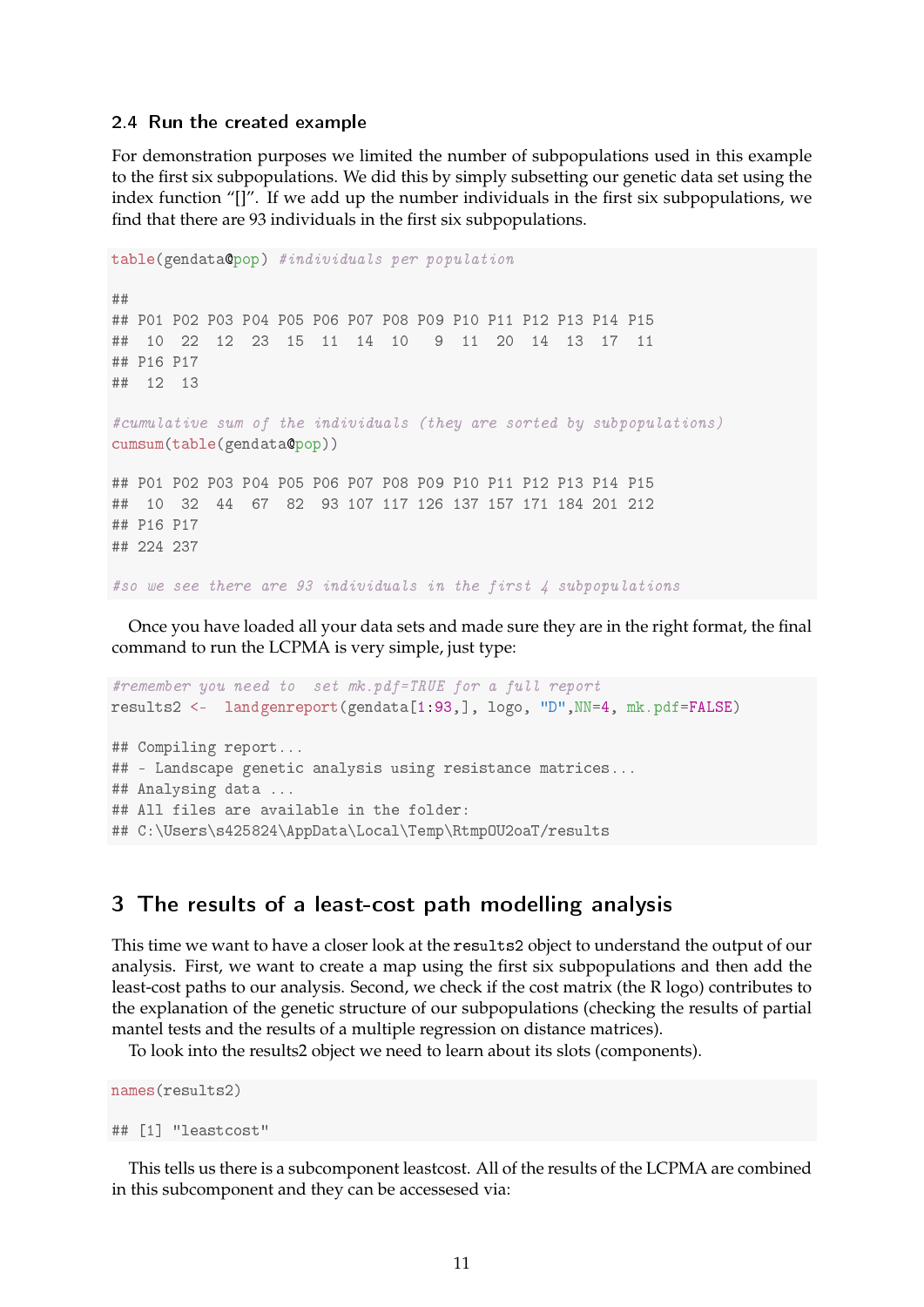```
names(results2$leastcost)
## [1] "eucl.mat" "cost.matnames" "cost.mats"
## [4] "pathlength.mats" "paths" 	 "gen.mat"
★★ ❬✼❪ ✧♠❛♥t❡❧✳t❛❜✧ ✧♠♠rr✳t❛❜✧
```
The reason for the subcomponent "leastcost" is, that the landgenreport function is meant to be extendable. For future implementations of additional analyses, it is more convenient to have the output separated in a subcomponent. The names of the subcomponents are all fairly self-explanatory. For example eucl.mat holds the full pairwise matrix of Euclidean distances. You can access it by typing its full name into the console.

```
results2$leastcost$eucl.mat
```
★★ ✶ ✷ ✸ ✹ ✺ ✻ ## 1 0.00 24.20 38.10 58.42 23.64 38.74 ## 2 24.20 0.00 62.30 76.03 19.19 60.10 ## 3 38.10 62.30 0.00 45.05 56.96 23.78 ## 4 58.42 76.03 45.05 0.00 82.03 68.08 ## 5 23.64 19.19 56.96 82.03 0.00 47.84 ## 6 38.74 60.10 23.78 68.08 47.84 0.00

As expected this is a matrix with dimensions  $6 \times 6$  (we only used the first 6 subpopulations), which is symmetrical (the distance from subpopulation 1 to subpopulation 6 is the same as from 6 to 1) and has zero entries along the diagonal (the distance from population 1 to population 1 is zero).

In more detail the subsubcomponents are:

- eucl.mat : Euclidean distance matrix
- cost.matnames : names of your cost layers
- cost.mats : the cost matrices (based on your least-cost path algorithm)
- pathlength.mat : the lengths of your least-cost paths (should not be used for an LCPMA, see Etherington & Holland 2013)
- paths : the actual paths as SpatialLines objects
- gen.mat : the genetic distance matrix
- mantel.tab : a table that shows the results of partial Mantel tests ([Wasserman et al., 2010])
- mmrr.tab : a table that shows the results of a multiple matrix regression with randomisation analysis

### 3.1 A map of the least-cost paths

Please note that all of the following plots have already been created by the landgenreport function that you ran earlier and can be found in the indicated results folder. However, to help you better understand the output of the landgenreport function we recreate some of the plots "by hand". This allows you to change the standard output if you think the standard output needs to be customised.

For a simple map of the least-cost path we need three types of information - the least cost layer, the coordinates of the sample individuals for each sub-population and the least-cost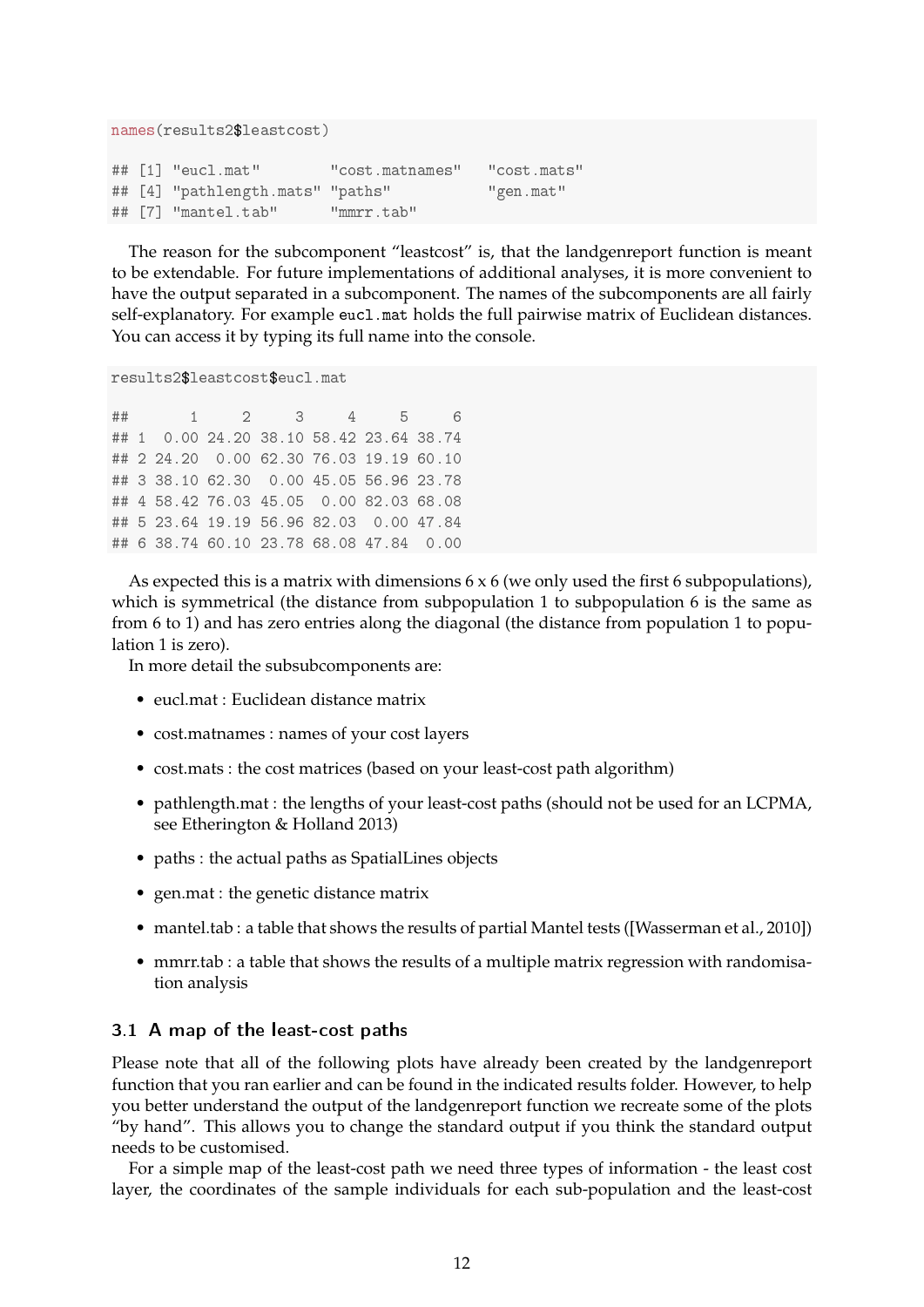paths. All of this information is within our input data and/or the results2 object. The cost matrix layer is our logo object and we need to find our coordinates for the first six subpopulations. If you remember we put them into our gendata object in the slot @other\$xy.





Finally, we need to find the least-cost paths. They are stored in the paths subcomponent of our results2 object. As only one cost matrix layer has been supplied we can access the leastcost path by referencing the first entry in the paths component. We can check how many paths there are by typing:

```
numpaths <- length((results2$leastcost$paths[[1]]))
numpaths
```
★★ ❬✶❪ ✶✺

There are 15, which is exactly what we would expect if we'd calculated the number of possible pairs ( $6*5/2 = 15$ ). To plot the paths we need to do a bit of clever programming. The idea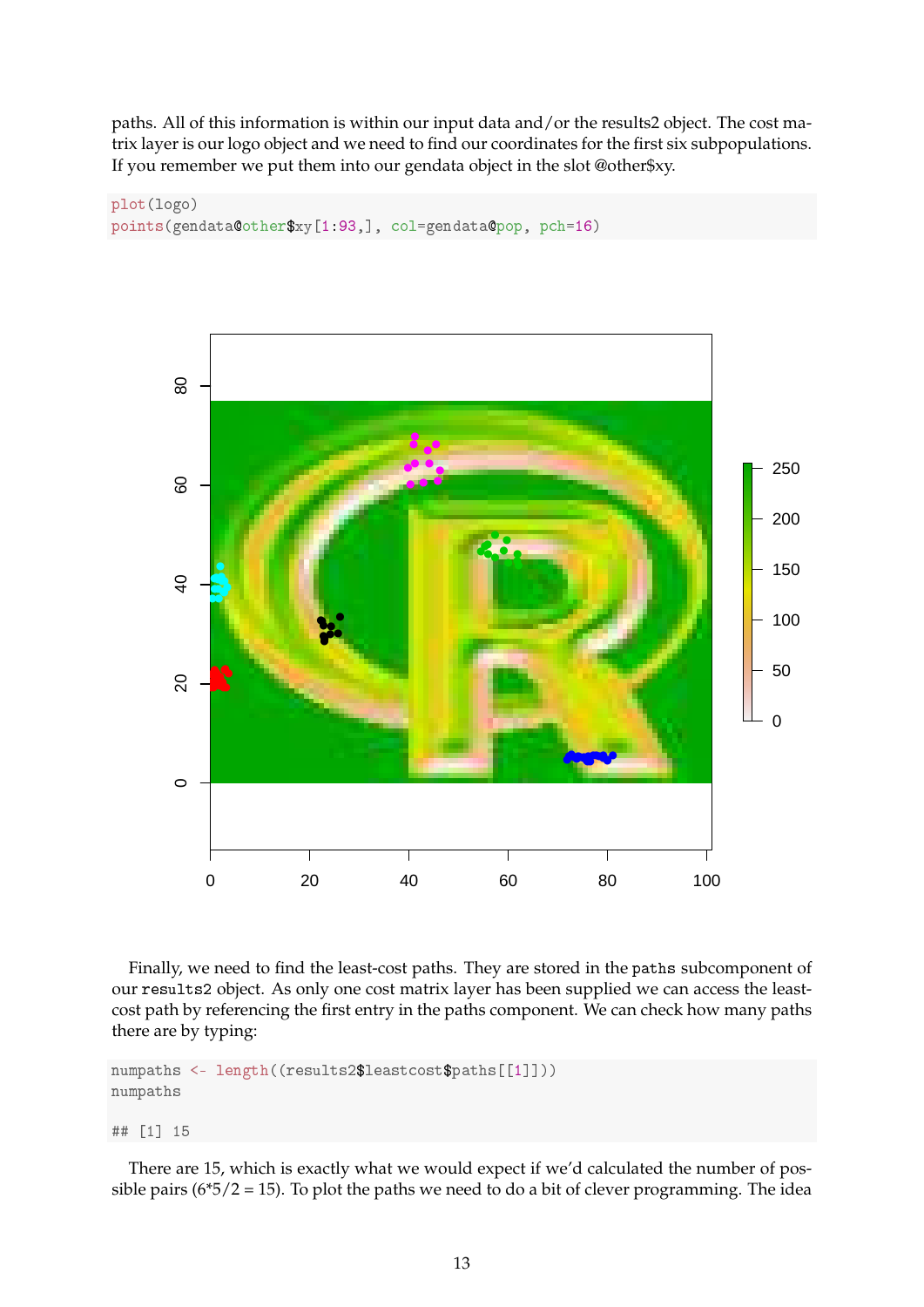is simple, we create a loop that prints the paths one at a time. In R this can be done using a for loop or more elegantly using the lapply function (lapply simply applies a function to our path list).

```
plot(logo)
points(gendata@other$xy[1:93,], col=gendata@pop, pch=16)
for (i in 1:numpaths)
④
  lines(results2$leastcost$paths[[1]][[i]])
\rightarrow#or more elegant (dummy is just needed to suppress the console output)
dummy <- lapply(results2$leastcost$paths[[1]], function (x) lines(x) )
```


#### 3.2 Checking the results of partial mantel tests and MMRR

To check the results of partial mantel tests and MMRR, we simply access the respective subsubcomponents by their names: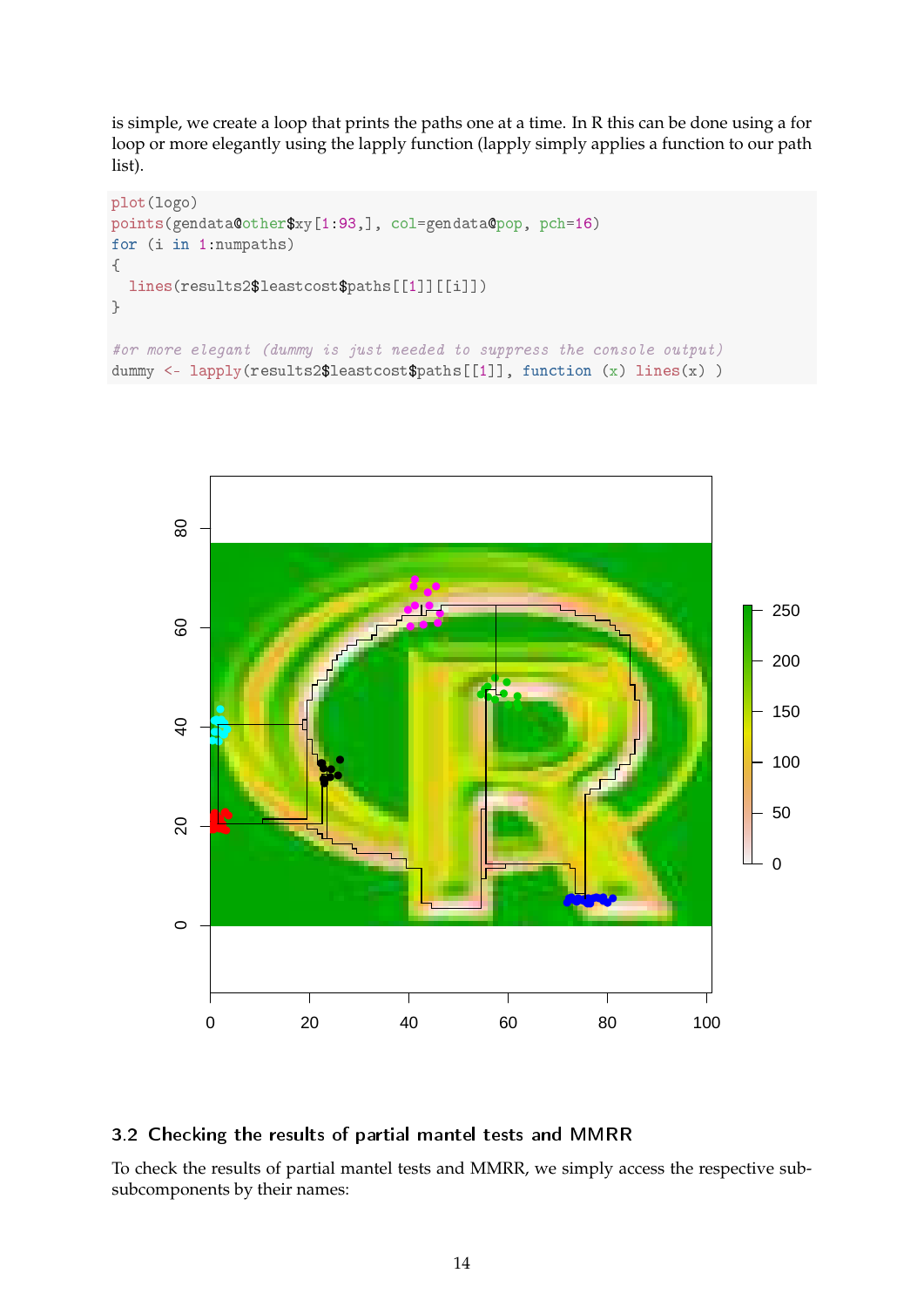```
results2$leastcost$mantel.tab
```
★★ ♠♦❞❡❧ r ♣ ## 1 Gen ~red | Euclidean 0.4424 0.159 ## 2 Gen ~Euclidean | red -0.3271 0.81

results2\$leastcost\$mmrr.tab

```
## 		 layer coefficient tstatistic tpvalue Fstat Fpvalue
★★ ✷ r❡❞ ✷✳✻✺✺❡✲✵✺ ✶✳✼✵✾ ✵✳✸✶✽ ✶✳✹✻ ✵✳✺✶✷
## 3 Euclidean -2.165e-03 -1.199 0.424 NA NA
## 1 Intercept  1.819e-01   2.639   0.719   NA   NA
## r2
★★ ✷ ✵✳✶✾✺✽
## 3 NA
## 1 NA
```
As expected both analyses indicated that our resistance layer (the R logo) does not explain the population structure of the six subpopulations. Please note that the logo is called "red" in this example, because it is only the red component of the R logo image. The first partial Mantel test tests whether the genetic distance matrix (gen) is correlated with the cost matrix layer (red) controlling for Euclidean distances. This is not the case. Also there is no correlation between the genetic distances (Gen) and the Euclidean distances, controlling for the cost matrix (line 2 of the mantel.tab output). To understand this approach, please refer to Wasserman et al. [2010] and Cushman et al. 2013. The basic idea behind this series of tests is that the partial Mantel test on the correlation between a genetic distance matrix and a cost matrix (controlled by Euclidean distance) should be significant, but the reverse (genetic distance matrix correlated with Euclidean distance matrix controlled for the cost distance matrix) should not be significant.

The MMRR approach tests whether a linear regression between competing distance matrices (Euclidean and cost matrices) is significant, using a randomisation approach to find the test statistics [Wang, 2012]. To access the results of this approach we simply access the subcomponent mmrr.tab.

The results are similar to the partial Mantel test. None of the distance matrices can explain the genetic structure between the six subpopulations. The overall correlation (Fstat, Fpvalue and r2 value) is not significant and the distance layers separately do not correlate with the genetic distance matrix (tpvalue for each layer).

Be aware that all of these results can be found in the indicated results folder and also in the complete report if the argument mk.pdf=TRUE was set when running the function landgenreport (check the Appendix for an output of the first example).

#### 3.3 Output of the first example

To see how the results would look if there was a significant relationship between a cost matrix layer and the pairwise genetic distances, we will now take a look at our first example. The output is stored in the results1 object. Remember we ran:

results <-landgenreport(landgen, fric.raster, "D", NN=4, mk.pdf=TRUE)

We can rerun the same code as above by simply changing everywhere we typed results2 to results1. This also demonstrates one of the advantages of using a script when running an analysis.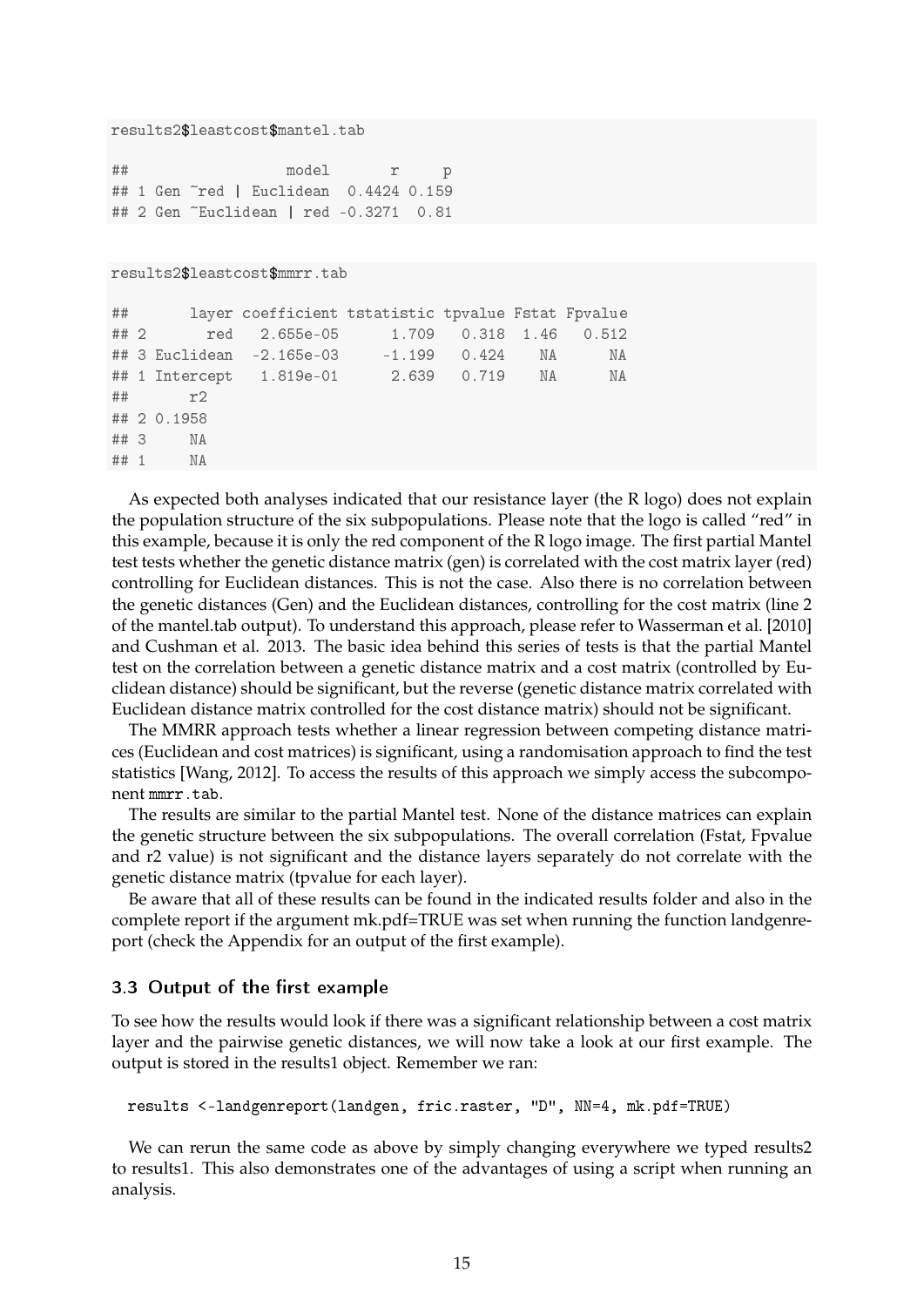```
#cost matrix layer from example 1
plot(fric.raster)
#what are the coordinates of the samples
points(landgen@other$xy, col=landgen@pop, pch=16)
#plot the least cost paths
dummy <- lapply(results1$leastcost$paths[[1]], function (x) lines(x))
```


#the partial Mantel test results results1\$leastcost\$mantel.tab

★★ ♠♦❞❡❧ r ♣ ## 1 Gen ~layer | Euclidean 0.8623 0.002 ## 2 Gen ~Euclidean | layer -0.4771 0.993

#the MMRR test results results1\$leastcost\$mmrr.tab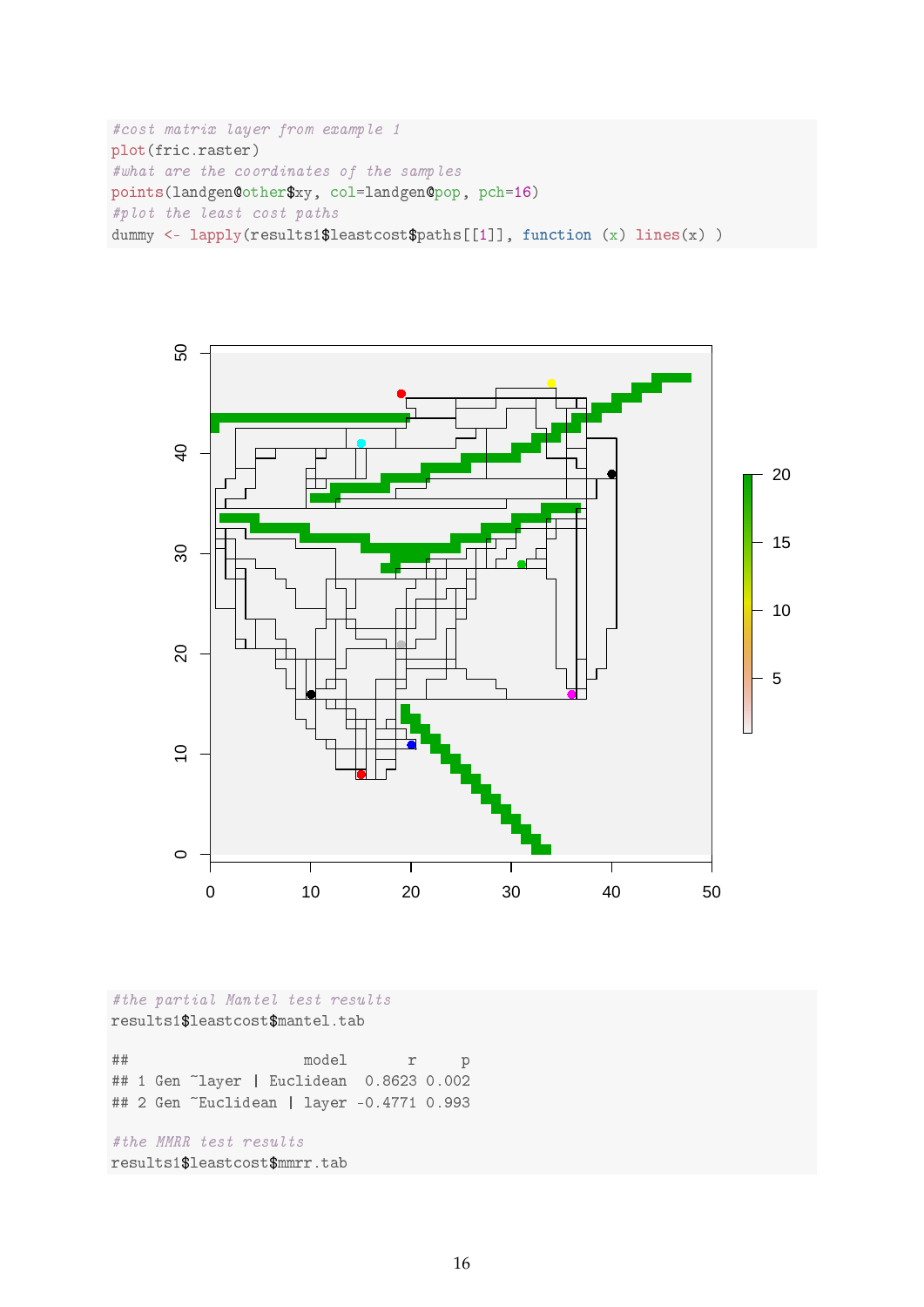```
★★ ❧❛②❡r ❝♦❡❢❢✐❝✐❡♥t tst❛t✐st✐❝ t♣✈❛❧✉❡ ❋st❛t ❋♣✈❛❧✉❡
## 2 	layer 0.012586 	11.036 0.001 143.9 0.001
## 3 Euclidean -0.008834 -3.518 0.011 NA WA
## 1 Intercept  0.139801   4.505  0.880   NA   NA
## r2
★★ ✷ ✵✳✽✼✷✼
## 3 NA
## 1 NA
```
#### 3.4 Use the read genetable function to create a genind object with coordinates in one go

This part of the tutorial demonstrates a different approach to creating a genind object from genetic data stored in a simple CSV table created by a spreadsheet program such as EXCEL or CALC. (also see the examples provided in the PopGenReportIntroduction.pdf)

We use the following data set:

```
platyfile <- system.file("extdata/platypus1c.csv",package="PopGenReport")
platy <- read.csv(platyfile)
head(platy)
## ind pop lat long group age loci1 loci2
## 1 T158 Black -40.87 145.3 Female juv 141/145 243/243
## 2 T306 Black -40.86 145.3 Male Ad 145/145 243/243
## 3 T305 Black -40.88 145.3 Female Ad 143/145 243/243
## 4 T148 Black -40.99 145.4 Male Ad 141/141 243/243
## 5 T149 Black -40.99 145.4 Female Ad 141/145 243/245
## 6 T106 Brid -41.23 147.5 Male Ad 145/147 243/245
★★ ❧♦❝✐✸ ❧♦❝✐✹ ❧♦❝✐✺ ❧♦❝✐✻
## 1 159/173 263/265 215/215 192/192
★★ ✷ ✶✺✾✴✶✺✾ ✷✻✺✴✷✻✼ ✷✶✾✴✷✶✾ ✶✾✷✴✶✾✹
★★ ✸ ✶✺✾✴✶✺✾ ✷✻✺✴✷✻✺ ✷✶✺✴✷✶✺ ✶✾✹✴✶✾✹
★★ ✹ ✶✺✾✴✶✺✾ ✷✻✺✴✷✻✺ ✷✶✺✴✷✶✾ ✶✾✷✴✶✾✹
## 5 159/171 265/267 215/215 194/196
★★ ✻ ✶✺✾✴✶✼✶ ✷✻✼✴✷✻✼ ✷✶✺✴✷✶✺ ✶✾✷✴✶✾✷
```
The first row of the file is a header row. Subsequent rows contain the data for single individuals/samples. The first column contains a unique identifier for the individual/sample. The title for this column must be "ind". The second column (optional) is the population that the individual/sample belongs to. The title for the population column (if it is used) must be "pop". Separate columns are used for the latitude and longitude coordinates (given in decimal degrees) of each individual/sample (optional) and these columns (if used) should be titled 'lat' and 'long'. As an optional alternative, Mercator coordinates (or grid points) can be used for spatial coordinates. If this option is used, the column titles should be "x" and "y". Additional (optional) observations such as gender, age, phenotype, etc. can be placed in a contiguous block of columns. You are free to choose the column titles for these columns, but avoid using spaces and symbols in these titles as they have a tendency to create problems. The remaining columns contain the genetic data. Here you can use a single column per locus (with each of the alleles separated by a defined separator <not commas>) or you can have a single column for each allele. The column titles for the genetic data are up to you, but again we discourage the use of spaces and punctuation marks in the column titles.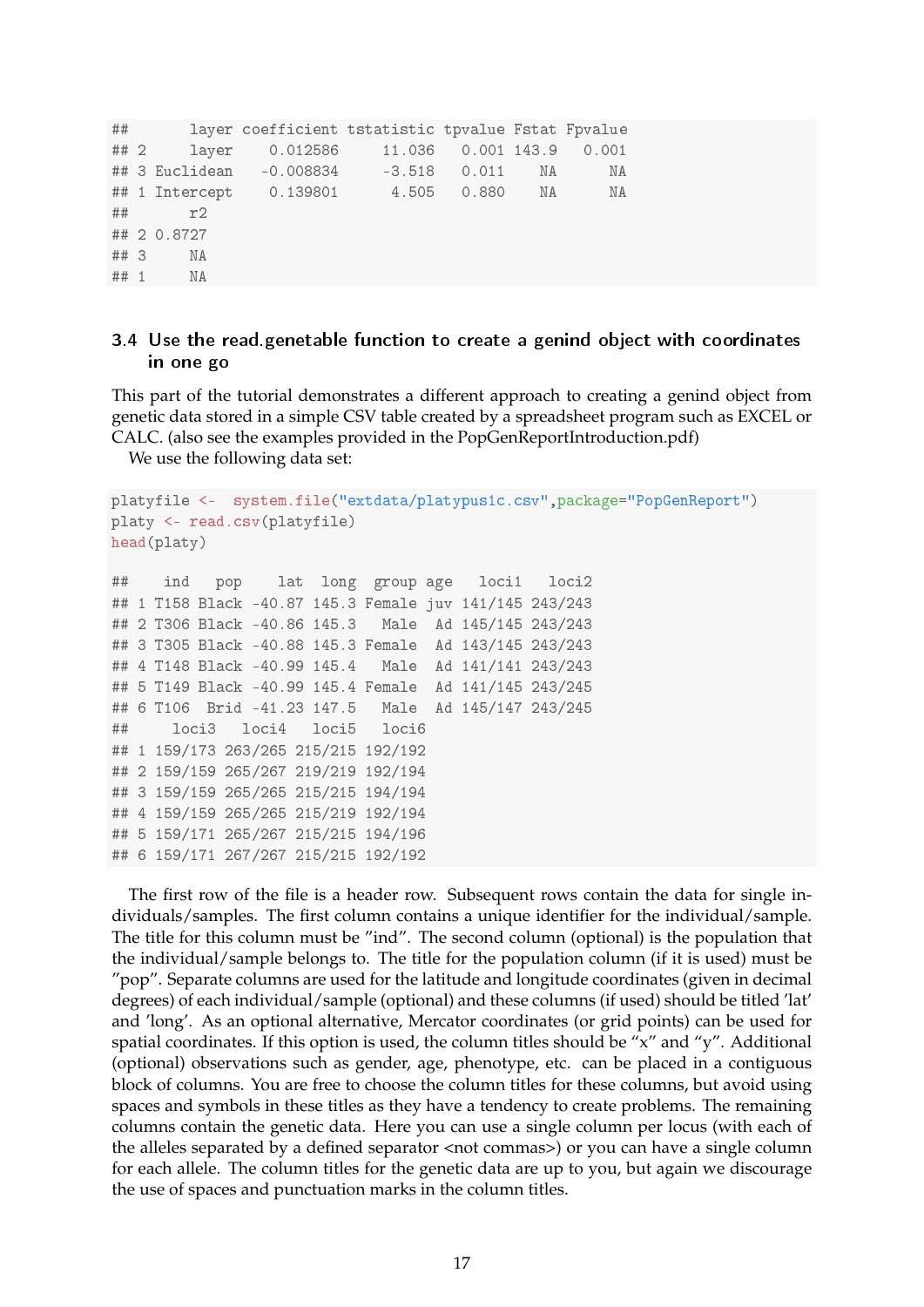It is **very, very** important to follow these formatting instructions closely if you want to import your own data. Keep the spelling and case of the column titles ('ind', 'pop', 'lat', 'long', 'x', and 'y') consistent with the formatting shown in the examples. Additionally, use the same column order as was used in this example. The number of columns can vary (e.g. if you provide more (or less) additional information about your samples or if you have more or less loci). There is some error proofing in the import function, but it is best to stick with the example format as closely as possible. From personal experience, if your dataset isn't being imported correctly, it is most likely because you have made a mistake with the column titles, e.g. something like typing 'latitude', 'Lat', or 'LAT' instead of 'lat'. More detailed instruction and how to access the sample files can be found by typing: ?read.genetable.

To load the data and to create a genind object from a CSV file that includes individual coordinates, we use the read.genetable function from PopGenReport. Here we need to specify which columns contain the required information. As can be seen above the first column has information on the individual identifier, the second has the information on the subpopulation and the third and fourth contain spatial coordinates in latitude and longitude. Columns 5 and 6 have additional information on gender and age and the rest of the columns are our genetic markers (six loci, both alleles are coded in one column, separated by a "/" symbol). You can also specify the character for missing values if it is not "NA" (default value for missing data in R).

```
platy.gen <- read.genetable(platyfile, ind=1, pop=2, lat=3, long=4, other.min=5,
                            other.max=6, oneColPerAll=FALSE, sep="/", ploidy=2)
platy.gen
★★
★★ ★★★★★★★★★★★★★★★★★★★★★
## ### Genind object ###
★★ ★★★★★★★★★★★★★★★★★★★★★
## - genotypes of individuals -
★★
## S4 class: genind
## @call: df2genind(X = genes, sep = sep, ncode = ncode, ind.names = inds,
## loc.names = colnames(genes), pop = pops, missing = missing,
## ploidy = ploidy)
★★
## @tab: 13 x 20 matrix of genotypes
★★
## @ind.names: vector of 13 individual names
## @loc.names: vector of 6 locus names
## @loc.nall: number of alleles per locus
## @loc.fac: locus factor for the 20 columns of @tab
## @all.names: list of 6 components yielding allele names for each locus
## @ploidy: 2
## @type: codom
★★
## Optional contents:
## @pop: factor giving the population of each individual
## @pop.names: factor giving the population of each individual
★★
## @other: a list containing: latlong data
```
If you want you can explore the content of the data set by accessing its slots (e.g. @pop,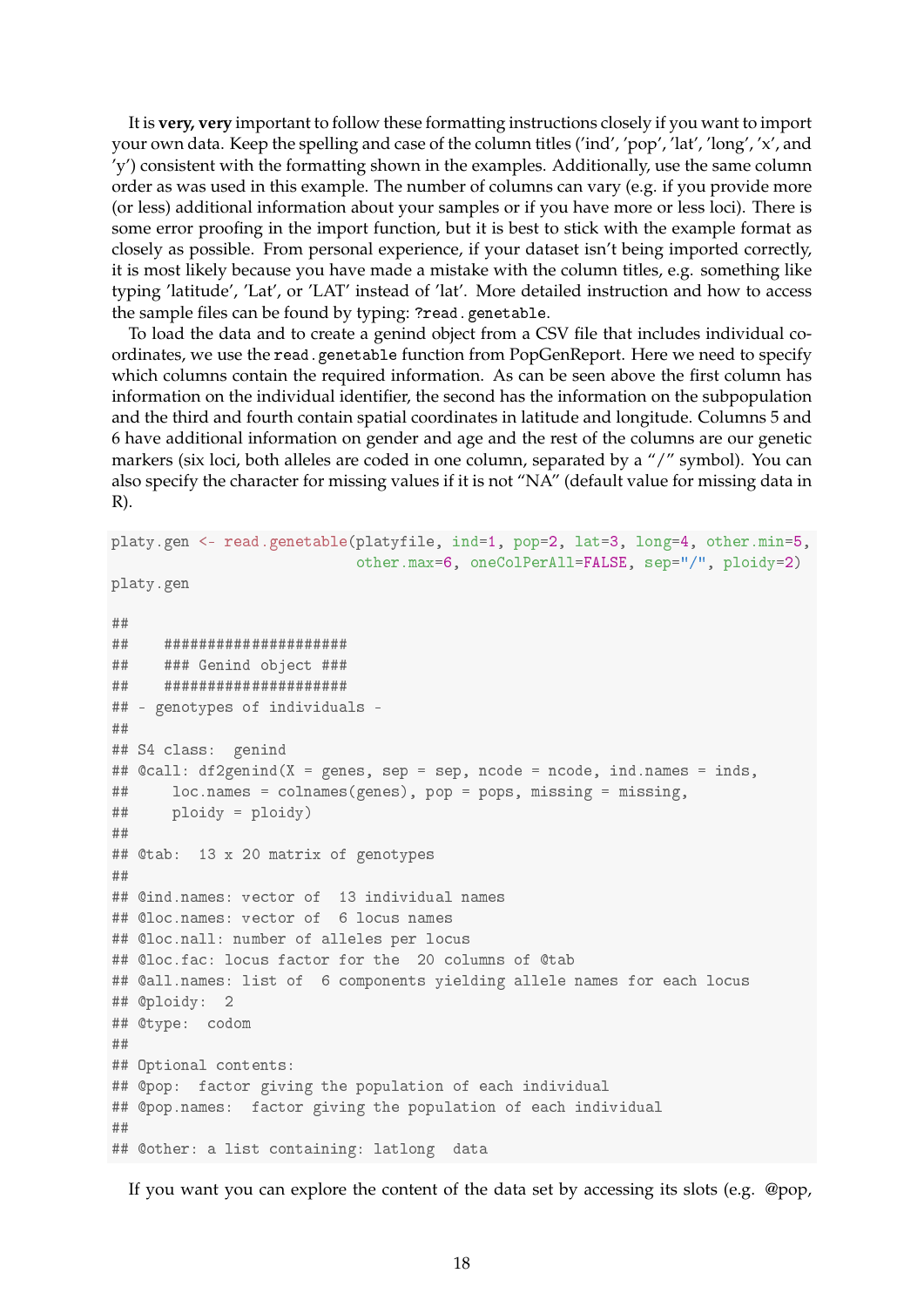@ind.names). Using read.genetable, we created a valid genind object with spatial coordinates in one step. Unfortunately the coordinates are provided as latitude and longitude and they are not useful if you want to calculate pairwise Euclidean distances. Therefore we need to convert them (reproject them) into a coordinate system that is better suited to performing simple Euclidean distance calculations.

### 4 How to project lationg data into Mercator

Before we convert our spatial coordinates, we use the mk.map feature of PopGenReport which creates a map of your samples using a map downloaded from Google maps and your sample spatial coordinates provided as latitudes and longitudes.

```
### remember set mk.pdf=TRUE if you want to have a report !!!!!!
popgenreport(platy.gen, mk.map=TRUE,mk.counts=FALSE, mapdotcolor="red",
            maptype="roadmap", mk.pdf=FALSE)
## Compiling report...
## - Map of individuals...
## Analysing data ...
## All files are available in the folder:
## C:\Users\s425824\AppData\Local\Temp\Rtmp0U2oaT/results
## list()
```
To convert the coordinates we need to first specify which coordinate system the coordinates are currently in (for latitudes and longitudes, WGS1984 is the most commonly used format) and which coordinate system they should be converted to (in this case a Mercator projection (see ?Mercator using the dismo package)). For this exercise we need to load an additional package the dismo package (it should already be loaded from when you loaded the PopGen-Report package, but it is better to make sure that it is explicitly loaded into the workspace). We then extract our latlong coordinates from the @other\$latlong slot (be aware the data needs to be in the order longitude followed by latitude, thus for the current example we reverse the index by setting the columns to 2:1).

```
require(dismo) #load package rgdal
#extract coordinates (long, lat)
longlat <- as.matrix(platy.gen@other$latlong[,2:1])
#projection from latlong to Mercator
xy <-Mercator(longlat)
#add it to platy.gen at @other$xy
platy.gen@other$xy <- xy #again change and then long
```
For a LCPMA we need to have a cost matrix for the area. For this example, we will simply create one using Google maps (be aware that we are assuming that the colours of the map correctly code for resistance values, which is probably not useful in most cases, but is good enough for demonstration purposes.)

```
e<- extent(range(longlat[,1]), range(longlat[,2])) #extent of the map
tasmap <- gmap(e,style="feature:all|element:labels|visibility:off",
               maptype="roadmap")
names(tasmap) <- "Tasmania"
plot(tasmap)
```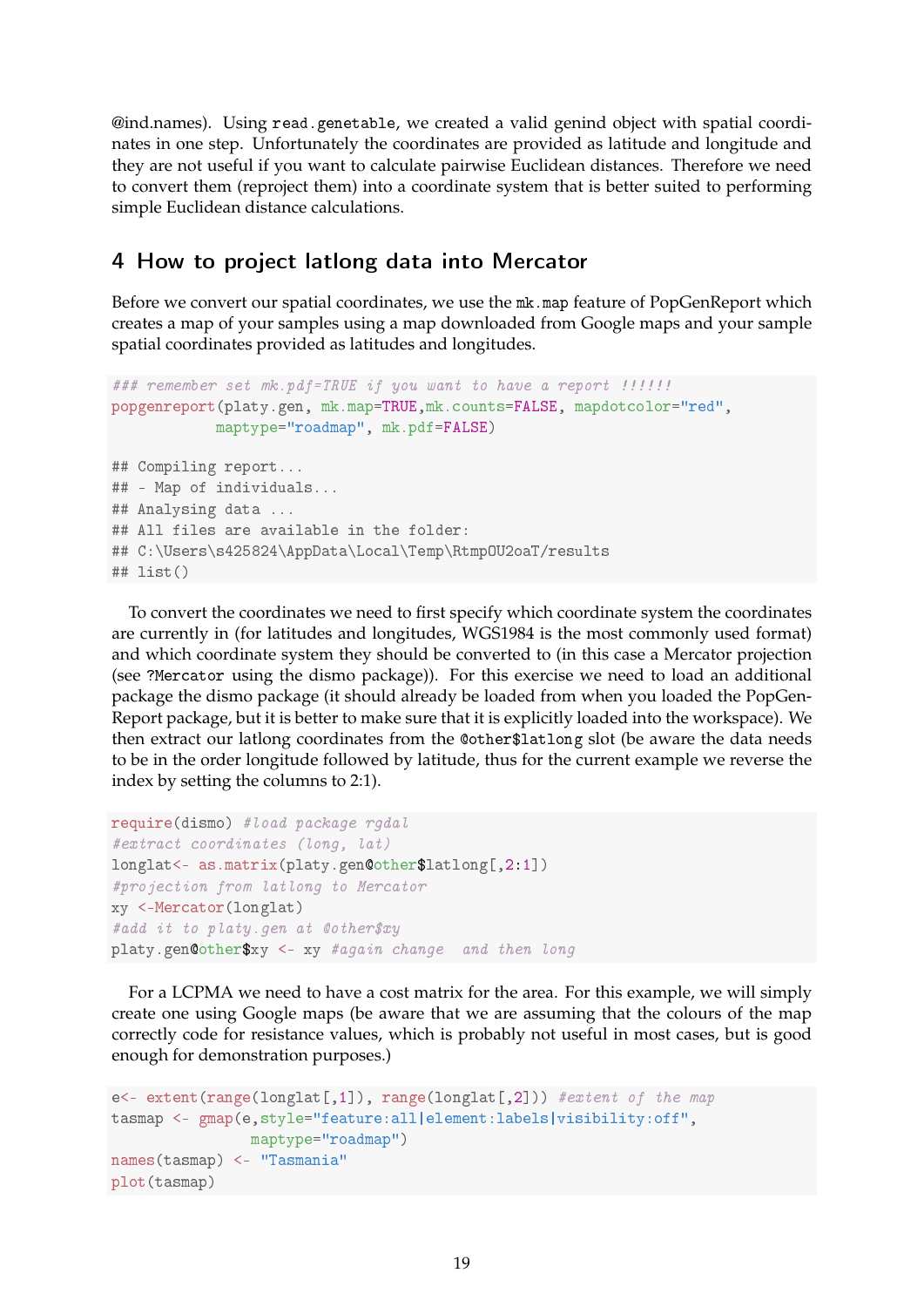

Figure 1: Map on platypus samples in Tasmania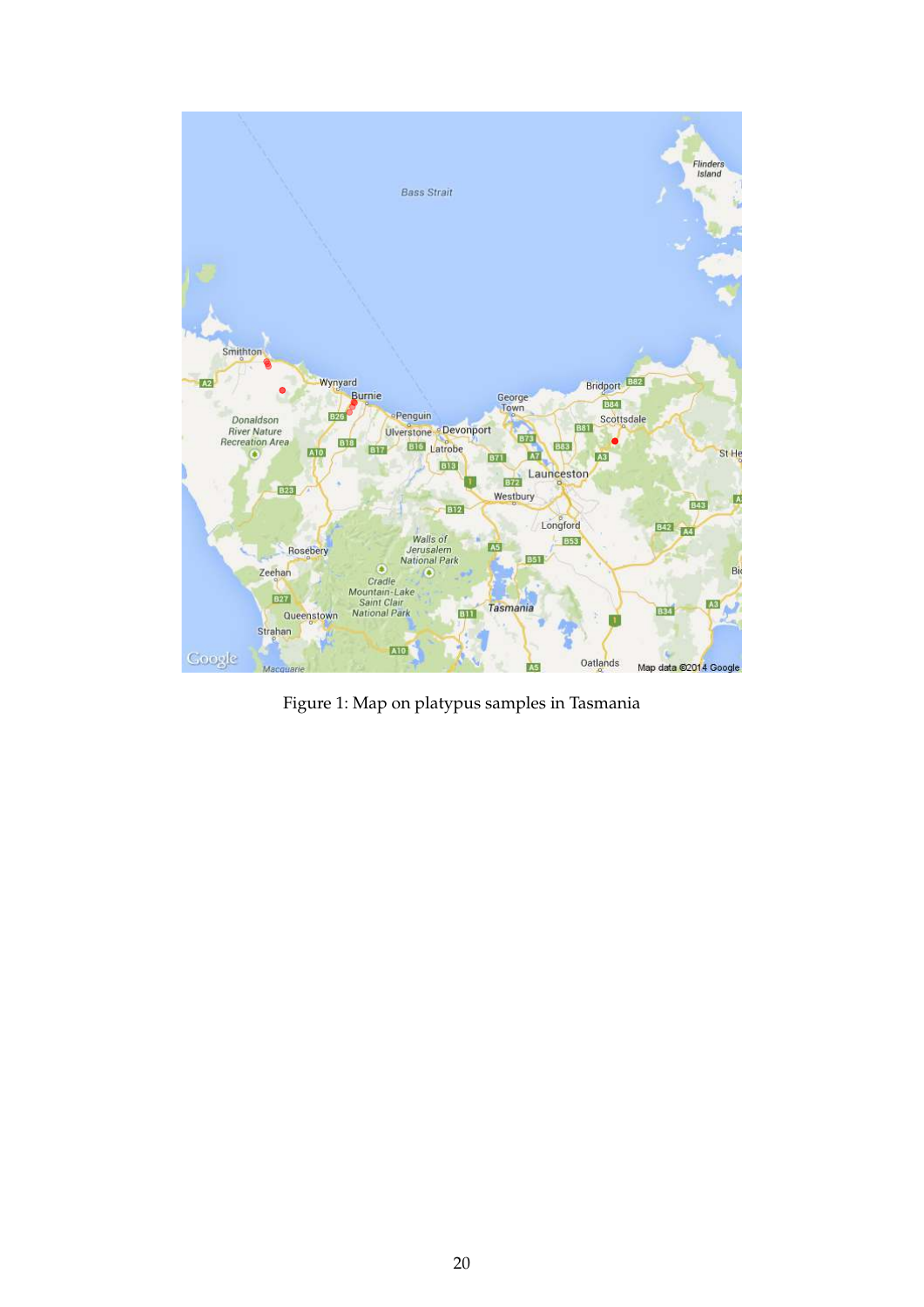points(platy.gen@other\$xy, pch=16)



Now we can do our LCPMA, this time we want to use Hedrick's Gst as a genetic distance index between subpopulations and the 8 nearest neighbouring cells when calculating the leastcost path. Please refer to the help page of landgenreport (?landgenreport) for more options.

```
#remember to set mk.pdf=TRUE for a full report
results3 <-landgenreport(platy.gen, tasmap, "Gst.Hedrick", NN=8, mk.pdf=FALSE)
## Compiling report...
## - Landscape genetic analysis using resistance matrices...
## Analysing data ...
## All files are available in the folder:
## C:\Users\s425824\AppData\Local\Temp\Rtmp0U2oaT/results
results3$leastcost$mmrr.tab
## 		 layer coefficient tstatistic tpvalue Fstat Fpvalue r2
```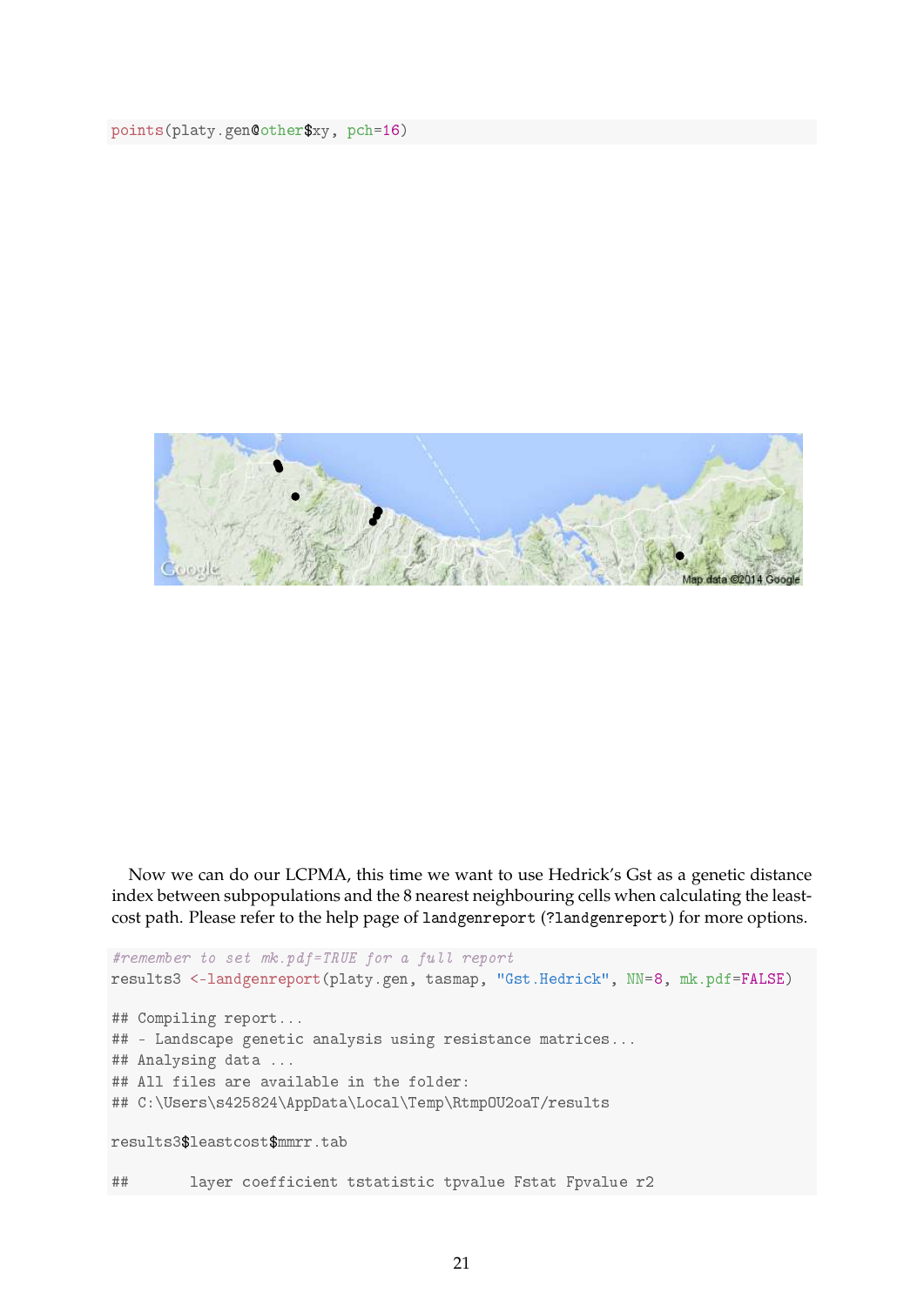|  | ## 1 Intercept 3.195e-01 MaN NA NaN NA 1 |  |  |  |
|--|------------------------------------------|--|--|--|
|  |                                          |  |  |  |
|  | ##3 Euclidean 1.971e-05 NaN NA NA NA NA  |  |  |  |

As was done in the prior example, we can plot our least-cost paths to check if they have artefacts (e.g. terrestrial animals dispersing via the sea).

#cost matrix layer tasmap plot(tasmap)

#here is where the samples are from points(platy.gen@other\$xy, col=platy.gen@pop, pch=16) #plot the least cost paths dummy <- lapply(results3\$leastcost\$paths[[1]], function (x) lines(x))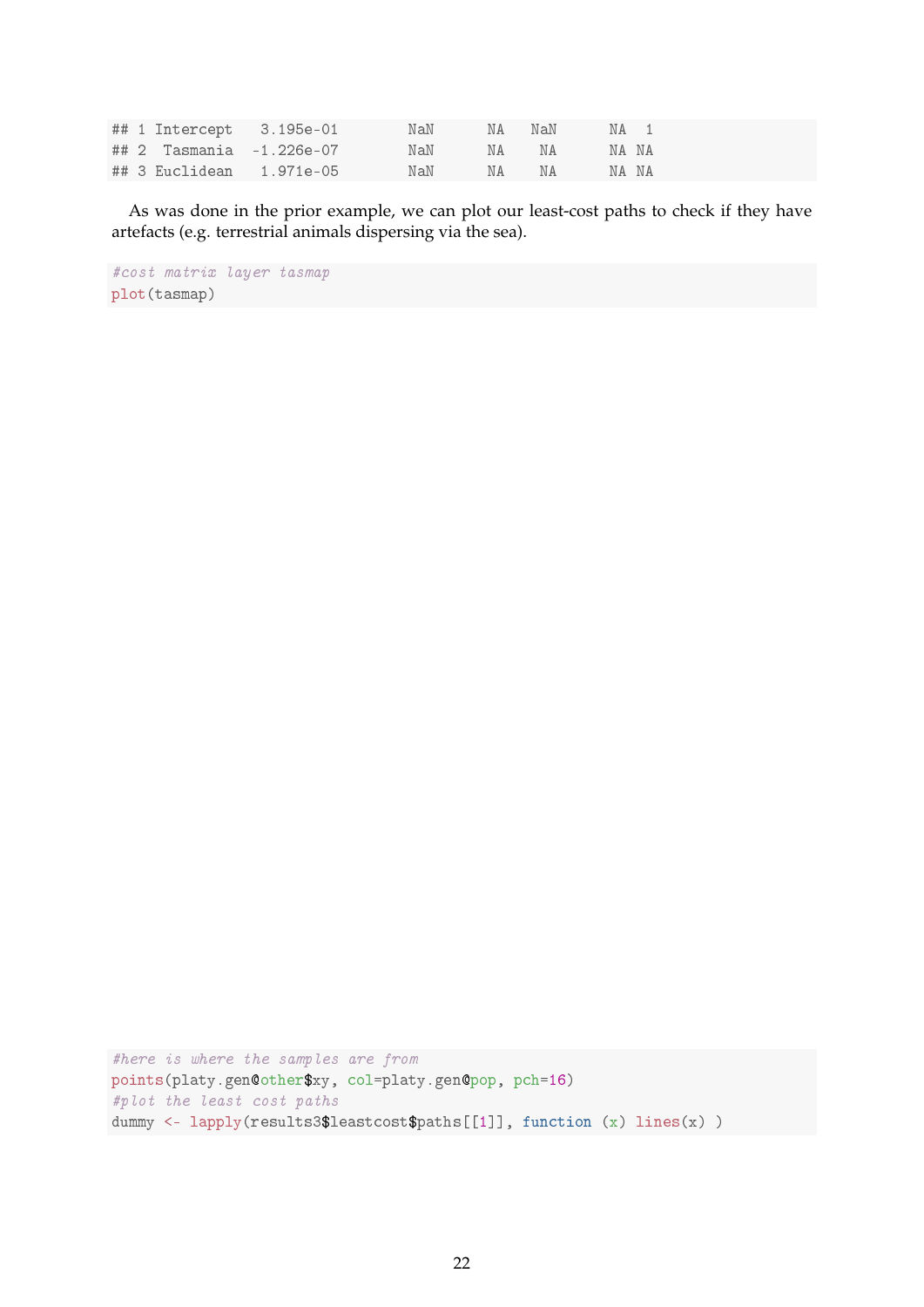

# 5 A customised step by step analysis

This section explains how to do a customised LCPMA analysis. Instead of using the function landgenreport, we use the low-level functions genleastcost (to calculate a least-cost paths) and 1grMMRR (to run a separate multiple matrix regression with randomisation analysis). Additionally, we aim to test a suit of cost matrix layers at the same time. This is often necessary as we do not know the precise resistance values of our cost matrix layers. Thus, we would like to try a number of values and test which resistance values best explain the population structure. For this example, we use the data set that is provided by landgenreport (previously used in the first example).

The first step is to create a set of cost matrix layers that we would like to test. To do this we first use fric.raster and change the values of the linear structures only. So first we need to explore which values the linear structures initially have.

plot(fric.raster)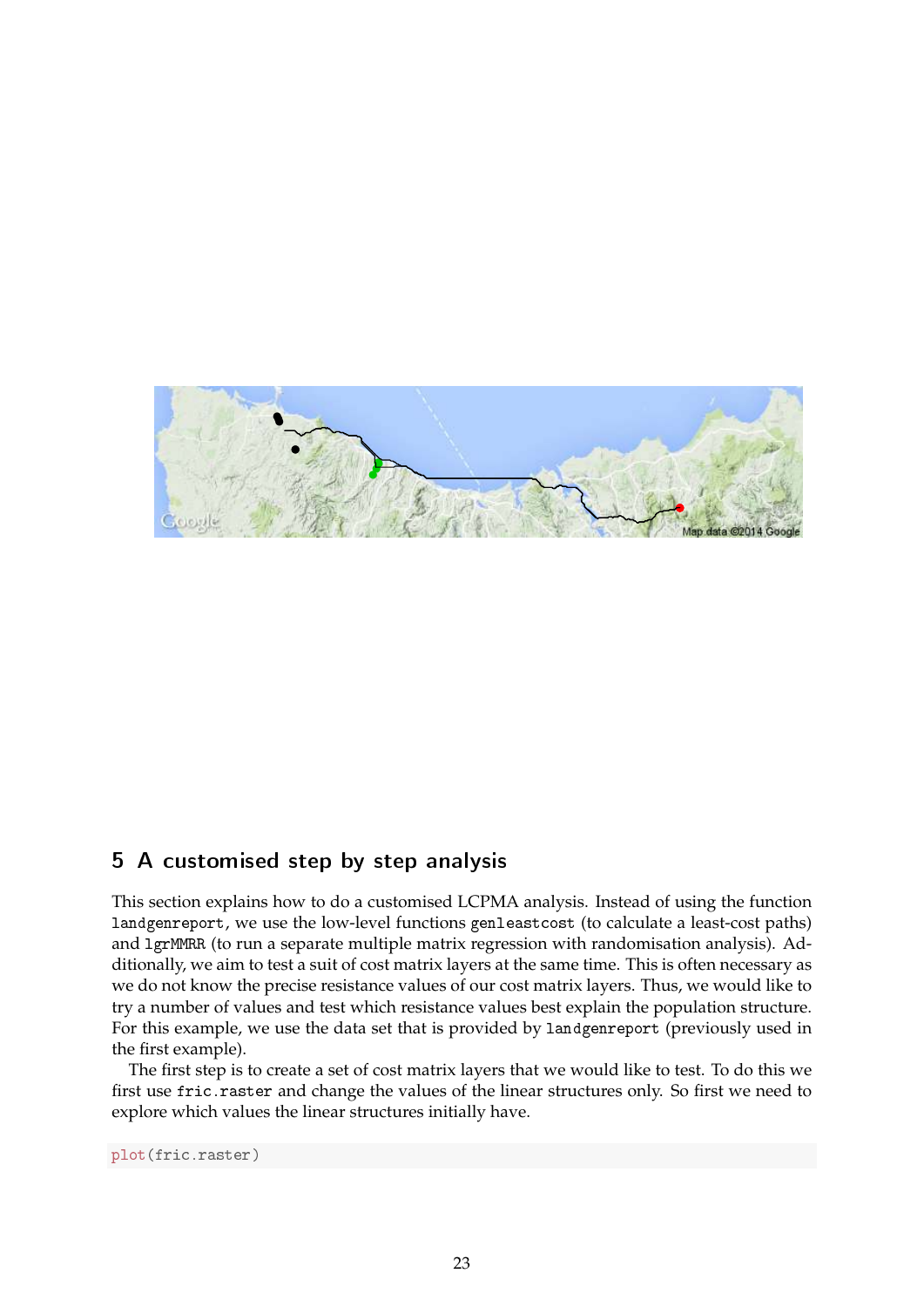

#### ★★ ## 1 20 ## 2351 149

As can be seen from the plot and the matrix output, the matrix cost layer has a value of 1 and the green structures have a value of 20. We will use this information to change the values of the green linear structure to four different values (20 [the original value], 0.1, 5 and 50). Then we stack all these different layers into a single object (called a raster stack) and then run this through our landgenreport function.

```
val \leftarrow c(20, 0.1, 5, 50)r <- stack(fric.raster) #the first entry is the original matrix
for (i in 2.4)\{
```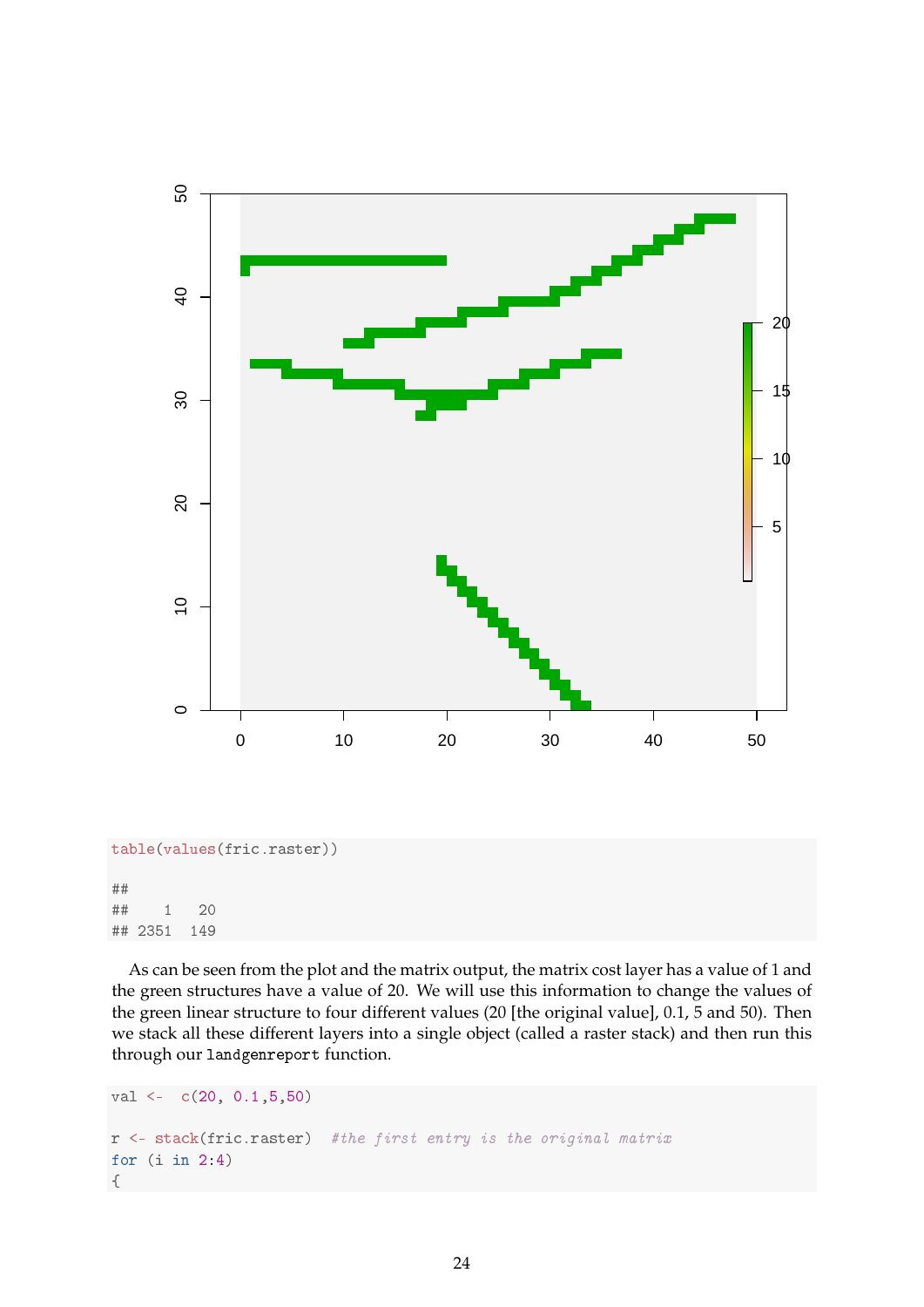```
r[[i]] <- fric.raster #create a copy of fric.raster
r[[i]] [values(r[[i]] ==20)] <- val[i] #set to new value
names(r[[i]])\}names(r) <- paste("Layer", val, sep="") #rename layers
plot(r) ###plot all layers (please check the scale)
```


This created the four different layers and combined them into a single raster stack named "r". Please note that values for the green structures are all different as indicated by the scale bar for each plot. Now we can run the LCPMA as before, but using the complete raster stack, using the landgenreport function.

```
results4a <- landgenreport(landgen, r , "Gst.Nei", 4)
## Loci names were not unique and therefore adjusted.
## Compiling report...
## - Landscape genetic analysis using resistance matrices...
## Analysing data ...
```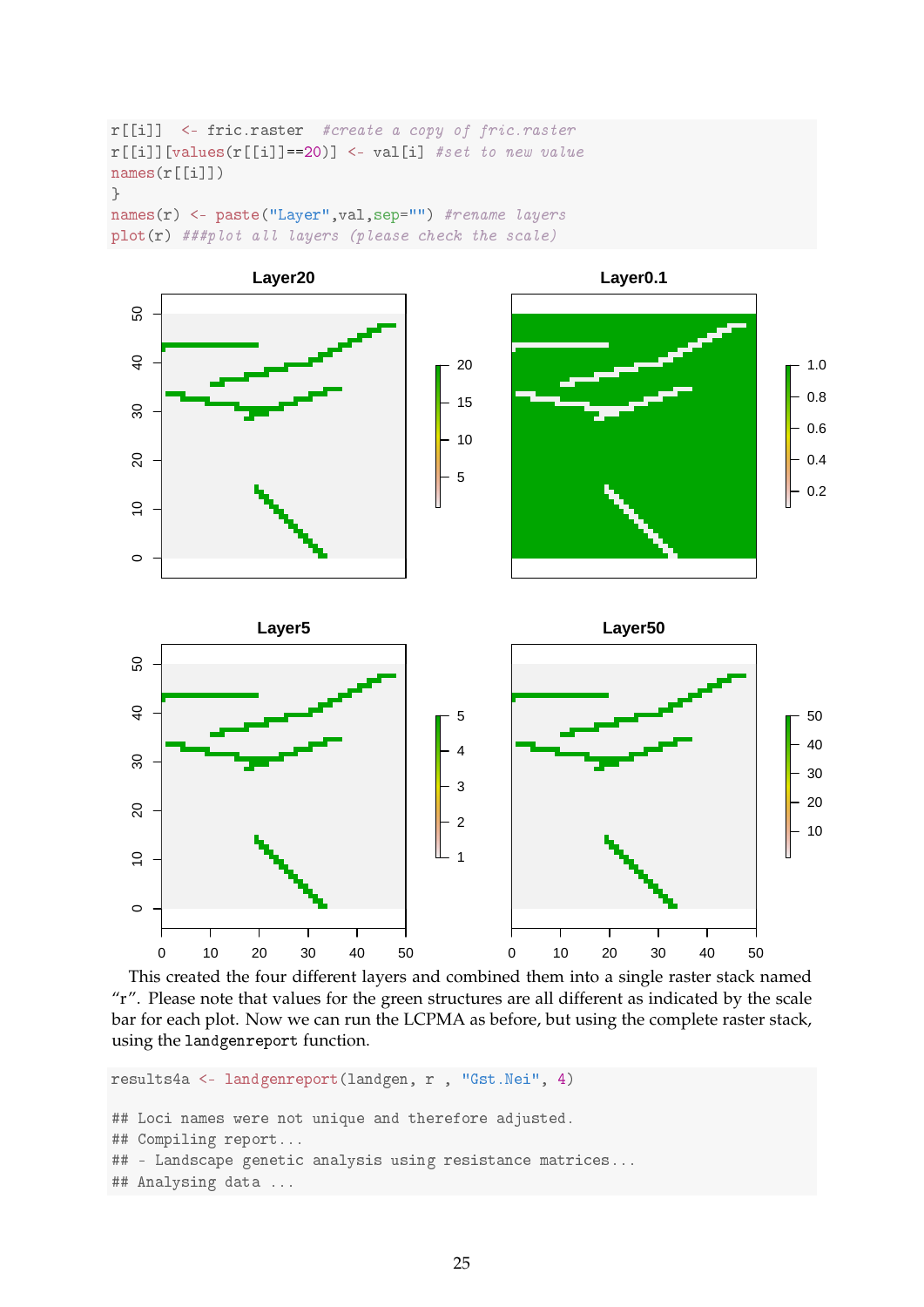```
## Creating pdf from: LandGenReport.rnw ...
## processing file: LandGenReport.tex
## output file: LandGenReport.tex
## Finished.
## Check LandGenReport.pdf for results.
## All files are available in the folder:
## C:\Users\s425824\AppData\Local\Temp\Rtmp0U2oaT/results
results4a$leastcost$mmrr.tab
★★ ❧❛②❡r ❝♦❡❢❢✐❝✐❡♥t tst❛t✐st✐❝ t♣✈❛❧✉❡ ❋st❛t ❋♣✈❛❧✉❡
## 4     Layer5   -0.0017672   -2.8354   0.015 39.47   0.002<br>\n## 6 Euclidean   0.0014612   1.6737   0.118   NA   NA## 6 Euclidean  0.0014612   1.6737   0.118   NA   NA
## 5 Layer50 0.0013100 1.6114 0.184 NA NA
## 3 Layer0.1 -0.0005682 -1.2720 0.288 NA NA<br>
## 2 Layer20 0.0003336 0.3725 0.747 NA NA
## 2 Layer20 0.0003336 0.3725 0.747 NA NA
## 1 Intercept  0.0151252  3.2739  0.939  NA   NA
## r2
## 4 0.835
## 6 NA
## 5 NA
## 3 NA
## 2 NA
## 1 NA
```
Instead of running the landgenreport function we could use the genleastcost function. This function offers the same functionality as landgenreport, but allows us to run the analysis step by step and makes it possible to customise the analysis (see also ?genleastcost).

```
results4b <- genleastcost(landgen, r, "Gst.Nei", 4)
```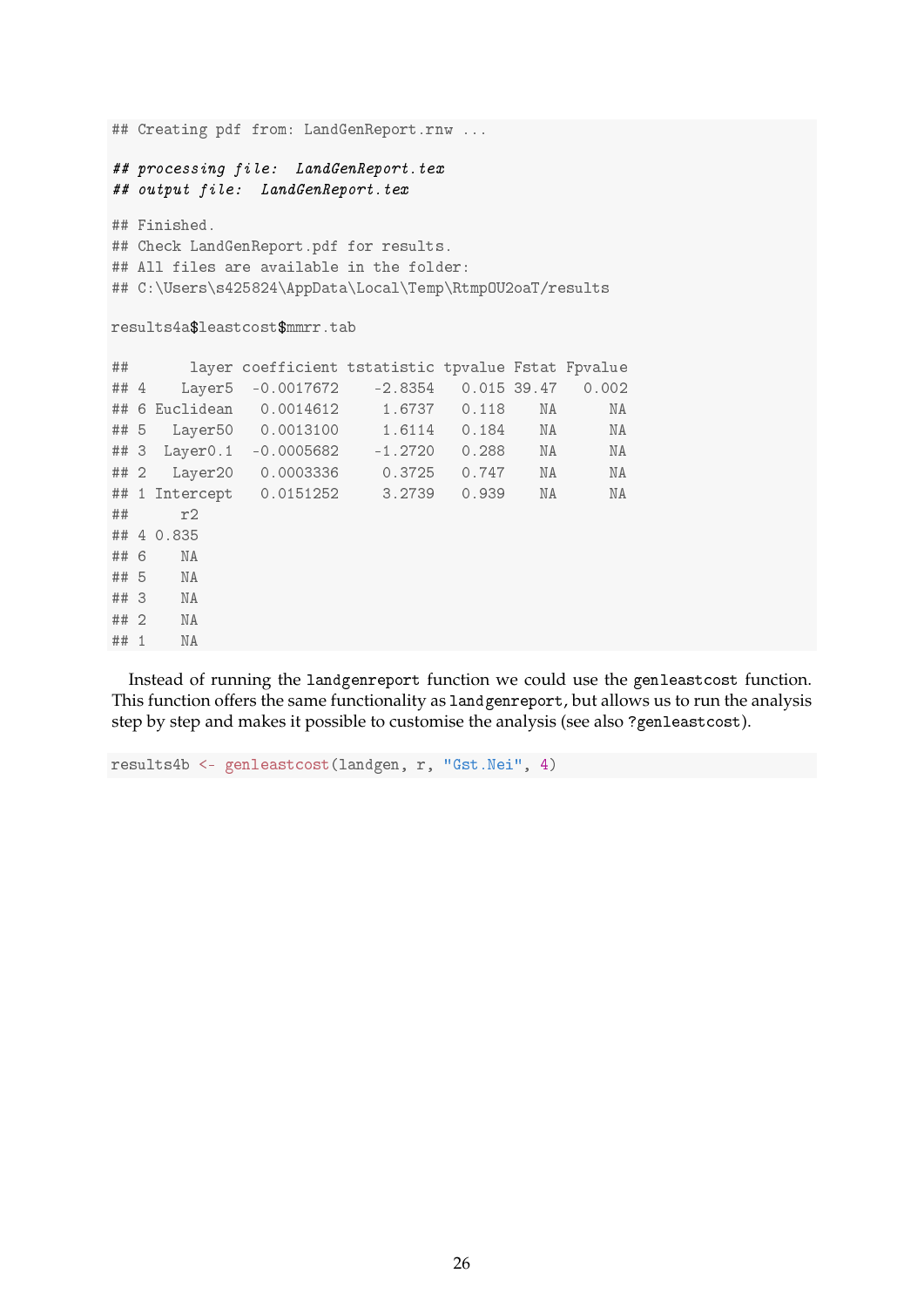

**Layer20:leastcost, NN=4**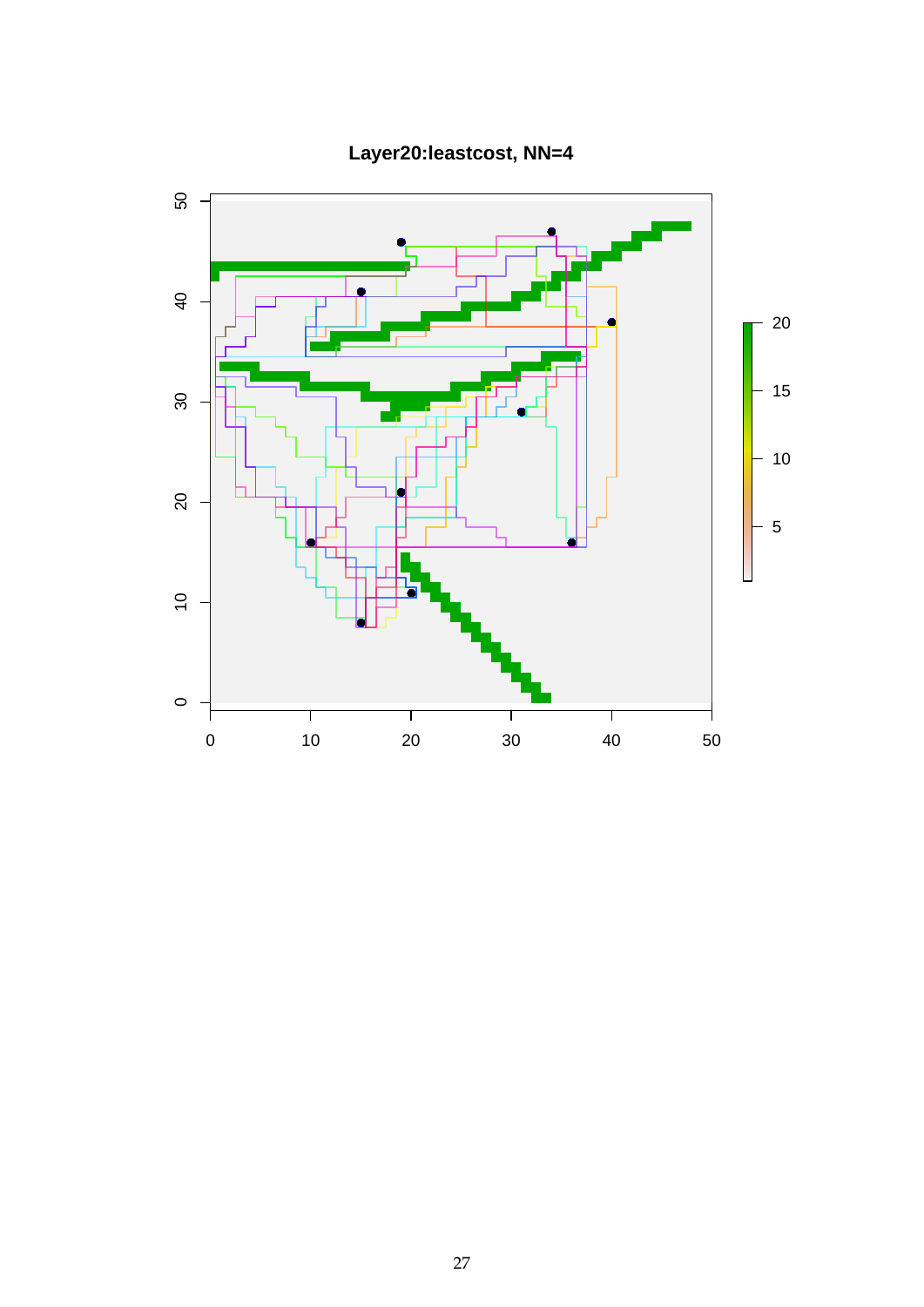

**Layer0.1:leastcost, NN=4**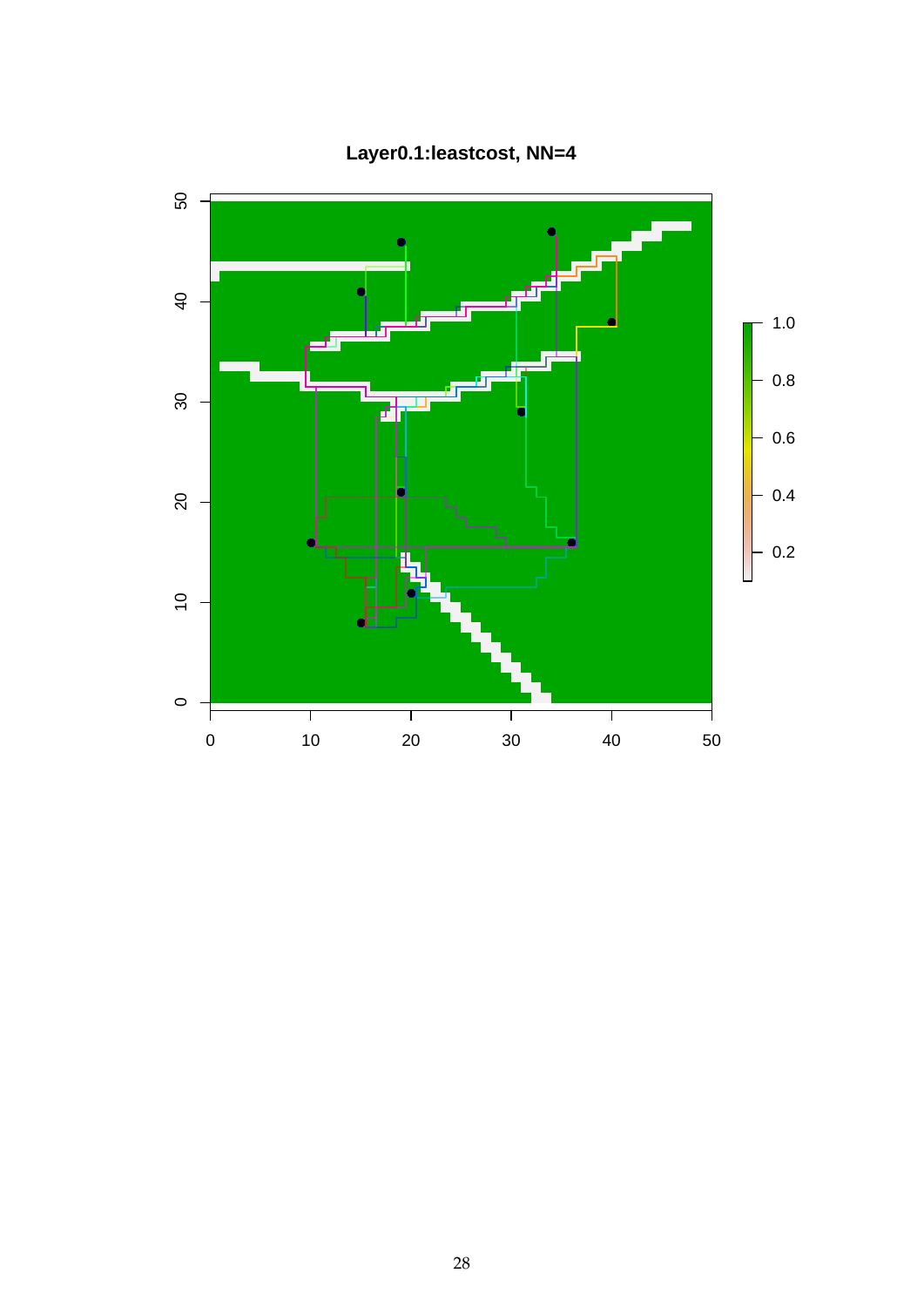

**Layer5:leastcost, NN=4**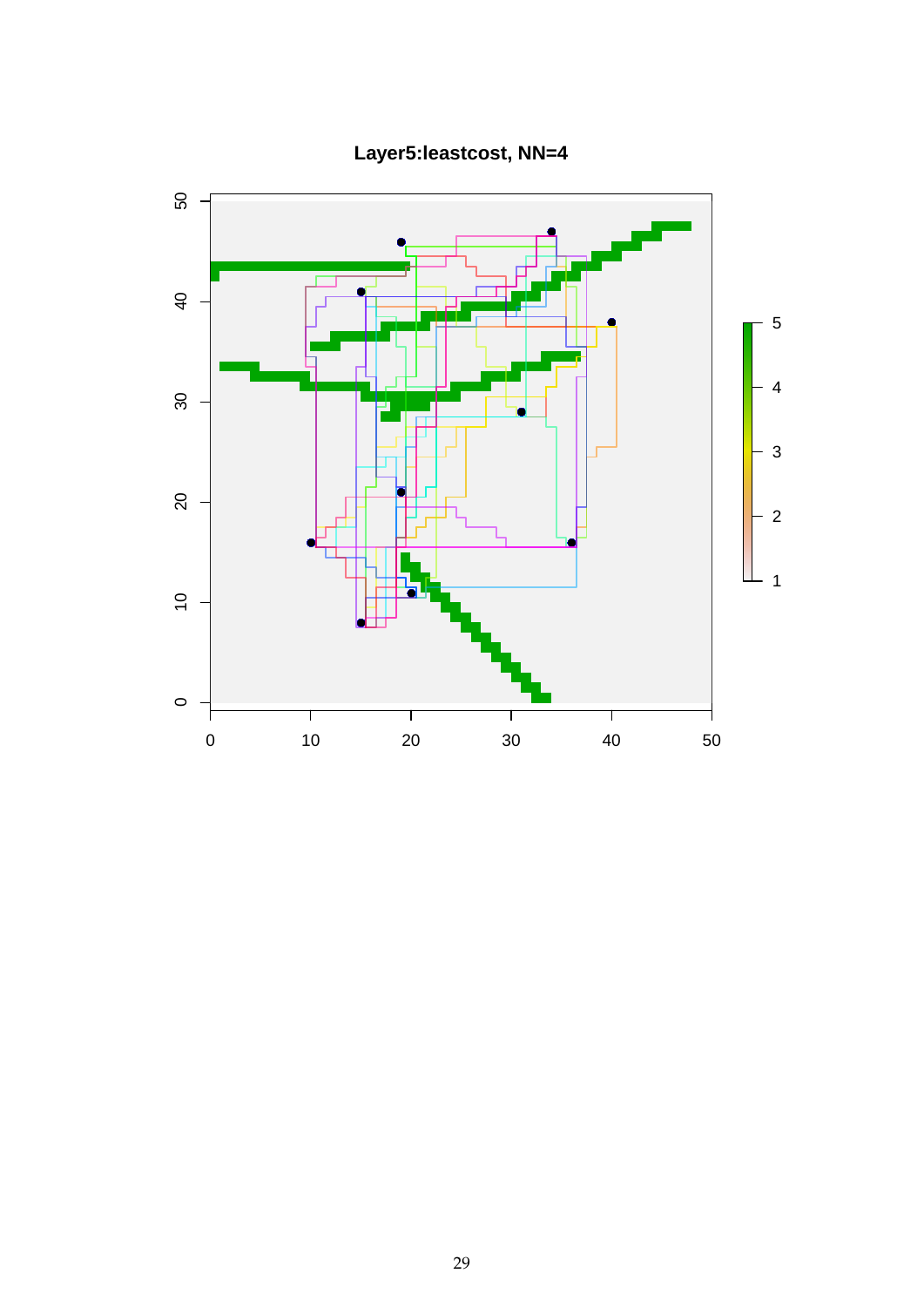

#### **Layer50:leastcost, NN=4**

A nice feature of genleastcost is that you can observe the progress of the function by looking at the plots that are created as the analysis proceeds. As can be seen, results4b has the same slots as the results produced by the landgenreport function (actually without the leastcost level), but the mmrr.tab slot and the mantel.tab slot are missing. Instead of using the 'raw' Gst.Nei index (which is a variant of Fst), we could first visually plot Gst.Nei (actually Gst.Nei / (1-Gst.Nei)) against the log of Euclidean distance, which is the standard transformation used for an isolation by distance plot. For this, we need to extract the values from our results4b object.

```
eucl <- log(results4b$eucl.mat)
gen <- results4b$gen.mat / (1-results4b$gen.mat)
plot(eucl, gen, ylab="Fst/1-Fst", xlab="log distance")
```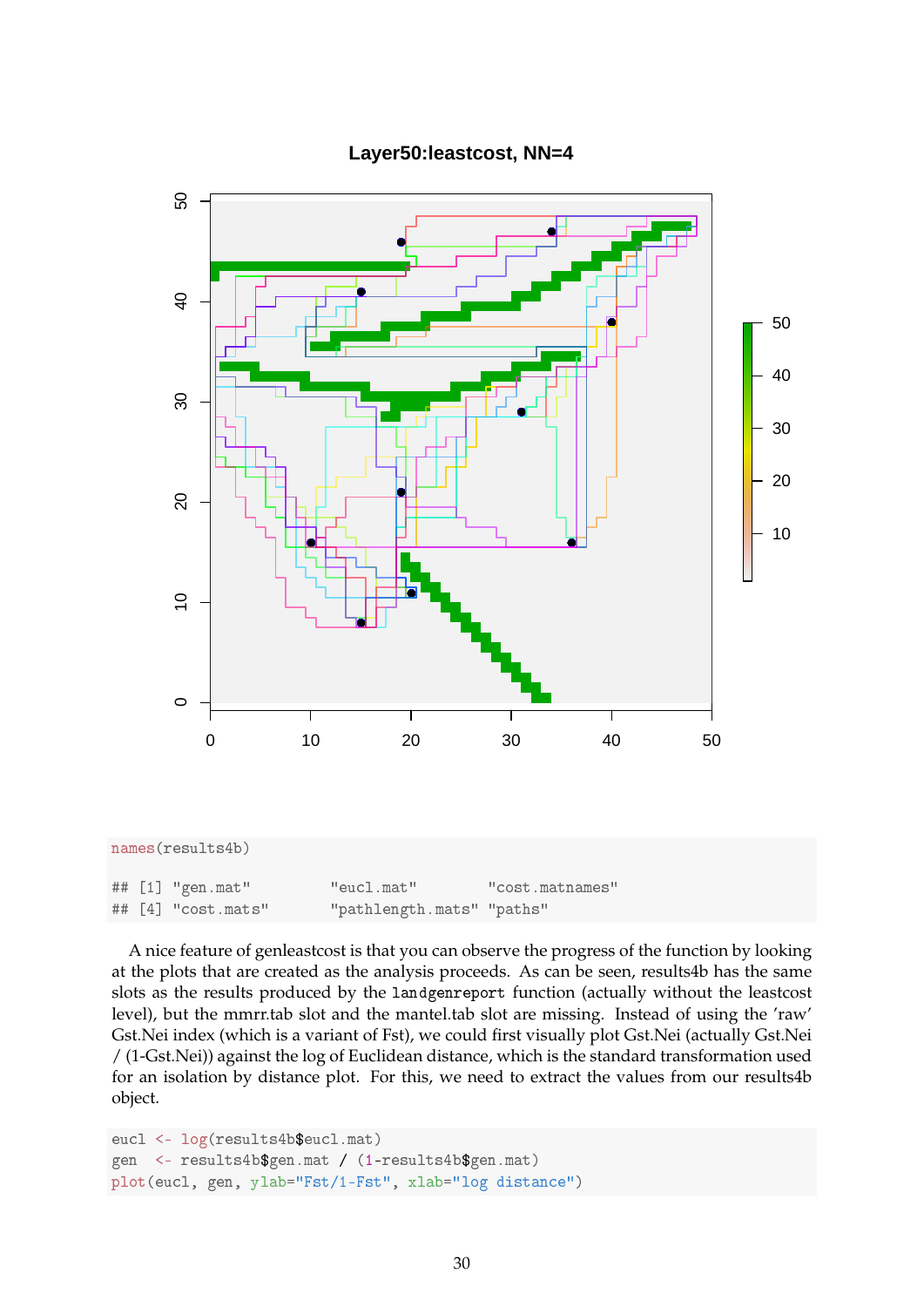

log distance

There seems to be a bit of a relationship between both distance matrices. Thus, we use a MMRR that also includes the Euclidean distance matrix. We can use the 1grMMRR function, which is based on the MMRR function from Wang [2012]. It requires three arguments, a genetic distance matrix, cost matrix(ces) and a Euclidean distance matrix (see ?1grMMRR for details).

```
lgrMMRR( gen, results4b$cost.mats, eucl)
## $mmrr.tab
★★ ❧❛②❡r ❝♦❡❢❢✐❝✐❡♥t tst❛t✐st✐❝ t♣✈❛❧✉❡ ❋st❛t ❋♣✈❛❧✉❡
## 4 Layer5 -0.0014351 -2.9963 0.028 38.28 0.005
## 6 Euclidean  0.0184153   1.6008   0.152   NA   NA
## 5 Layer50 0.0014359 1.5857 0.199 NA NA
## 3 Layer0.1 -0.0005334 -1.1322 0.358 NA NA
## 1 Intercept -0.0195637 -0.8727 0.630 NA NA
## 2 Layer20  0.0003044  0.3029  0.775  NA   NA
\## r2
## 4 0.8307
## 6 NA
```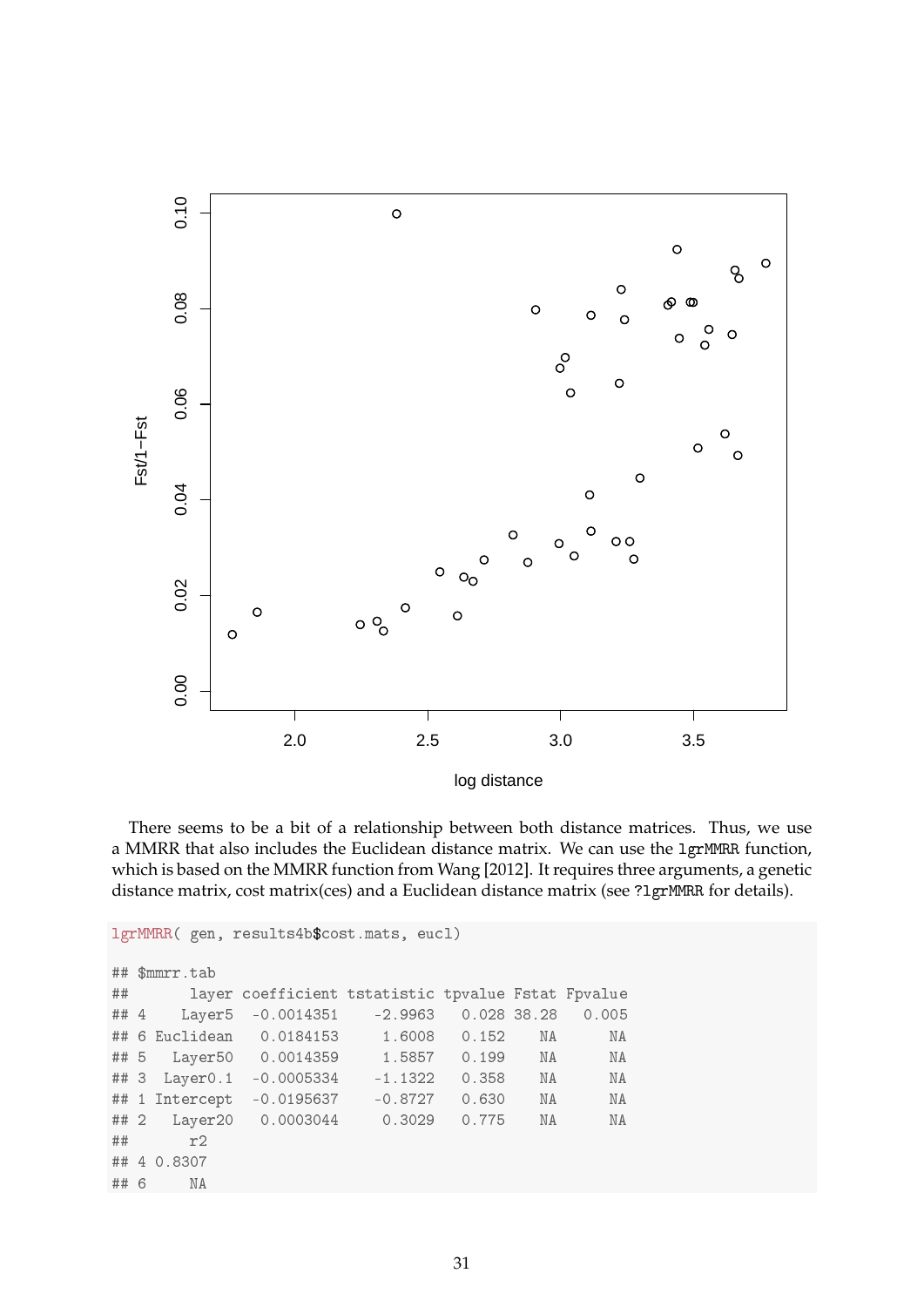## 5 NA ★★ ✸ ◆❆ ## 1 NA ## 2 NA

If you compare this output to the output created by the landreport function you can see that they are fairly similar, so the transformation did not affect the result in this case. Layer5 (the green structure has a resistance value of 5) seems to be the cost matrix layer that best describes the data.

Be aware that all of the cost matrices might be highly correlated to the genetic distance matrix. We can check this by looking at the actual least-cost paths for the four cost matrices. For this we need to slightly extend our script so we can have all of the least-cost paths for each of the cost matrices in one output object.

```
#cost matrix layer from example 1
par(mfrow=c(2,2)) #four plots 2 by 2for (i in 1 \t4)\sqrt{ }plot(r[[i]], main=names(r)[i])
#here are the coordinates stored
points(platy.gen@other$xy, col=platy.gen@pop, pch=16)
#plot the least cost paths
dummy <- lapply(results4a$leastcost$paths[[i]], function (x) lines(x))
\}
```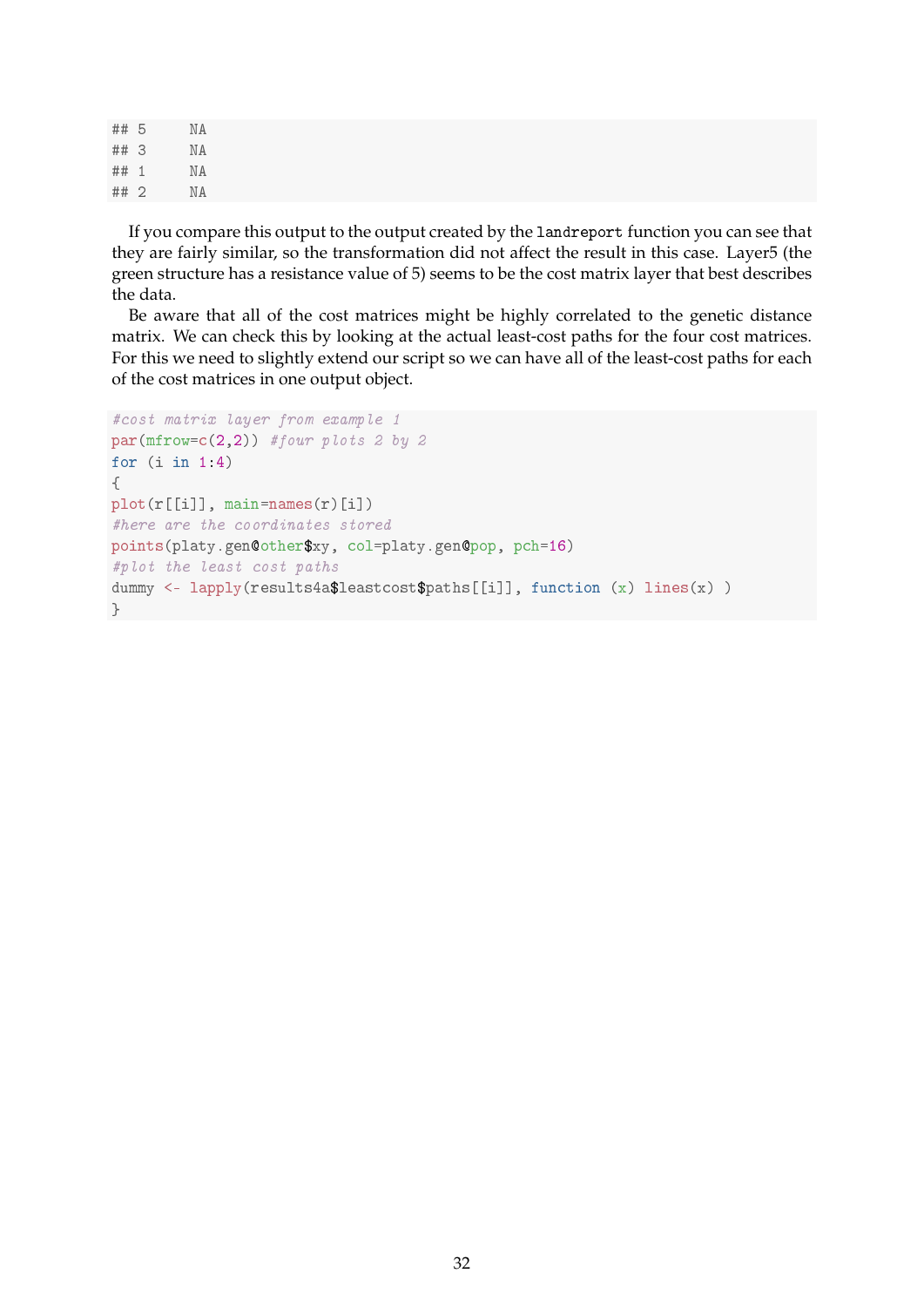

To calculate the correlation between the cost matrices we need to extract them and put them into the cor function. Again this can be achieved elegantly using the lapply function, admittedly a bit confusing because we need to reformat our data, so that it can be processed by the different functions.

```
layers <- data.frame(lapply (results4b$cost.mats,
                             function(x) as.numeric(as.dist(x))))
pairs(layers) #plots the pairwise correlations
```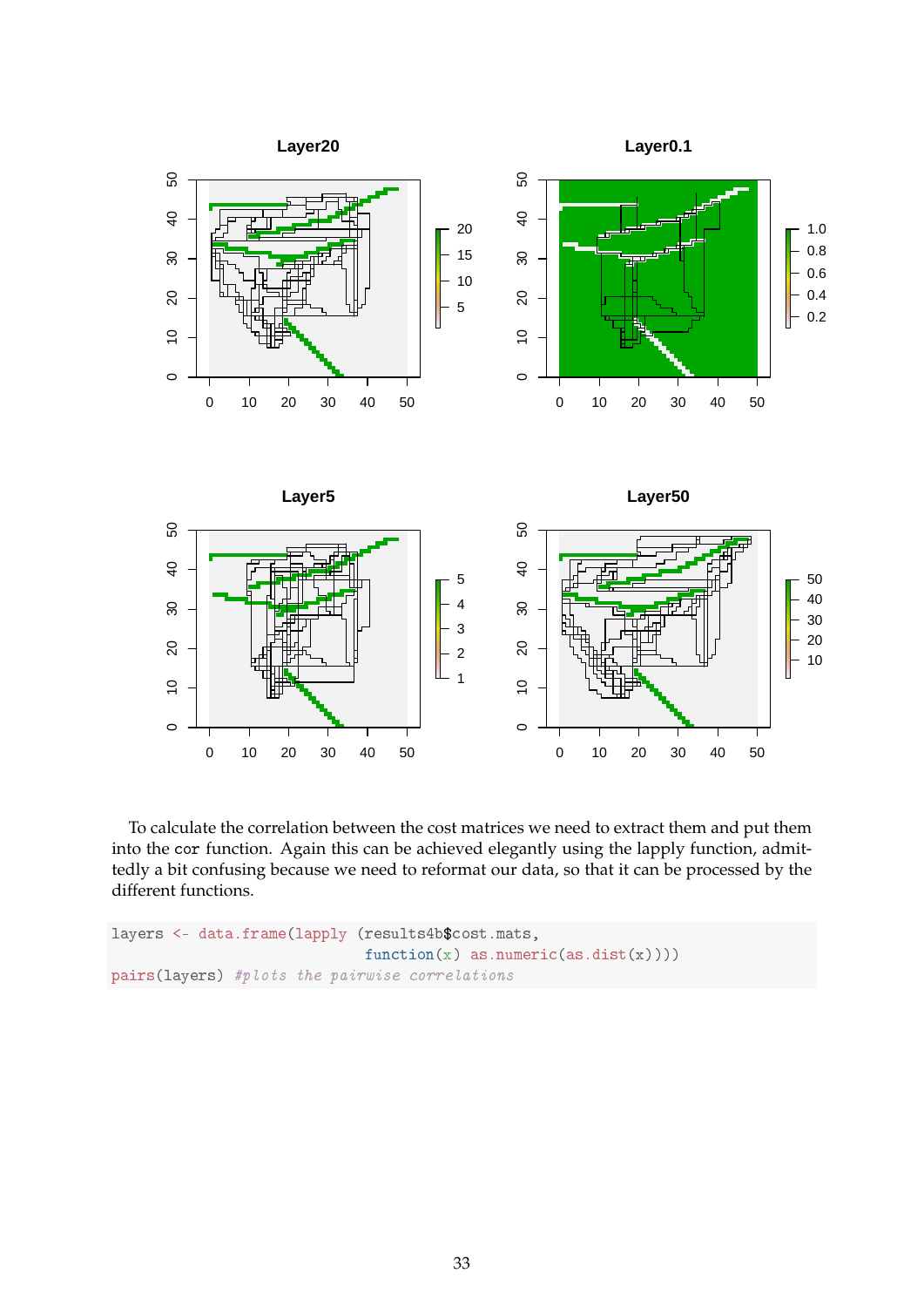

cor(layers) #calculate r values for each pair

| ## |             |        | Layer20 Layer0.1 Layer5 Layer50 |                   |                      |
|----|-------------|--------|---------------------------------|-------------------|----------------------|
|    | ## Layer20  | 1,0000 |                                 |                   | 0.6749 0.9344 0.9960 |
|    | ## Layer0.1 | 0.6749 |                                 |                   | 1.0000 0.7848 0.6605 |
|    | ## Layer5   | 0.9344 |                                 | 0.7848 1.0000     | 0.9257               |
|    | ## Layer50  | 0.9960 |                                 | $0.6605$ $0.9257$ | 1.0000               |

Here we actually see that Layer5, Layer20 and Layer50 are highly correlated *r* > 0.9 and therefore the three matrices should not be used at the same time in the MMRR. We can select only Layer0.1 and Layer20 (the first two from the raster stack) and rerun the 1grMMRR function.

lgrMMRR( gen, results4b\$cost.mats[1:2], eucl)

```
## $mmrr.tab
## 		 layer coefficient tstatistic tpvalue Fstat Fpvalue
## 2 Layer20 0.0013048 7.32481 0.009 48.66 0.002
```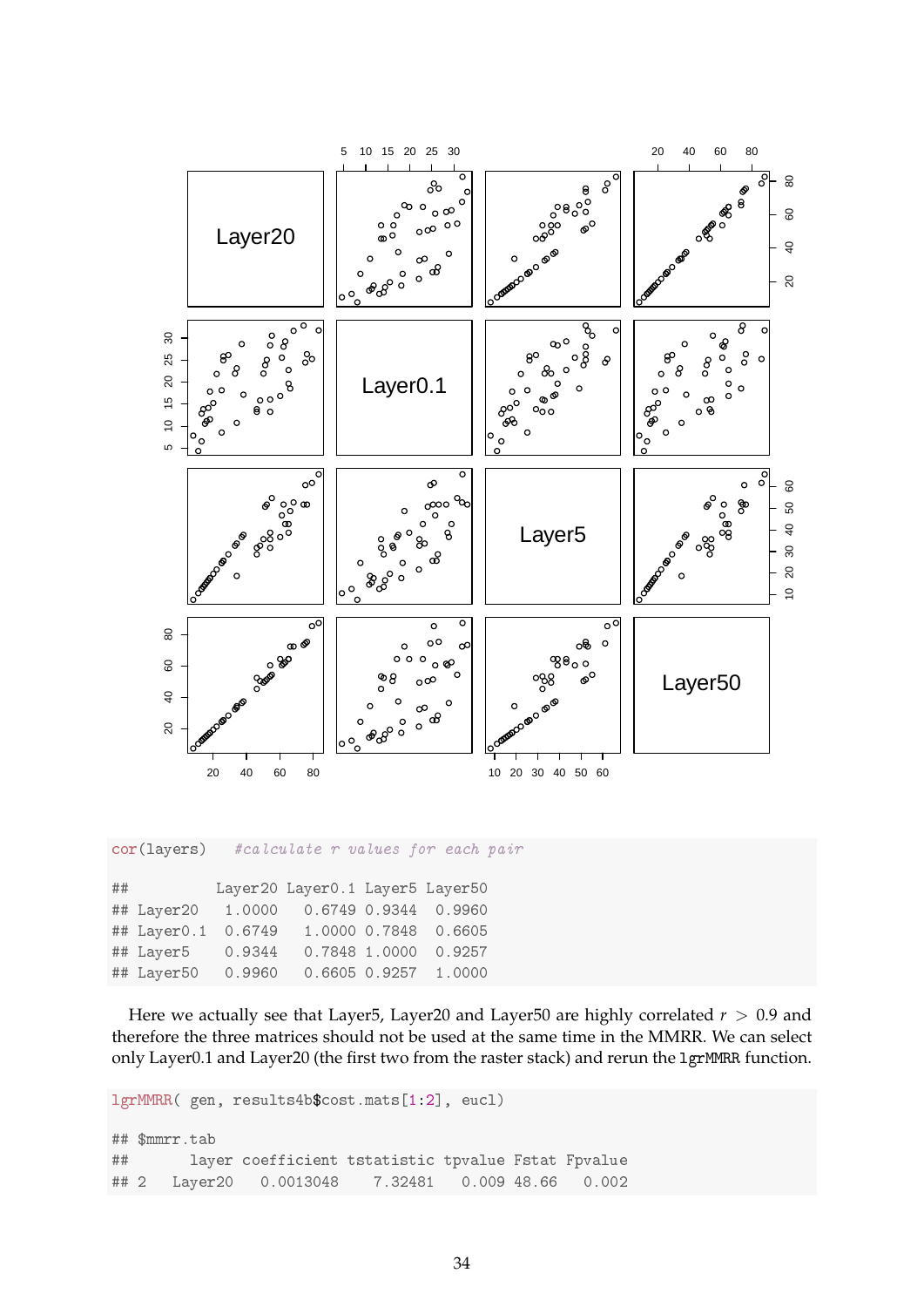```
## 3 Layer0.1 -0.0008133 -1.58141 0.200 NA NA
## 1 Intercept  0.0167315  0.77580  0.755  NA   NA
## 4 Euclidean -0.0010827 -0.09928 0.926 NA WA
## r2
## 2 0.7807
## 3 NA
## 1 NA
## 4 NA
```
This time only Layer20 comes out as being significant, which is reassuring as in the example a resistance value of 20 was used in a simulation of our populations.

Finally for completeness, we can also run the Wasserman et al. [2010] approach that uses a series of partial Mantel tests. Again we use only the first two layers of the raster stack and the function used is called wassermann.

```
wassermann( gen, results4b$cost.mats[1:2], eucl)
## $mantel.tab
★★ ♠♦❞❡❧ r ♣
## 1 Gen ~Layer20 | Layer0.1 0.8496 0.002
## 3 Gen ~Layer20 | Euclidean 0.7588 0.008
## 6 Gen ~Euclidean | Layer0.1 0.5984 0.001
## 2 Gen ~Layer0.1 | Layer20 -0.341 0.985
## 5 Gen ~Layer0.1 | Euclidean -0.2775 0.948
## 4 Gen ~Euclidean | Layer20 -0.2501 0.942
```
Here Layer20 shows the a significant correlation when corrected for Euclidean distance or Layer0.1, which is not true for the inverse. All other comparison are not following the requirements of Wasserman et al. [2010] (a significant correlation corrected by the competing layer and a non-significant correlation corrected by the original layer), so both methods lead to the same conclusion that Layer20 is the cost matrix that explains best the connectivity in the landscape.

## $6$  Contacts and Citation

Please do not hesitate to contact the authors of PopGenReport if you have any comments or questions regarding the package. First of all we are certain there will still be "bugs" in the code as it is impossible to test it under all conditions. Additionally, we would like to expand the capabilities of PopGenReport in the future and comments on features that you would like to have included for your analysis are most welcome. For further updates please check our website: www.popgenreport.org.

For citation please use

```
citation("PopGenReport")
```

```
★★
## Adamack AT and Gruber B (2014). "PopGenReport:
## simplifying basic population genetic analyses in R."
## _Methods in Ecology and Evolution_, *5*(4), pp.
## 384 - 387.
★★
## A BibTeX entry for LaTeX users is
```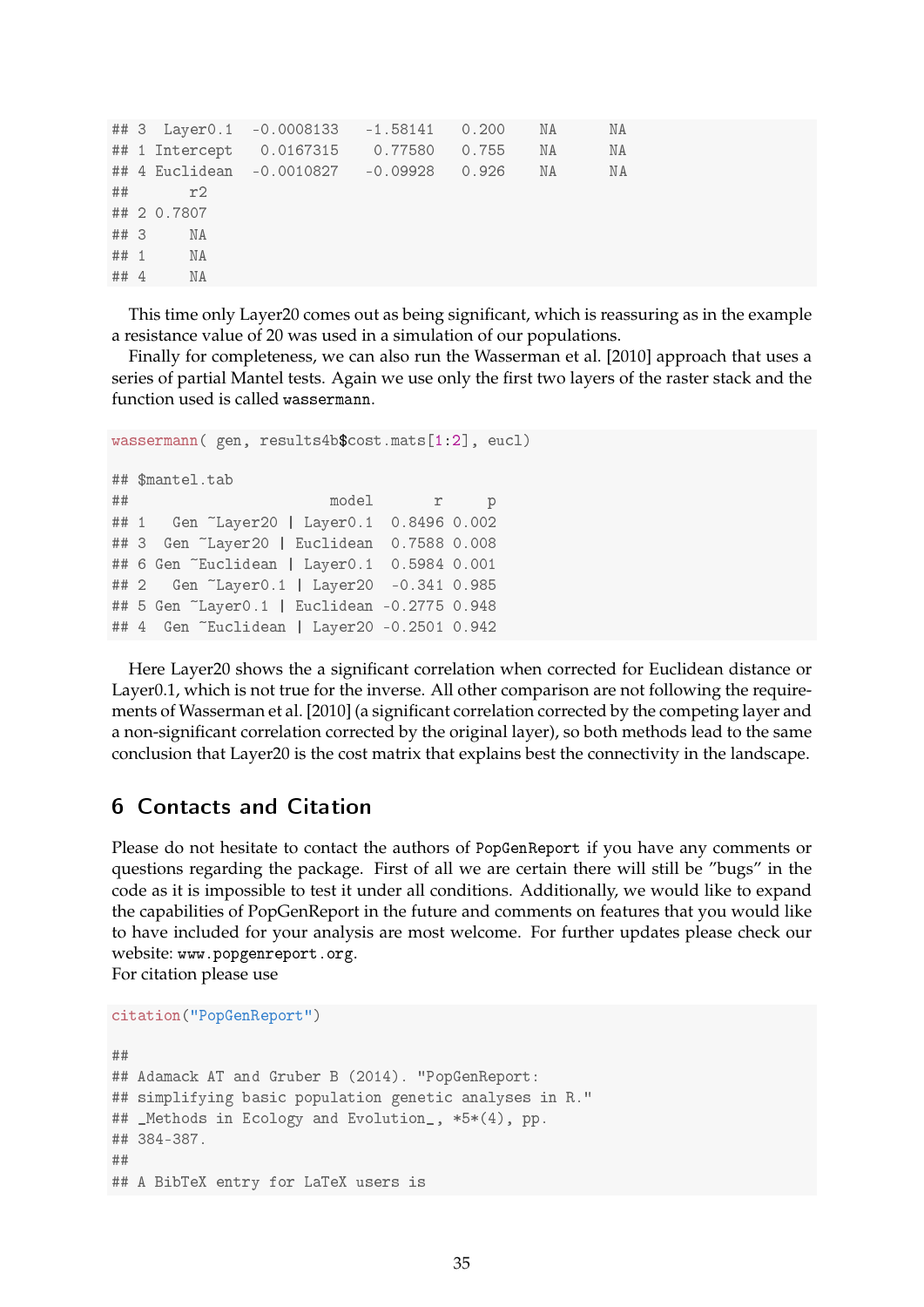```
★★
## @Article{,
## title = {PopGenReport: simplifying basic population genetic analyses in R},
## author = {Aaron T. Adamack and Bernd Gruber},
\# \# \# \text{year} = \{2014\},
## journal = {Methods in Ecology and Evolution},
\# \# volume = {5},
## number = {4},
## pages = {384-387},
## year = {2014},
★★ ⑥
```
Have fun running PopGenReport and may there be exciting results :-) Bernd & Aaron bernd.gruber@canberra.edu.au aaron.adamack@canberra.edu.au

# **7** References

# **References**

- Ian J Wang. Environmental and topographic variables shape genetic structure and effective population sizes in the endangered Yosemite toad. *Diversity and Distributions*, 18 (10):1033-1041, 2012. doi: 10.1111/j.1472-4642.2012.00897.x. URL <GotoISI>://WOS: 000308466900008.
- Tzeidle N Wasserman, Samuel A Cushman, Michael K Schwartz, and David O Wallin. Spatial scaling and multi-model inference in landscape genetics: Martes americana in northern Idaho. *Landscape Ecology*, 25(10):1601–1612, 2010. doi: 10.1007/s10980-010-9525-7. URL <GotoISI>://WOS:000283371000011.

# 8 Appendix

Output of a full report running: results <-landgenreport(landgen, fric.raster, "D", mk.pdf=TRUE).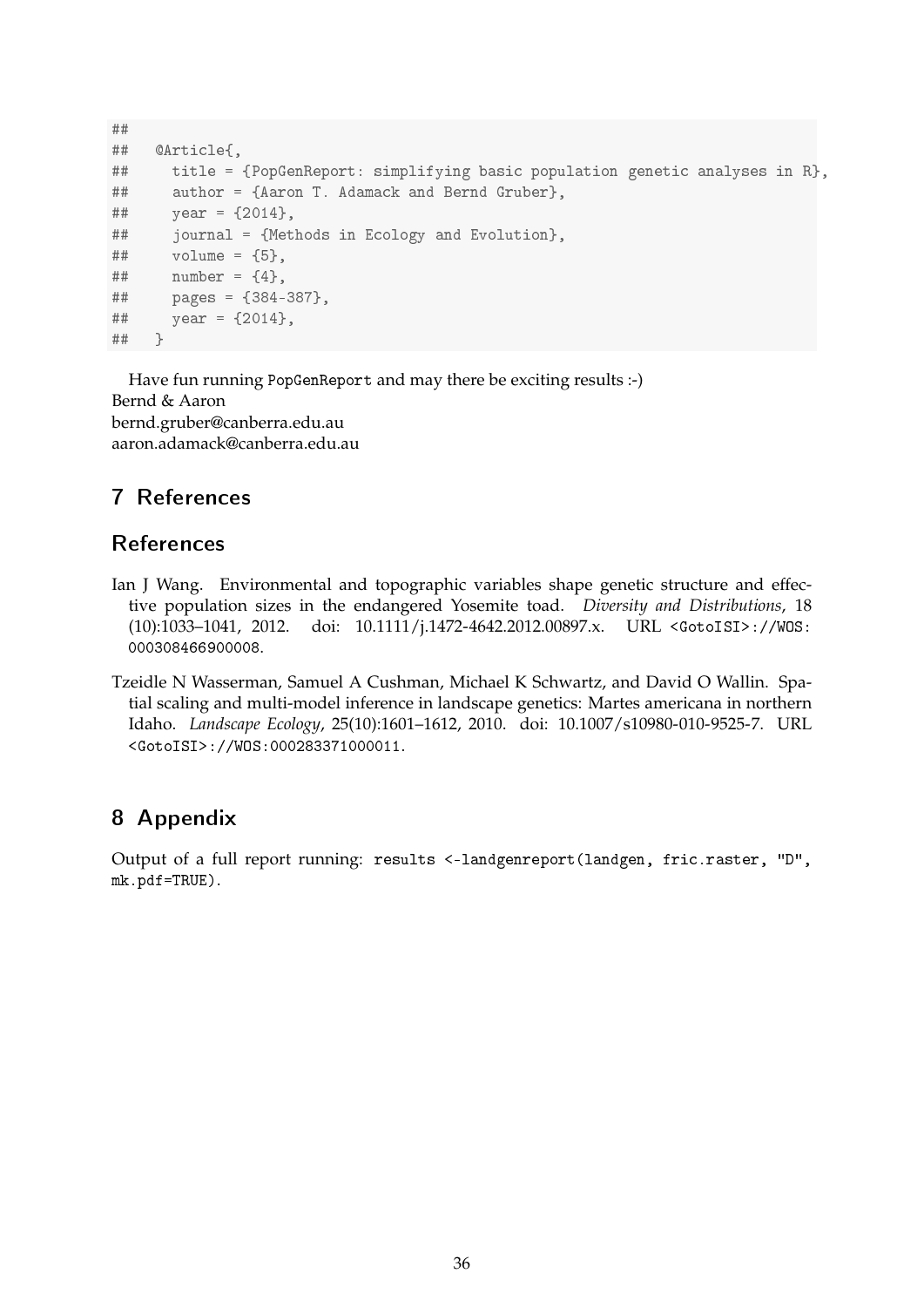# A Population Genetic Report

using PopGenReport Ver. 2.0

Adamack & Gruber (2014)

July 10, 2014

# **Contents**

|  | $\mathcal{P}$                                                                                                                                                                  |
|--|--------------------------------------------------------------------------------------------------------------------------------------------------------------------------------|
|  |                                                                                                                                                                                |
|  |                                                                                                                                                                                |
|  |                                                                                                                                                                                |
|  |                                                                                                                                                                                |
|  |                                                                                                                                                                                |
|  |                                                                                                                                                                                |
|  |                                                                                                                                                                                |
|  | 1 Landscape Genetic Analysis<br>1.6 Partial Mantel tests following the approach of Wassermann et al. 2010 11<br>1.7 Multiple Matrix Regression with Randomization analysis  12 |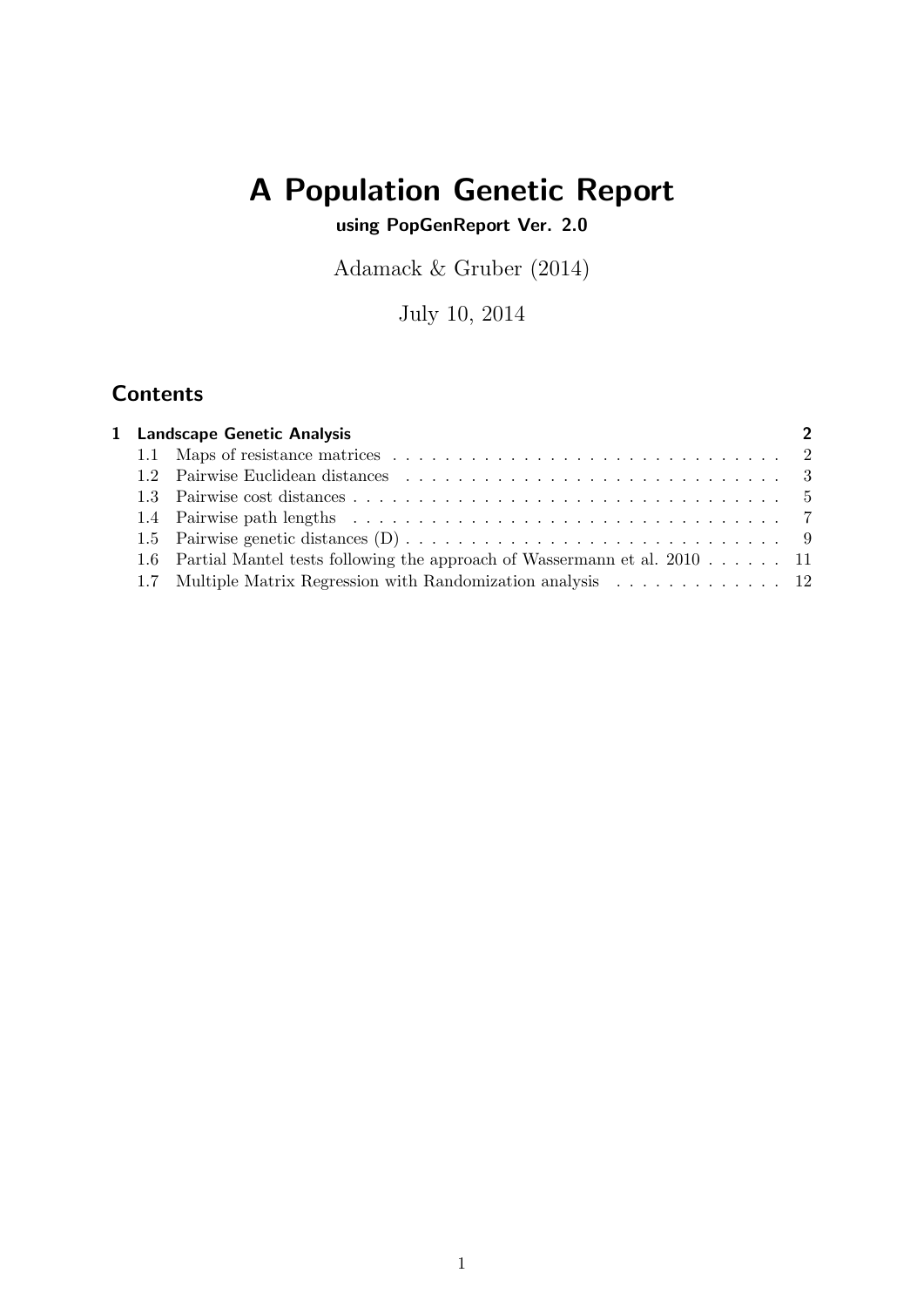# 1 Landscape Genetic Analysis

Here some initial words on the method....

#### 1.1 Maps of resistance matrices

The following pages show simple maps of the resistance matrices. In case of the pathtype is "leastcost" also the least-cost paths are shown.



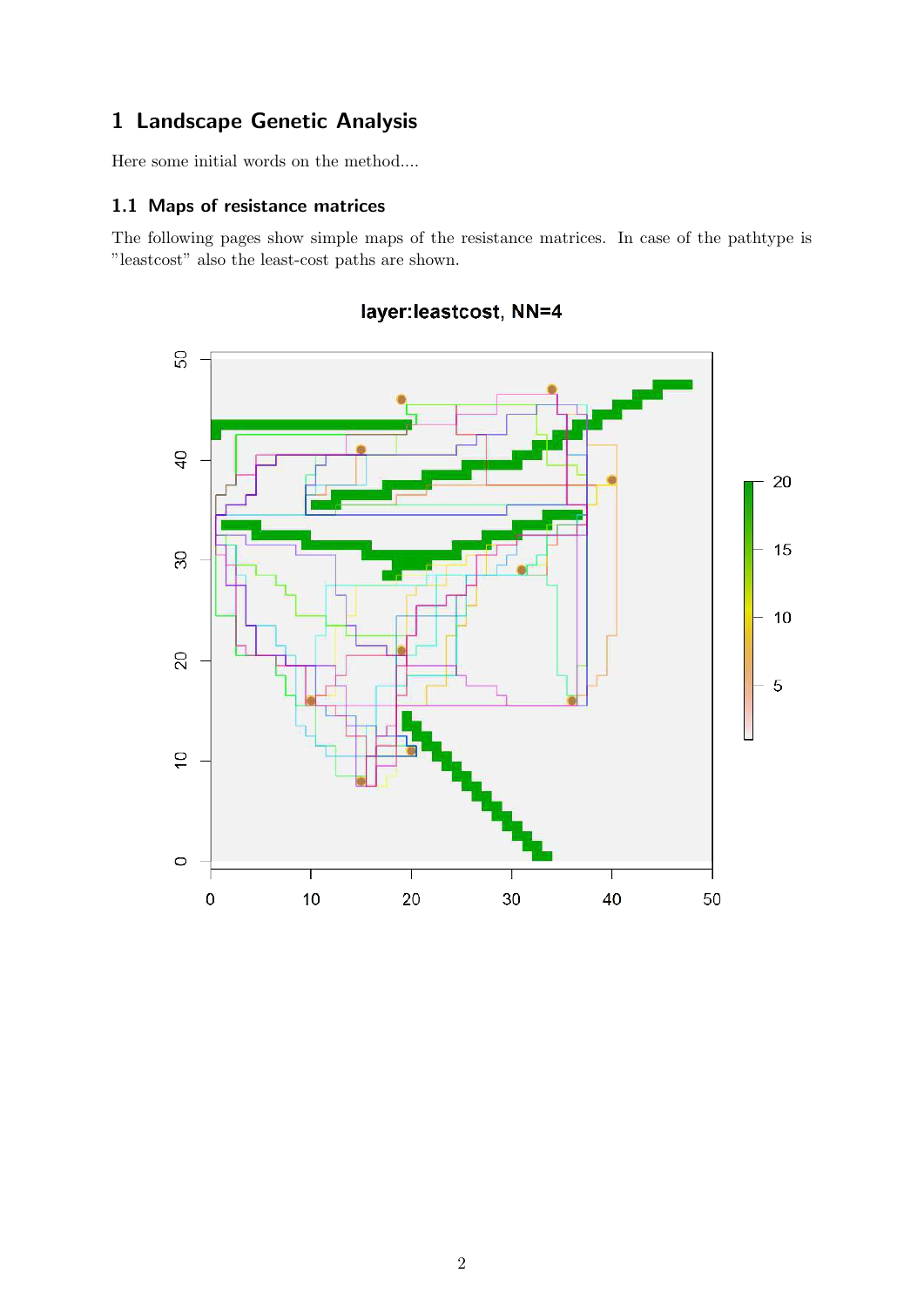# 1.2 Pairwise Euclidean distances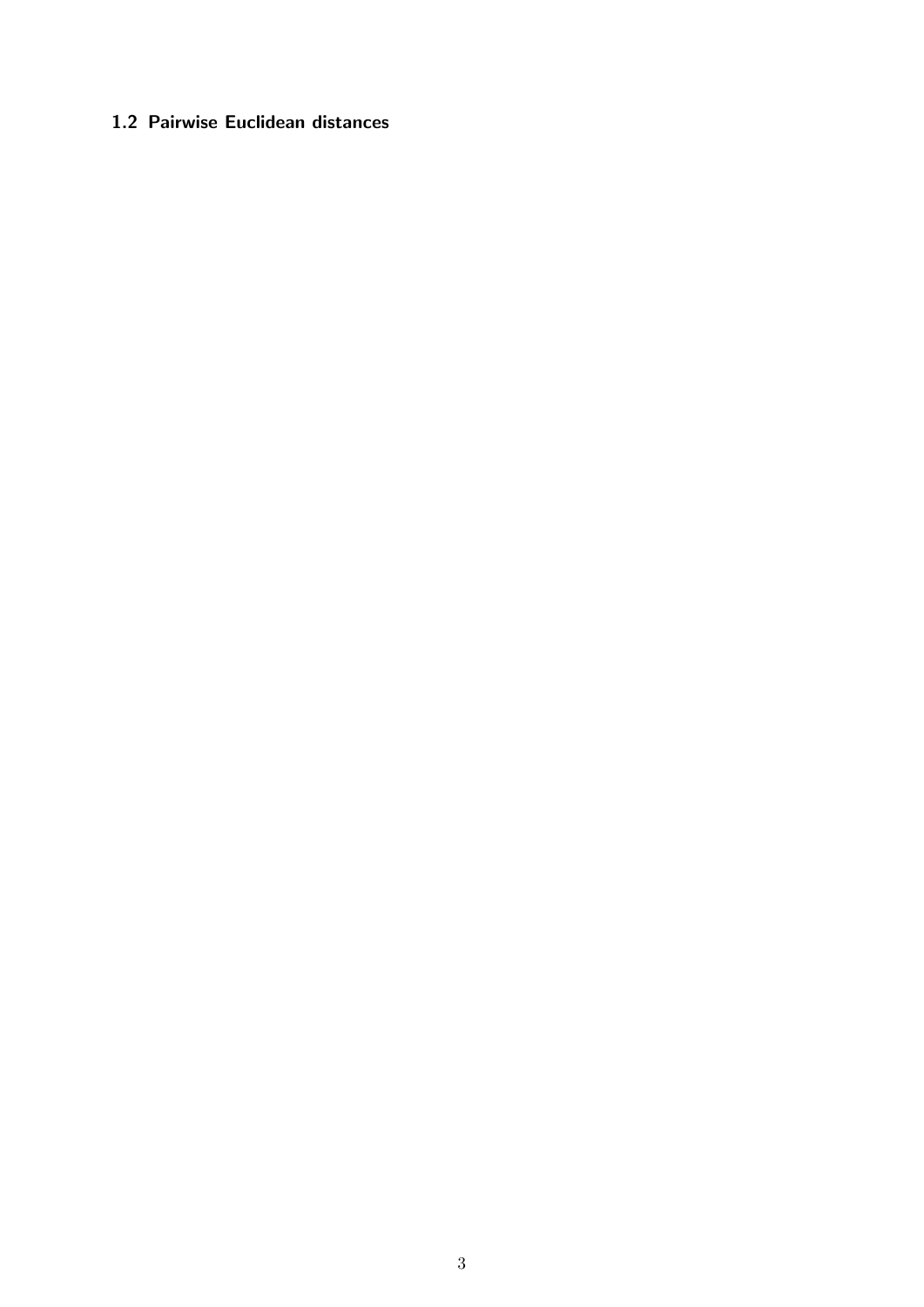|  |  |  |  | $\square$ ន្ល្ល្លង្ហ្ល្ល្ណូង្គ $\overline{\square}$ o                                                                                                                    |        |  |
|--|--|--|--|--------------------------------------------------------------------------------------------------------------------------------------------------------------------------|--------|--|
|  |  |  |  | ា $\approx$ ដ ង ដ ង ង ង ន ៦ ០ ១                                                                                                                                          |        |  |
|  |  |  |  |                                                                                                                                                                          |        |  |
|  |  |  |  | $\sim$ $\vert$ $\Xi$ $\vert$ $\Xi$ $\vert$ $\Xi$ $\otimes$ $\otimes$ $\Xi$ $\vert$ $\odot$ $\otimes$ $\otimes$ $\otimes$ $\oplus$                                        |        |  |
|  |  |  |  | $\frac{1}{\alpha}$ ន្ត្រី ក្នុង ក្នុង ក្នុង                                                                                                                              |        |  |
|  |  |  |  |                                                                                                                                                                          |        |  |
|  |  |  |  | $4\frac{1}{3}$ $\frac{1}{3}$ $\frac{1}{6}$ $\frac{1}{6}$ $\frac{1}{6}$ $\frac{1}{6}$ $\frac{1}{6}$ $\frac{1}{6}$ $\frac{1}{6}$ $\frac{1}{6}$ $\frac{1}{6}$ $\frac{1}{6}$ |        |  |
|  |  |  |  | $\frac{13}{12}$ $\frac{13}{12}$ $\frac{13}{12}$ $\frac{13}{12}$ $\frac{13}{12}$ $\frac{13}{12}$ $\frac{13}{12}$ $\frac{13}{12}$                                          |        |  |
|  |  |  |  | $\alpha$ <mark>&amp;</mark> $\circ$ $\alpha$ $\approx$ $\alpha$ $\approx$ $\alpha$ $\approx$ $\alpha$ $\approx$ $\alpha$                                                 |        |  |
|  |  |  |  | $ \circ$ 8 $\frac{3}{2}$ $\frac{3}{2}$ $\frac{3}{2}$ $\frac{3}{2}$ $\frac{3}{2}$ $\frac{1}{2}$ $\frac{1}{2}$ $\frac{5}{2}$ $\frac{5}{2}$ $\frac{3}{2}$                   |        |  |
|  |  |  |  | $\frac{1}{2}$                                                                                                                                                            | $\Box$ |  |

Table 1: Pairwise euclidean distances Table 1: Pairwise euclidean distances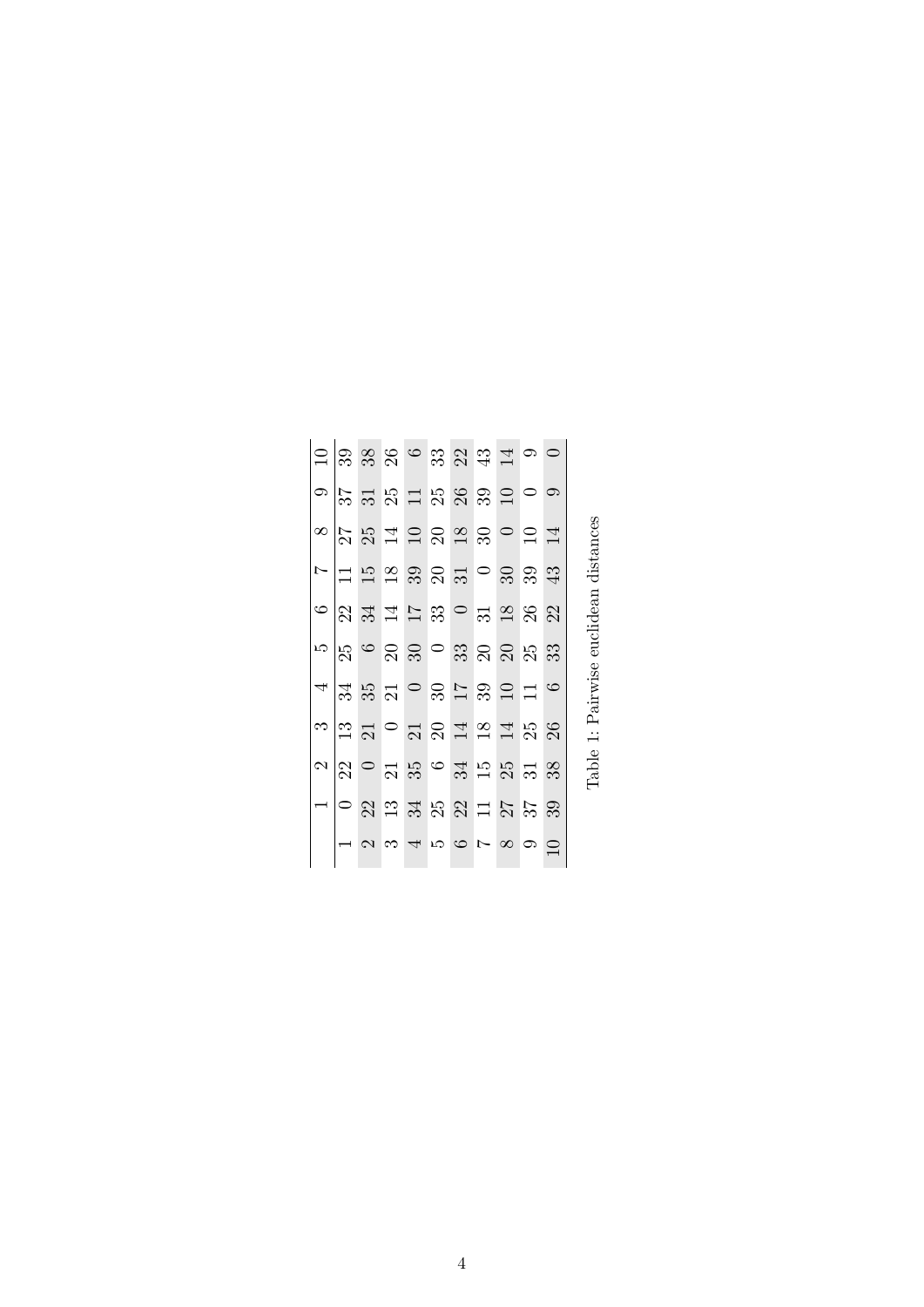# 1.3 Pairwise cost distances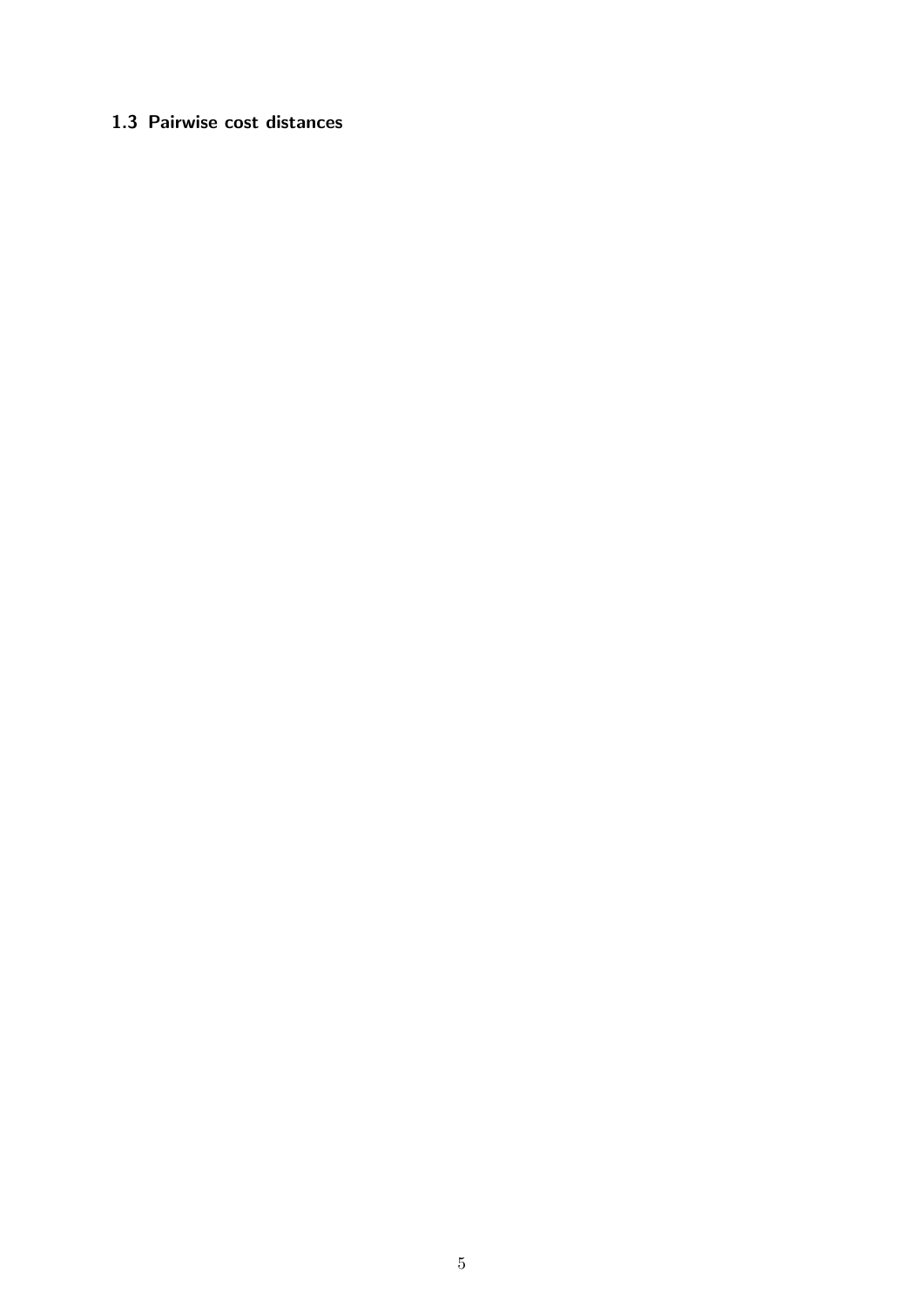|                                                                                                                                                                                                                                                                                                                                                                                                                                                         |  |  |        |          |    | 13 |
|---------------------------------------------------------------------------------------------------------------------------------------------------------------------------------------------------------------------------------------------------------------------------------------------------------------------------------------------------------------------------------------------------------------------------------------------------------|--|--|--------|----------|----|----|
| $\infty$ $\approx$ $\approx$ $\approx$ $\approx$ $\approx$ $\approx$ $\approx$                                                                                                                                                                                                                                                                                                                                                                          |  |  |        | $\circ$  | 14 |    |
| $\frac{1}{2}$ $\frac{1}{3}$ $\frac{1}{6}$ $\frac{1}{6}$ $\frac{1}{6}$ $\frac{1}{6}$ $\frac{1}{6}$ $\frac{1}{6}$ $\frac{1}{6}$ $\frac{1}{6}$ $\frac{1}{6}$ $\frac{1}{6}$ $\frac{1}{6}$ $\frac{1}{6}$ $\frac{1}{6}$ $\frac{1}{6}$ $\frac{1}{6}$ $\frac{1}{6}$ $\frac{1}{6}$ $\frac{1}{6}$ $\frac{1}{6}$ $\frac{1}{6}$                                                                                                                                     |  |  |        |          |    |    |
| $\circ$ $ $ ន ខ $\approx$ ន $\circ$ $\circ$ ង ន ន ន ន                                                                                                                                                                                                                                                                                                                                                                                                   |  |  |        |          |    |    |
| $\frac{16}{16} = \frac{12}{12} = \frac{12}{12} = \frac{12}{12} = \frac{12}{12} = \frac{12}{12} = \frac{12}{12} = \frac{12}{12} = \frac{12}{12} = \frac{12}{12} = \frac{12}{12} = \frac{12}{12} = \frac{12}{12} = \frac{12}{12} = \frac{12}{12} = \frac{12}{12} = \frac{12}{12} = \frac{12}{12} = \frac{12}{12} = \frac{12}{12} = \frac{12}{12} = \frac{12}{12} =$                                                                                       |  |  |        |          |    |    |
|                                                                                                                                                                                                                                                                                                                                                                                                                                                         |  |  |        |          |    |    |
| $\frac{\infty}{2}$ ន្ទ $\frac{\infty}{2}$ ន្ទ ដូន មុខ មុន ងួ                                                                                                                                                                                                                                                                                                                                                                                            |  |  |        |          |    |    |
| $\begin{array}{c c} \mathbf{a} & \mathbf{c} & \mathbf{c} \\ \hline \mathbf{c} & \mathbf{c} & \mathbf{c} \\ \hline \mathbf{c} & \mathbf{c} & \mathbf{c} \end{array} \begin{array}{c} \mathbf{c} & \mathbf{c} & \mathbf{c} \\ \mathbf{c} & \mathbf{c} & \mathbf{c} \\ \hline \mathbf{c} & \mathbf{c} & \mathbf{c} \end{array} \begin{array}{c} \mathbf{c} & \mathbf{c} & \mathbf{c} \\ \mathbf{c} & \mathbf{c} & \mathbf{c} \\ \hline \mathbf{c} & \math$ |  |  |        |          |    |    |
|                                                                                                                                                                                                                                                                                                                                                                                                                                                         |  |  |        |          |    |    |
|                                                                                                                                                                                                                                                                                                                                                                                                                                                         |  |  | 234567 | $\infty$ |    |    |

Table 2: Pairwise cost distances - layer, path<br>type='leastcost',  $\text{NN}{=}4$ Table 2: Pairwise cost distances - layer, pathtype='leastcost', NN=4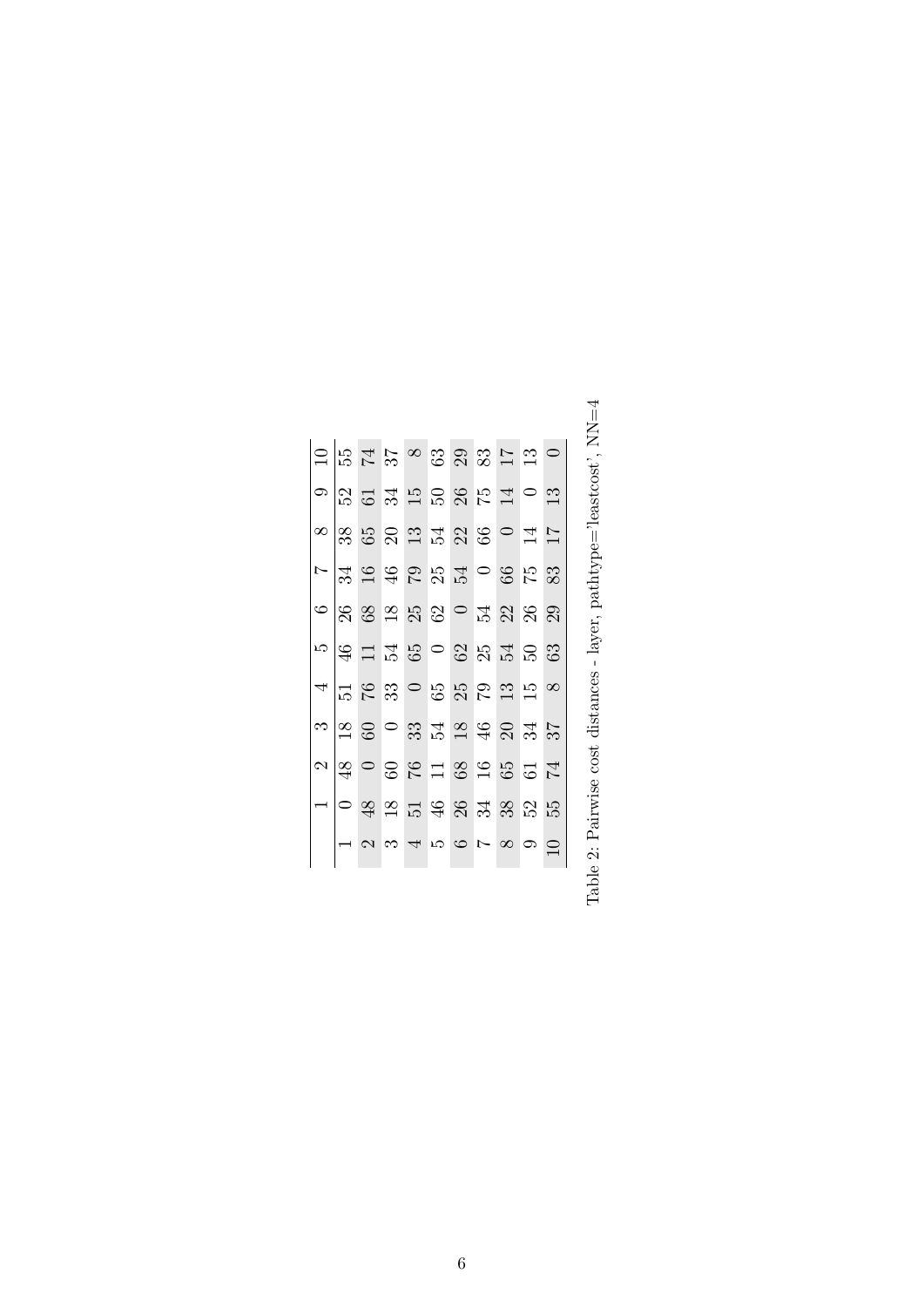# 1.4 Pairwise path lengths

Path lengths are only calculated if path type is "leastcost".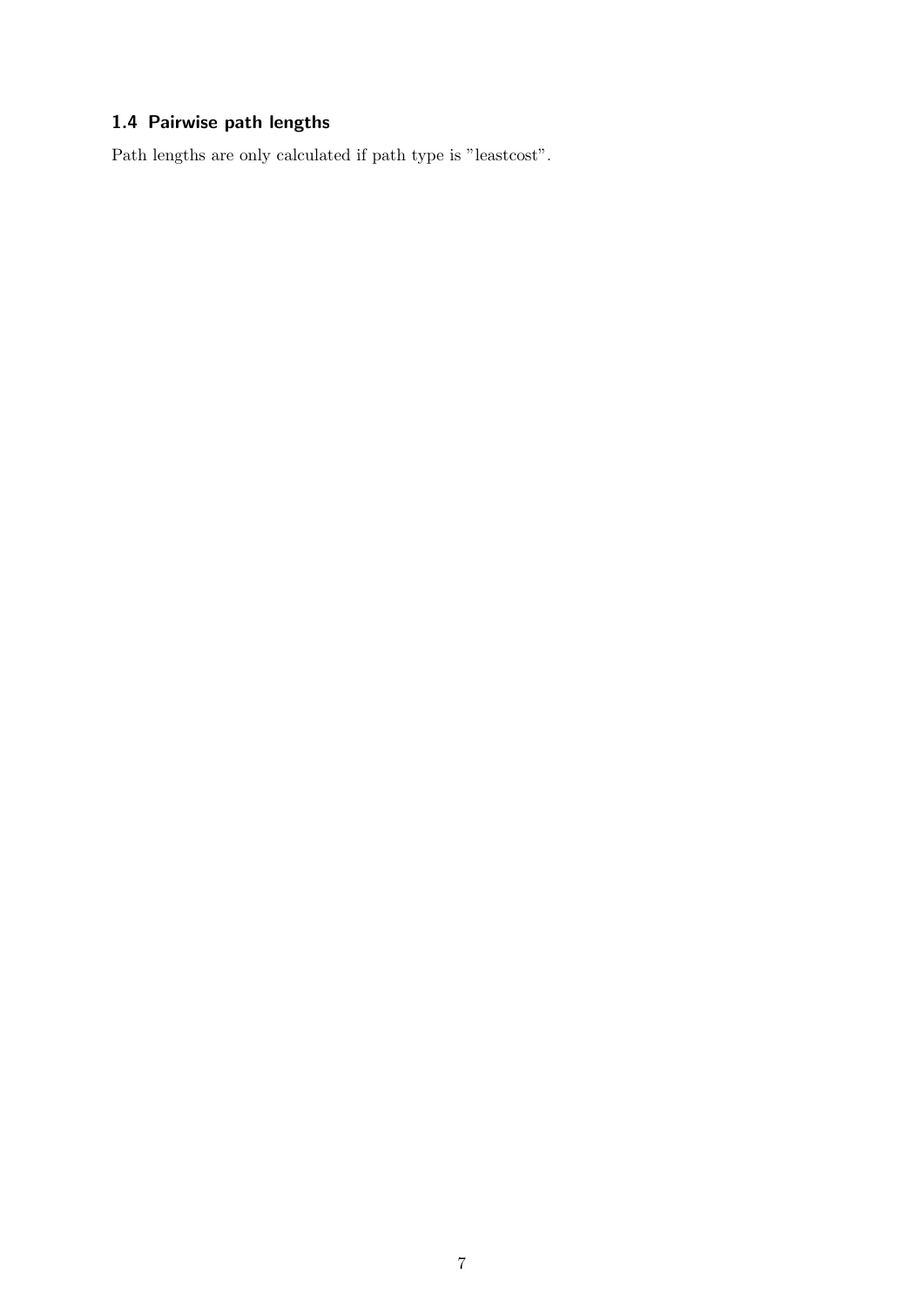| $ \Xi$ |               |  |  |               | 5458394550                                                                                                                                                                                                                                                                                                           |          |                |             |
|--------|---------------|--|--|---------------|----------------------------------------------------------------------------------------------------------------------------------------------------------------------------------------------------------------------------------------------------------------------------------------------------------------------|----------|----------------|-------------|
|        |               |  |  |               | $\circ$ 2 3 3 5 6 7 6 7 9 8 9 9 9 9 9 9 0 $\circ$                                                                                                                                                                                                                                                                    |          |                | 13          |
|        |               |  |  |               |                                                                                                                                                                                                                                                                                                                      |          | $\frac{14}{4}$ |             |
|        |               |  |  |               | $\frac{1}{2}$ $\frac{1}{2}$ $\frac{1}{2}$ $\frac{1}{2}$ $\frac{1}{2}$ $\frac{1}{2}$ $\frac{1}{2}$ $\frac{1}{2}$ $\frac{1}{2}$ $\frac{1}{2}$ $\frac{1}{2}$ $\frac{1}{2}$ $\frac{1}{2}$ $\frac{1}{2}$ $\frac{1}{2}$ $\frac{1}{2}$ $\frac{1}{2}$ $\frac{1}{2}$ $\frac{1}{2}$ $\frac{1}{2}$ $\frac{1}{2}$ $\frac{1}{2}$  |          |                |             |
|        |               |  |  |               |                                                                                                                                                                                                                                                                                                                      |          |                |             |
|        |               |  |  |               | $\frac{56}{4}$                                                                                                                                                                                                                                                                                                       |          |                |             |
| 4      |               |  |  |               | $\frac{1}{12}$ $\frac{1}{6}$ $\frac{1}{6}$ $\frac{1}{6}$ $\frac{1}{6}$ $\frac{1}{6}$ $\frac{1}{6}$ $\frac{1}{6}$ $\frac{1}{6}$ $\frac{1}{6}$ $\frac{1}{6}$ $\frac{1}{6}$ $\frac{1}{6}$ $\frac{1}{6}$ $\frac{1}{6}$ $\frac{1}{6}$ $\frac{1}{6}$ $\frac{1}{6}$ $\frac{1}{6}$ $\frac{1}{6}$ $\frac{1}{6}$ $\frac{1}{6}$ |          |                |             |
|        |               |  |  |               | នាក្ត្រ ក្ត្រ ក្ត្រ ក្ត្រ<br>ស្រុក ក្ត                                                                                                                                                                                                                                                                               |          |                |             |
|        | $\frac{2}{2}$ |  |  |               | $Q \n  48299857$                                                                                                                                                                                                                                                                                                     |          |                |             |
|        |               |  |  |               | 29.89598355                                                                                                                                                                                                                                                                                                          |          |                |             |
|        |               |  |  | $\frac{1}{2}$ |                                                                                                                                                                                                                                                                                                                      | $\infty$ |                | $\supseteq$ |

Table 3: Pairwise path lengths (based on least cost paths) - layer, pathtype='leastcost',  $NN=4$ Table 3: Pairwise path lengths (based on least cost paths) - layer, pathtype='leastcost', NN=4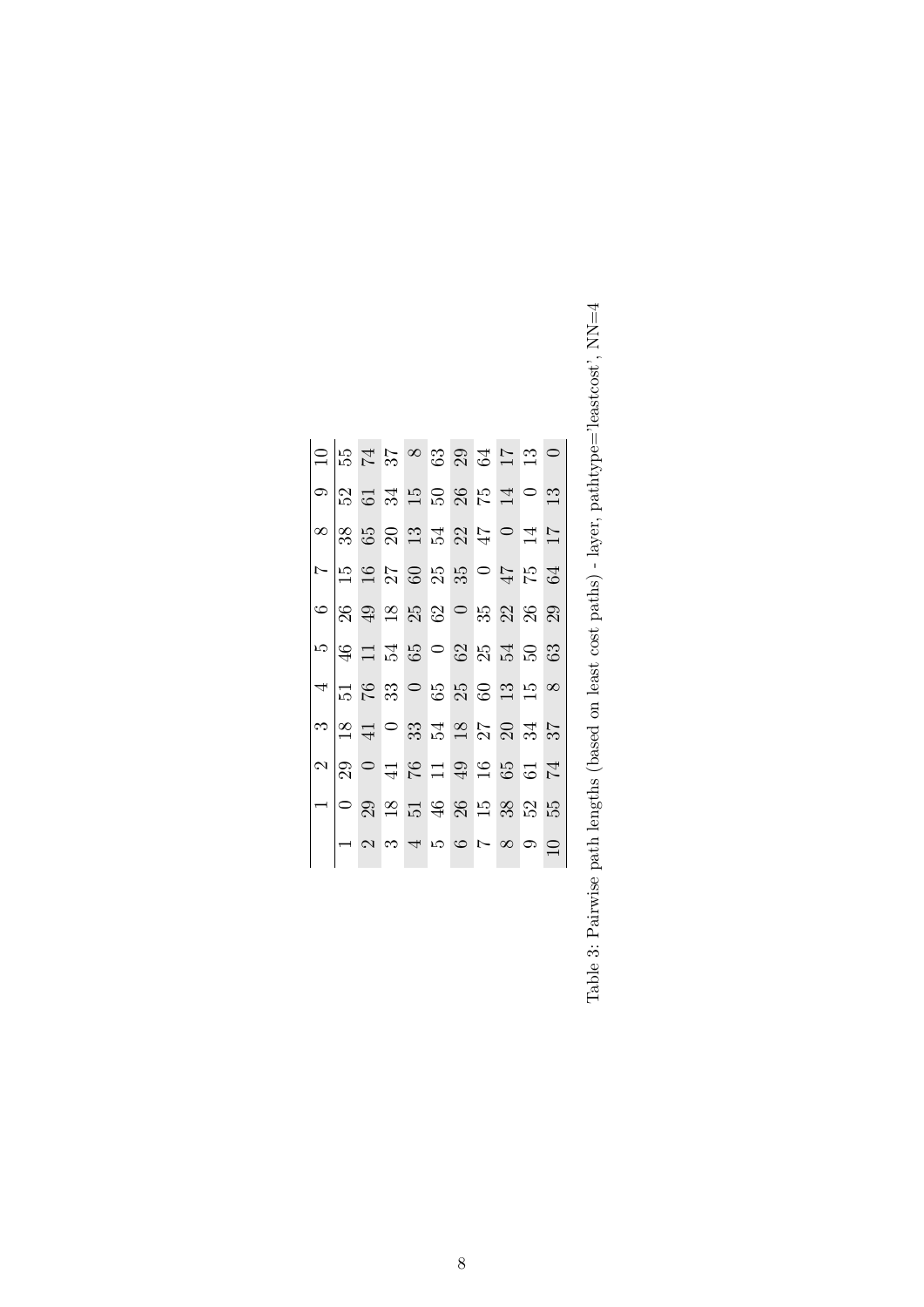1.5 Pairwise genetic distances (D)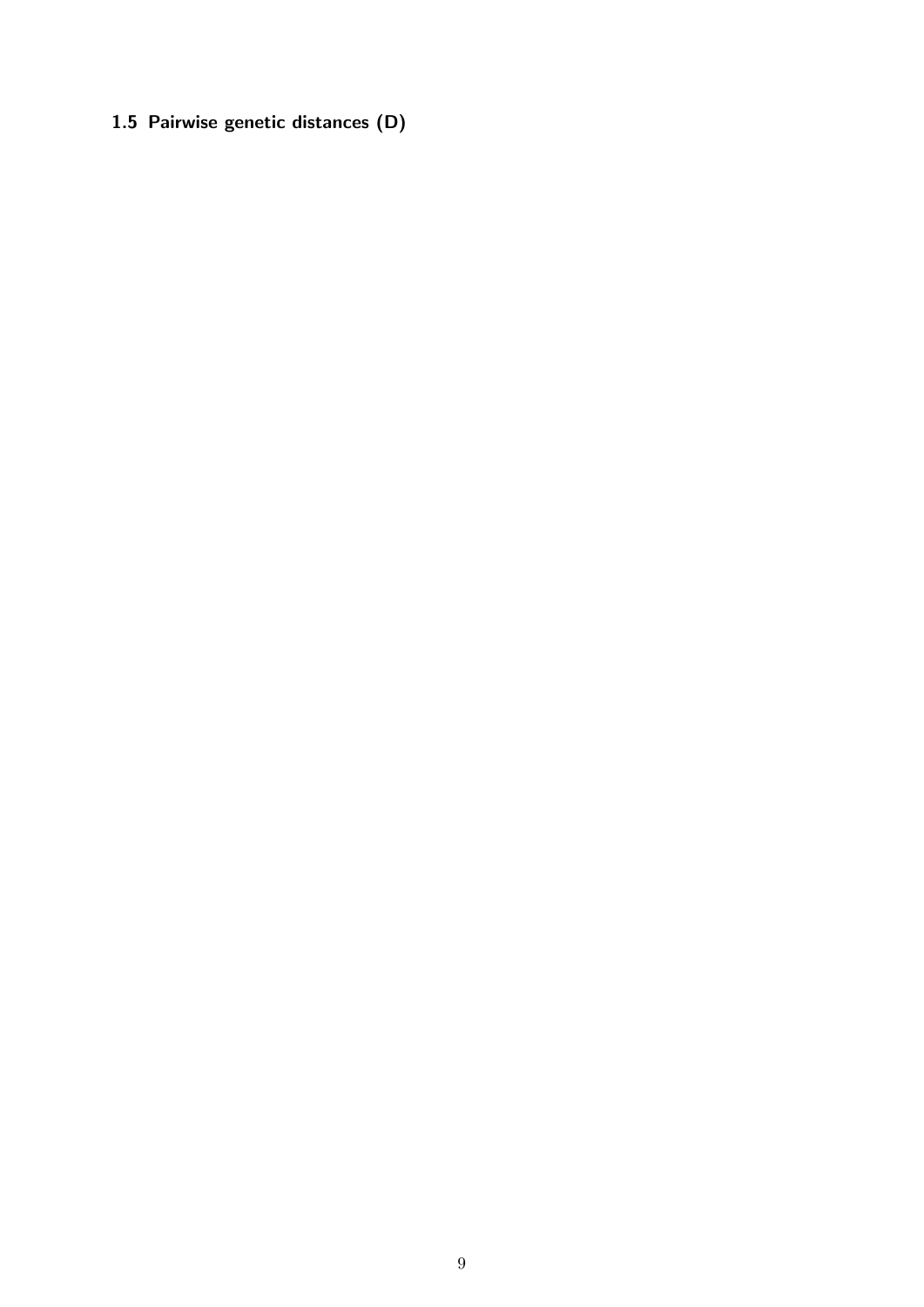|                | 0.438             |       |       |       | $\begin{array}{c} 0.691 \\ 0.295 \\ 0.124 \\ 0.708 \\ 0.333 \\ 0.708 \\ 0.180 \\ 0.142 \end{array}$                                                 |           |       |       | 0.000 |  |
|----------------|-------------------|-------|-------|-------|-----------------------------------------------------------------------------------------------------------------------------------------------------|-----------|-------|-------|-------|--|
|                |                   |       |       |       | $\begin{array}{r} 0.475 \\ 0.678 \\ 0.331 \\ 0.180 \\ 0.671 \\ 0.671 \\ 0.671 \\ 0.677 \\ 0.0308 \\ 0.042 \\ \end{array}$                           |           |       |       | 0.142 |  |
|                | 0.435             | 0.657 |       |       | $\begin{array}{c} 0.273 \\ 0.170 \\ 0.667 \\ 0.296 \\ 0.696 \\ 0.000 \\ 0.142 \end{array}$                                                          |           |       |       | 0.180 |  |
| $\overline{a}$ |                   |       |       |       | $\begin{array}{r} 0.701 \\ 0.201 \\ 0.654 \\ 0.705 \\ 0.214 \\ 0.705 \\ 0.000 \\ 0.000 \\ 0.696 \\ 0.677 \end{array}$                               |           |       |       | 0.708 |  |
|                | 0.356<br>0.653    |       |       |       | $\begin{array}{l} 0.248 \\ 0.330 \\ 0.690 \\ 0.000 \\ 0.713 \\ 0.296 \\ 0.308 \end{array}$                                                          |           |       |       | 0.333 |  |
|                |                   |       |       |       | $\begin{array}{r} 0.645 \\ 0.133 \\ 0.612 \\ 0.000 \\ 0.000 \\ 0.600 \\ 0.671 \\ 0.667 \\ 0.671 \\ 0.671 \\ 0.671 \\ 0.708 \\ 0.708 \\ \end{array}$ |           |       |       |       |  |
| $\overline{a}$ |                   |       |       |       | 0.81.0<br>0.301<br>0.000<br>0.000<br>0.000<br>0.000<br>0.000<br>0.170<br>0.180                                                                      |           |       |       | 0.124 |  |
|                |                   |       |       |       | $\begin{array}{r} 3 \\ 0.232 \\ 0.602 \\ 0.000 \\ 0.307 \\ 0.612 \\ 0.614 \\ 0.654 \\ 0.654 \\ 0.273 \\ \end{array}$                                |           |       | 0.331 | 0.295 |  |
| $\mathfrak{a}$ |                   |       |       |       | $\begin{array}{c} 0.640 \\ 0.000 \\ 0.602 \\ 0.711 \\ 0.133 \\ 0.653 \\ 0.020 \end{array}$                                                          |           | 0.657 | 0.678 | 0.691 |  |
|                | $\frac{1}{0.000}$ | 0.640 | 0.232 | 0.458 | $0.645$<br>0.356                                                                                                                                    | $0.701\,$ | 0.435 | 0.475 | 0.438 |  |
|                |                   |       |       |       |                                                                                                                                                     |           |       |       |       |  |

 $\overline{1}$  $\overline{1}$ 

Table 4: Pairwise genetic distance  $(\mathbf{D})$ Table 4: Pairwise genetic distance (D)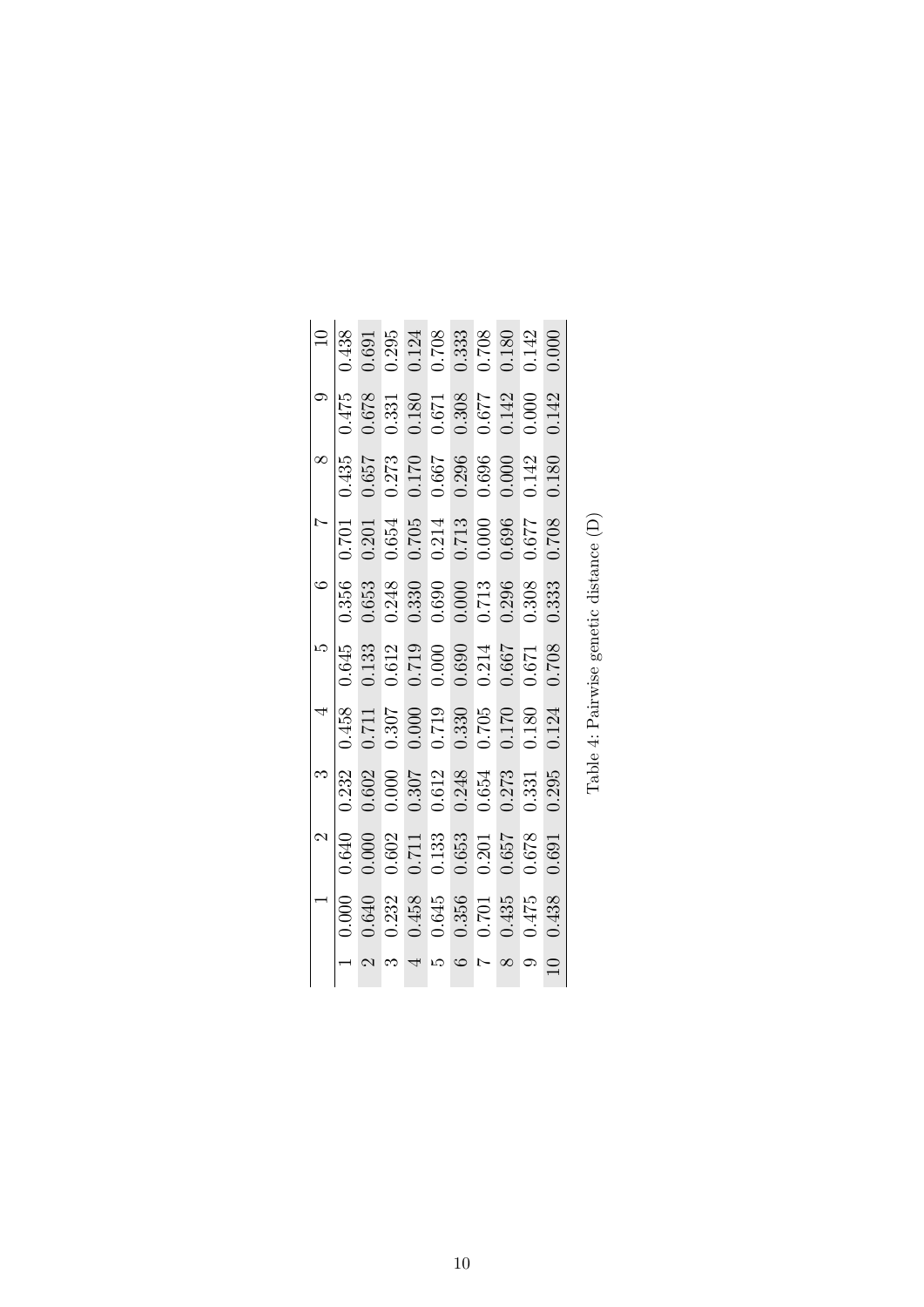# 1.6 Partial Mantel tests following the approach of Wassermann et al. 2010



Gen ~Euclidean | layer